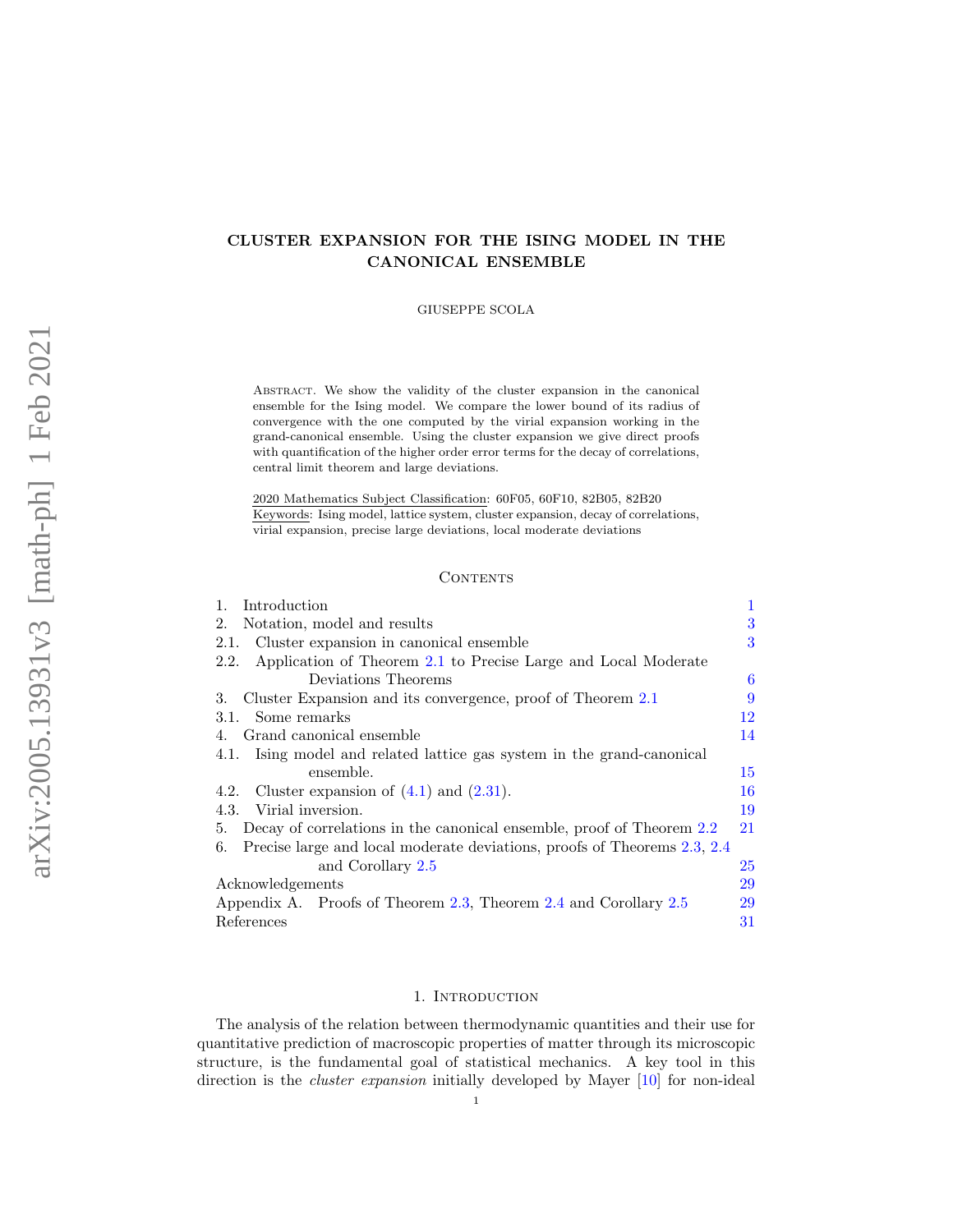gases viewed as a perturbation around the ideal gas. This method allows to express the thermodynamic quantities as absolutely convergent power series. Over the last years many methods and generalizations have been developed mostly adapted to the grand-canonical ensemble as the canonical constraint seemed restrictive to the product structure of the underlying system. As it was proved in [\[14\]](#page-30-2) one can remove this constraint by viewing it as a hard-core system of clusters and then it fits beautifully in the existing theory of the abstract polymer model [\[4\]](#page-30-3), [\[6\]](#page-30-4), [\[8\]](#page-30-5). For the case of the Ising model, the constraint seems even more restrictive as particles are indexed by their lattice position, with the constraint of fixed magnetization destroying the product structure. Hence, the key points of the present paper are the followings:

- (1) We view the Ising model as a lattice gas [\[3\]](#page-30-6) and by indexing the spins (as in the continuous case) rather than their position, we can treat the canonical constraint in a similar manner as in [\[14\]](#page-30-2).
- (2) We use the representation in point 1. to establish the condition of convergence working in the grand-canonical ensemble. Moreover, we compare it with the one obtained using the contour representation for the Ising model (see for example [\[5\]](#page-30-7)). Furthermore, we compare the lower bound of the radius of convergence for the virial expansion - in density - working in the grand-canonical ensemble with the convergence condition obtained in the canonical ensemble, as in point 1.
- (3) As a by-product of point 1., we estimate the decay of correlations working directly in the canonical ensemble.
- (4) We prove moderate and large deviations with quantification of the higher order error terms and compare with the results developed previously in [\[1\]](#page-30-8) and [\[2\]](#page-30-9) for the case of the Ising model in the grand-canonical ensemble.
- (5) It is worth noticing that despite the fact that we present the method for the case of the Ising model, we expect that our approach is applicable to more general lattice systems with more complicated interactions.

The structure of the paper is the following: in Section [2,](#page-2-0) we present the model and results. The main theorem about the validity of the cluster expansion for the canonical partition function under an appropriate condition on the density (Theorem [2.1\)](#page-4-0) is given in Subsection [2.1.](#page-2-1) Its proof is in Section [3.](#page-8-0) The decay of the 2-point correlation for the canonical ensemble and the application of Theorem [2.1](#page-4-0) to Precise Large Deviations and Local Moderate Deviations are presented in Subsections [2.1](#page-2-1) and [2.2](#page-5-0) (respectively Theorems [2.2,](#page-5-1) [2.3,](#page-6-1) [2.4](#page-7-0) and Corollary [2.5\)](#page-8-1). The proof of Theorem [2.2](#page-5-1) (2-point correlation) is in Section [5.](#page-20-0) In Section [4,](#page-13-0) we show an analysis in the grand-canonical ensemble in which we compare the approach presented in [\[5\]](#page-30-7) with the one presented in [\[3\]](#page-30-6) and analyzed in detail in the present paper. Moreover, applying [\[7\]](#page-30-10), we give the virial inversion in the grand-canonical ensemble, and we compare the resulting - density - convergence condition with the one obtained in the canonical ensemble (Lemma [3.1\)](#page-9-0). We conclude with Section [6](#page-24-0) where we compare our approach for the study of Precise Large Deviations and Local Moderate Deviations, as presented in Theorems [2.3,](#page-6-1) [2.4](#page-7-0) and Corollary [2.5,](#page-8-1) with the one in the grand-canonical ensemble from [\[1\]](#page-30-8) and [\[2\]](#page-30-9). For completeness of the exposition, the proofs of the Theorems [2.3,](#page-6-1) [2.4](#page-7-0) and Corollary [2.5](#page-8-1) (which follows from [\[16\]](#page-30-11)), are given in Appendix [A.](#page-28-1)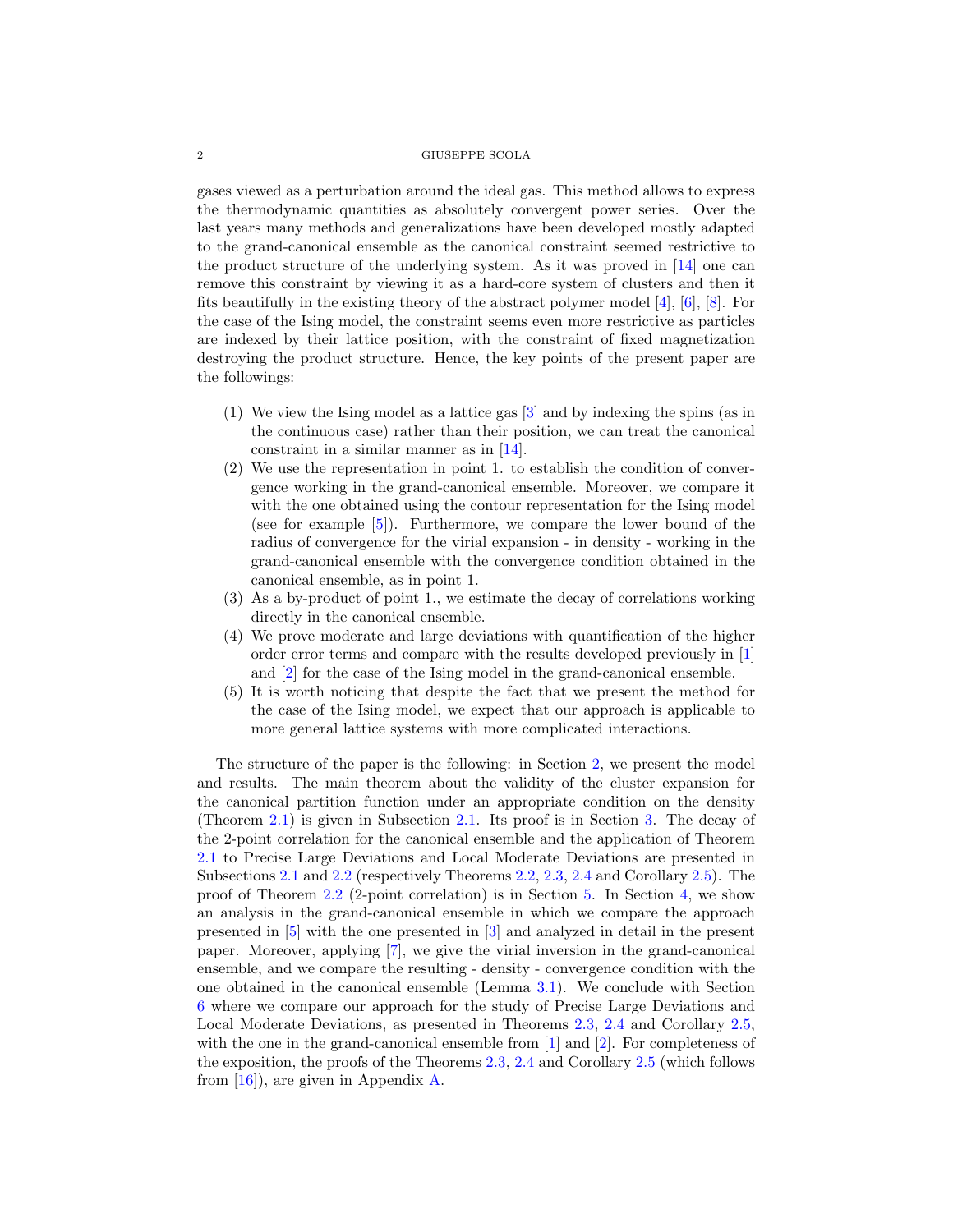## 2. Notation, model and results

<span id="page-2-1"></span><span id="page-2-0"></span>2.1. Cluster expansion in canonical ensemble. We consider the ferromagnetic Ising Model on a finite volume  $\Lambda \subset \mathbb{Z}^d$  at small inverse temperature β. We denote with  $\boldsymbol{\sigma} = (\sigma(x_1), ..., \sigma(x_{|\Lambda|})) \in \{-1, 1\}^{\Lambda}$  a spins vector on  $\Lambda$  and with  $\boldsymbol{\sigma}^c \in$  $\{-1,1\}^{\Lambda^c}$  a spins vector on  $\Lambda^c := \mathbb{Z}^d \setminus \Lambda$  with fixed value  $\sigma^c$ , i.e., such that  $\sigma(x) = \sigma^c$ for all  $x \in \Lambda^c$ . Hence, defining  $\mathcal{E}_{\Lambda} := \{ \{x, x'\} \subset \mathbb{Z}^d \mid \{x, x'\} \cap \Lambda \neq \emptyset, |x - x'| = 1 \},$ where  $|\cdot|$  is the Euclidean distance, the Hamiltonian is given by

<span id="page-2-3"></span>
$$
\mathcal{H}_{\Lambda}^{\sigma^c}(\boldsymbol{\sigma}) := -J \sum_{\{x,x'\} \in \mathcal{E}_{\Lambda}} \sigma(x) \sigma(x'), \tag{2.1}
$$

with  $J \in \mathbb{R}^+$ . The canonical partition function at fixed magnetization  $m \in$  $(-1, -1 + \epsilon)$ ,  $0 < \epsilon < 1$ , is defined as follows:

<span id="page-2-2"></span>
$$
\tilde{Z}_{\Lambda,\beta}^{\sigma^c}(m) := \sum_{\substack{\sigma \in \{-1,1\}^\Lambda : \\ \frac{1}{|\Lambda|} \sum_{x \in \Lambda} \sigma(x) = m}} e^{-\beta \mathcal{H}_{\Lambda}^{\sigma^c}(\sigma)}.
$$
\n(2.2)

We reduce the canonical partition function for the Ising model given by  $(2.2)$  to the one for a classic lattice gas system using the transformation:

<span id="page-2-7"></span>
$$
\sigma(x) = 2\eta(x) - 1,\tag{2.3}
$$

with  $\eta: \mathbb{Z}^d \mapsto \{0,1\}$ . Then  $(2.1)$  and  $(2.2)$  become

<span id="page-2-10"></span>
$$
\mathcal{H}_{\Lambda}^{\sigma^c}(\sigma) \equiv \mathcal{H}_{\Lambda}^{\eta^c}(\eta) := 4Jm'|\mathcal{E}_{\Lambda}| - J|\mathcal{E}_{\Lambda}| - 4J \sum_{\{x,x'\} \in \mathcal{E}_{\Lambda}} \eta(x)\eta(x') \tag{2.4}
$$

and

<span id="page-2-4"></span>
$$
\tilde{Z}_{\Lambda,\beta}^{\sigma^c}(m) \equiv \tilde{Z}_{\Lambda,\beta}^{\eta^c}(m') := \sum_{\substack{\eta \in \{0,1\}^\Lambda : \\ \sum_{x \in \Lambda} \eta(x) = m'|\Lambda|}} e^{-\beta \mathcal{H}_{\Lambda}^{\eta^c}(\eta)},\tag{2.5}
$$

where  $m' := (m + 1)/2$ .

We denote with  $N \equiv N(m') := m'|\Lambda|$  the number of (indistinguishable) particles of the system and with  $\mathbf{x} = (x_1, ..., x_N) \in \Lambda^N$  a configuration vector. We also introduce the following "hard-core" potential [\[3\]](#page-30-6):

<span id="page-2-5"></span>
$$
V(x - x') := \begin{cases} \infty & \text{if } x = x', \\ -4J & \text{if } |x - x'| = 1, \\ 0 & \text{otherwise,} \end{cases}
$$
 (2.6)

for all  $x, x' \in \mathbb{Z}^d$ . In this way, from  $(2.5)$  we can write

<span id="page-2-9"></span>
$$
\tilde{Z}_{\Lambda,\beta}^{\eta^c}(m') = \exp\left\{-\beta|\Lambda|\left[4Jm'\frac{|\mathcal{E}_{\Lambda}|}{|\Lambda|} - J\frac{|\mathcal{E}_{\Lambda}|}{|\Lambda|}\right]\right\} Z_{\Lambda,\beta}^{\gamma}(N),\tag{2.7}
$$

where

<span id="page-2-6"></span>
$$
Z_{\Lambda,\beta}^{\gamma}(N) := \frac{1}{N!} \sum_{\mathbf{x} \in \Lambda^N} e^{-\beta H_{\Lambda}^{\gamma}(\mathbf{x})}.
$$
 (2.8)

The Hamiltonian  $H_{\Lambda}^{\gamma}(\mathbf{x})$  is given by

<span id="page-2-8"></span>
$$
H_{\Lambda}^{\gamma}(\mathbf{x}) \quad : \quad (\mathbb{Z}^d)^N \longrightarrow \mathbb{R} \\ \mathbf{x} \quad \mapsto \sum_{1 \le i < j \le N} V(x_i - x_j) + \sum_{1 \le i \le N, \ j \ge 1} V(x_i - \gamma_j), \quad (2.9)
$$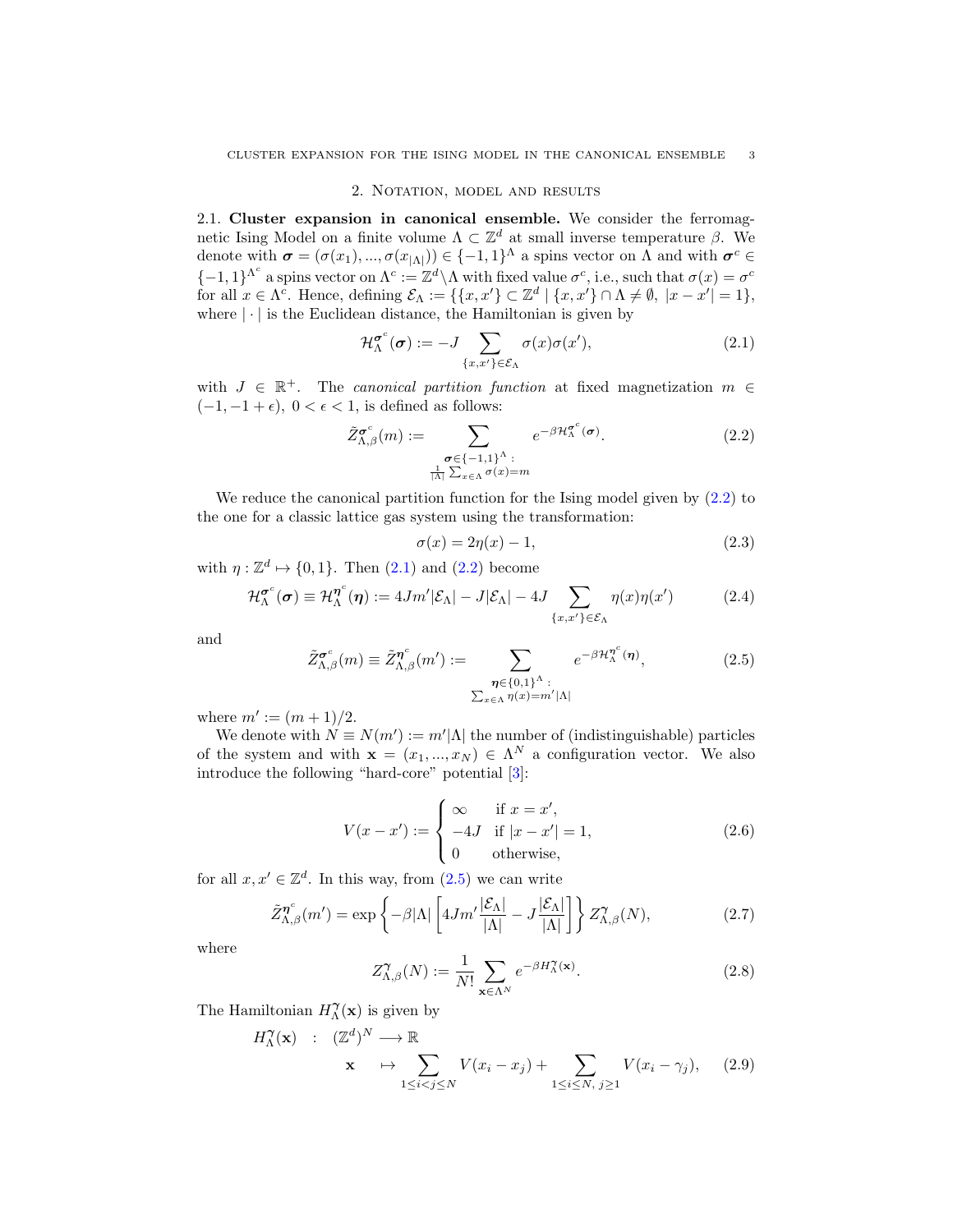where  $\gamma = (\gamma_1, ..., \gamma_i, ...)$  is an appropriate fixed configuration with  $\gamma_i \in \Lambda^c$ , for all  $i \geq 1$ . In order to simplify the calculation we consider zero boundary conditions such that our Hamiltonian is given by  $H_{\Lambda}^{\mathbf{0}}(\mathbf{x}) = \sum_{1 \leq i < j \leq N} V(x_i - x_j)$ .

The potential defined in  $(2.6)$  satisfies the usual regularity and stability conditions needed for the cluster expansion. Indeed, for all fixed  $x^* \in \mathbb{Z}^d$  we get

<span id="page-3-1"></span>
$$
\sum_{1 \le j \le N} V(x^* - x_j) \ge -4J \sum_{1 \le j \le N} \mathbf{1}_{\{|x^* - x_j| = 1\}}(x_j) \ge -8Jd =:-B,\tag{2.10}
$$

and

$$
\sum_{x \in \mathbb{Z}^d} \left| e^{-\beta V(x^* - x)} - 1 \right| = \sum_{\substack{x \in \mathbb{Z}^d : \\ |x^* - x| \le 1}} \left| e^{-\beta V(x^* - x)} - 1 \right| =: C_{J,d}(\beta),\tag{2.11}
$$

where

<span id="page-3-2"></span>
$$
C_{J,d}(\beta) = 2d(e^{4\beta J} - 1) + 1 < \infty \tag{2.12}
$$

for all finite  $\beta \geq 0$ .

Defining the finite volume free energy as

<span id="page-3-5"></span>
$$
f_{\beta,\Lambda,\mathbf{0}}(N) := -\frac{1}{\beta|\Lambda|} \log Z_{\Lambda,\beta}^{\mathbf{0}}(N),\tag{2.13}
$$

<span id="page-3-3"></span>the thermodynamic free energy is given by

$$
f_{\beta}(\rho) := \lim_{\substack{\Lambda \to \mathbb{Z}^d \\ N/|\Lambda| \to \rho}} f_{\beta,\Lambda,\mathbf{0}}(N),
$$
\n(2.14)

with  $\rho > 0$  and where the limit is in the sense of Van Hove.

The main result of this paper is the cluster expansion of [\(2.8\)](#page-2-6) presented in Theorem [2.1](#page-4-0) below. Thanks to it we also derive an expression for the thermodynamic free energy as an absolutely convergent power series with respect to the density. The coefficients of this expansion are given by the irreducible (2-connected) Mayer's coefficients. These are defined as

<span id="page-3-0"></span>
$$
\beta_n := \frac{1}{n!} \sum_{\substack{g \in \mathcal{B}_{n+1} \\ V(g) \ni \{1\}}} \sum_{(x_2, \dots, x_{n+1}) \in (\mathbb{Z}^d)^n} \prod_{\{i, j\} \in E(g)} (e^{-\beta V(x_i - x_j)} - 1), \quad x_1 \equiv 0, \quad (2.15)
$$

where  $\mathcal{B}_{n+1}$  is the set of the graphs with  $n+1$  vertices which remain connected when a vertex is removed (called also 2-connected), and  $E(g)$  and  $V(g)$  are respectively the set of edges and vertices of a graph g. Note that these are the "discrete version" of the ones given in [\[10\]](#page-30-1) - formula (13.25) - where instead of the sum over  $\mathbf{x} \in (\mathbb{Z}^d)^n$ one has the integral over  $(\mathbb{R}^d)^n$ .

**Theorem 2.1.** There exists a constant  $\mathcal{R}_C \equiv \mathcal{R}_C(d, J, \beta)$  independent on N and  $\Lambda$  (see Lemma [3.1](#page-9-0) for the precise value), such that if  $N/|\Lambda| < \mathcal{R}_C$  then

<span id="page-3-4"></span>
$$
\frac{1}{|\Lambda|}\log Z^{\mathbf{0}}_{\Lambda,\beta}(N) = \frac{1}{|\Lambda|}\log\frac{|\Lambda|^N}{N!} + \frac{N}{|\Lambda|}\sum_{n\geq 1}F_{\beta,N,\Lambda}(n),\tag{2.16}
$$

where  $F_{\beta,N,\Lambda}(n)$  is explicitly given [\(2.19\)](#page-4-1). For this function there exist constants  $C, c > 0$  such that for every N and  $\Lambda$  and for all  $n \geq 1$ :

$$
|F_{\beta,N,\Lambda}(n)| \le Ce^{-cn}.\tag{2.17}
$$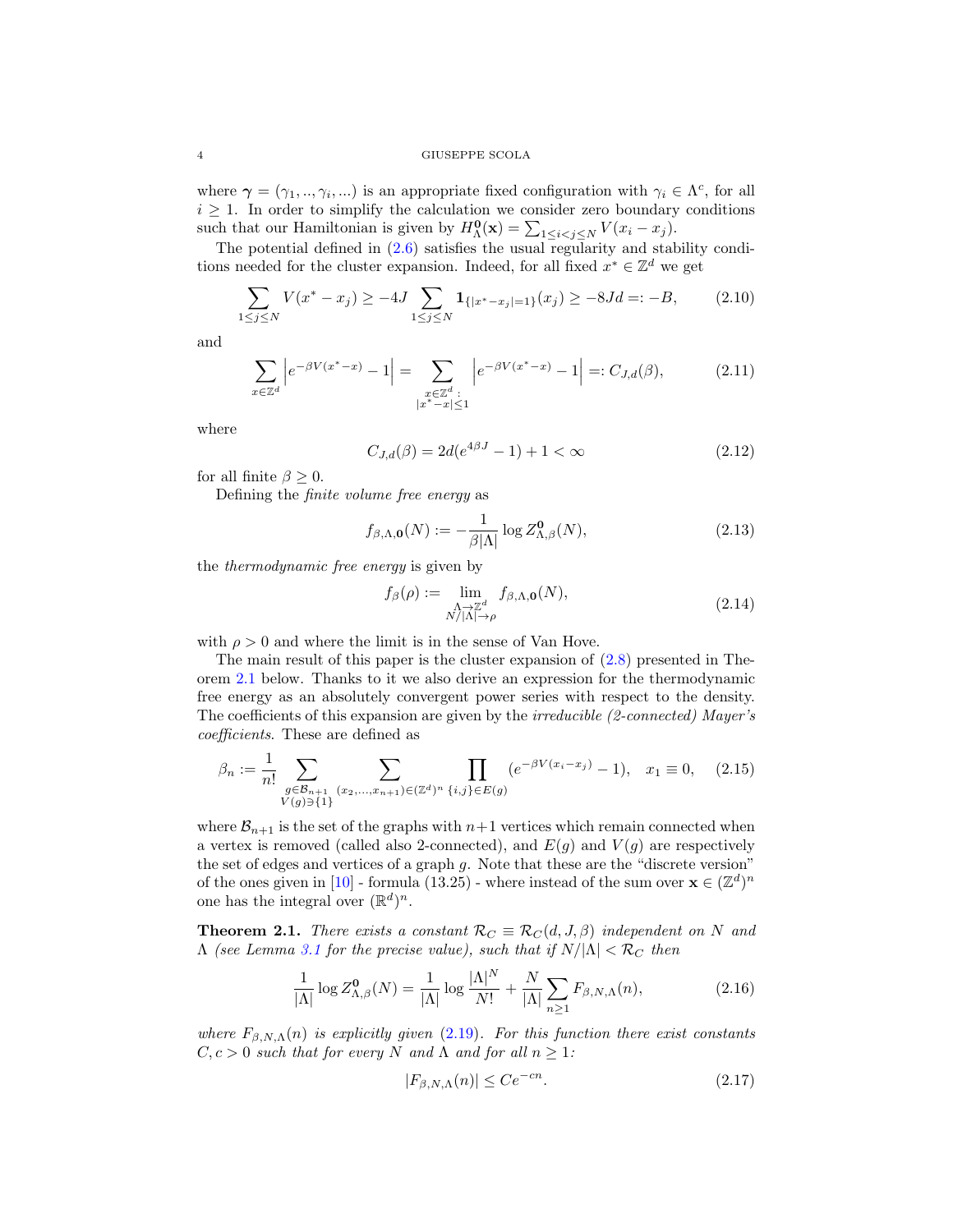Furthermore, in the thermodynamic limit

<span id="page-4-0"></span>
$$
\lim_{\substack{\Lambda \to \mathbb{Z}^d \\ N/|\Lambda| \to \rho}} \frac{N}{|\Lambda|} F_{\beta, N, \Lambda}(n) = \frac{1}{n+1} \rho^{n+1} \beta_n,\tag{2.18}
$$

for all  $n \geq 1, \rho < \mathcal{R}_C$  and where  $\beta_n$  is given by  $(2.15)$ .

Remark 2.1. For the original formulation of the Ising model (as it is given by partition function [\(2.2\)](#page-2-2)), the theorem above corresponds to the expansion around magnetization  $m = -1$ . This results from [\(2.3\)](#page-2-7)-[\(2.9\)](#page-2-8) and from the fact that N is defined via the magnetization  $(N = m'|\Lambda|)$ . Moreover, by symmetry, we can consider a similar expansion around  $m = 1$  applying  $\sigma(x) = 1 - 2\eta(x)$ .

Remark 2.2. We recall that in the literature the cluster expansion for the Ising model - in the gran-canonical ensemble - is done by using a polymer model representation usually called contour expansion [\[5\]](#page-30-7). In Section [4](#page-13-0) we will recall it and we compare this expansion with the grand-canonical version of the one given in Theorem [2.1](#page-4-0) (for which a first non-rigorous formulation is given in [\[3\]](#page-30-6)). Moreover, again in Section [4,](#page-13-0) we will use the latter to derive the virial inversion and we compare the lower bound of its radius of convergence with the one given in the theorem above.

Remark 2.3. As it is explained in Subsection [3.1,](#page-11-0) Theorem [2.1](#page-4-0) holds true if we assume that the potential [\(2.6\)](#page-2-5) acts when  $|x - x'| \leq R$  with  $R<sup>d</sup> < |\Lambda|$  (for example in the case of Kac potential) as well as if we consider boundary conditions  $\gamma \neq 0$ .

As we will see in Section [3](#page-8-0) the term  $F_{\beta,N,\Lambda}(n)$  is given by

<span id="page-4-1"></span>
$$
F_{\beta,N,\Lambda}(n) = \frac{1}{n+1} P_{N,|\Lambda|}(n) B_{\Lambda,\beta}(n),
$$
\n(2.19)

where

$$
P_{N,|\Lambda|}(n) := \begin{cases} \frac{(N-1)\cdots(N-n)}{|\Lambda|^n} & \text{if } n < N, \\ 0 & \text{otherwise,} \end{cases}
$$
 (2.20)

and  $B_{\Lambda,\beta}(n)$  will be defined in [\(3.6\)](#page-9-1) and is such that  $B_{\Lambda,\beta}(n) \to \beta_n$  as  $\Lambda \to \mathbb{Z}^d$ . Let  $\mathcal{P}_{n+1,|\Lambda|}(\rho)$  be a polynomial of degree n+1 in  $\rho$  defined as follows:

$$
\mathcal{P}_{n+1,|\Lambda|}(\rho) := \begin{cases} \rho\left(\rho - \frac{1}{|\Lambda|}\right) \cdots \left(\rho - \frac{n}{|\Lambda|}\right) & \text{if } \frac{n}{|\Lambda|} \le \rho, \\ 0 & \text{otherwise.} \end{cases}
$$
 (2.21)

Let us note that, when  $\rho = \rho_{\Lambda} := N/|\Lambda|$  we get

$$
\mathcal{P}_{n+1,|\Lambda|}(\rho_{\Lambda}) = \frac{N}{|\Lambda|} P_{N,|\Lambda|}(n). \tag{2.22}
$$

Then, defining

<span id="page-4-3"></span>
$$
\mathcal{F}_{\Lambda,\beta,\mathbf{0}}(\rho) := \frac{1}{\beta} \left\{ \rho(\log \rho - 1) - \sum_{n \ge 1} \frac{1}{n+1} \mathcal{P}_{n+1,|\Lambda|}(\rho) B_{\Lambda,\beta}(n) \right\} \tag{2.23}
$$

with  $\rho \in [0, \mathcal{R}_C)$ , and using Stirling's approximation we get:

<span id="page-4-2"></span>
$$
f_{\Lambda,\beta,\mathbf{0}}(N) = \mathcal{F}_{\Lambda,\beta,\mathbf{0}}(\rho_{\Lambda}) + S_{|\Lambda|}(\rho_{\Lambda}),
$$
\n(2.24)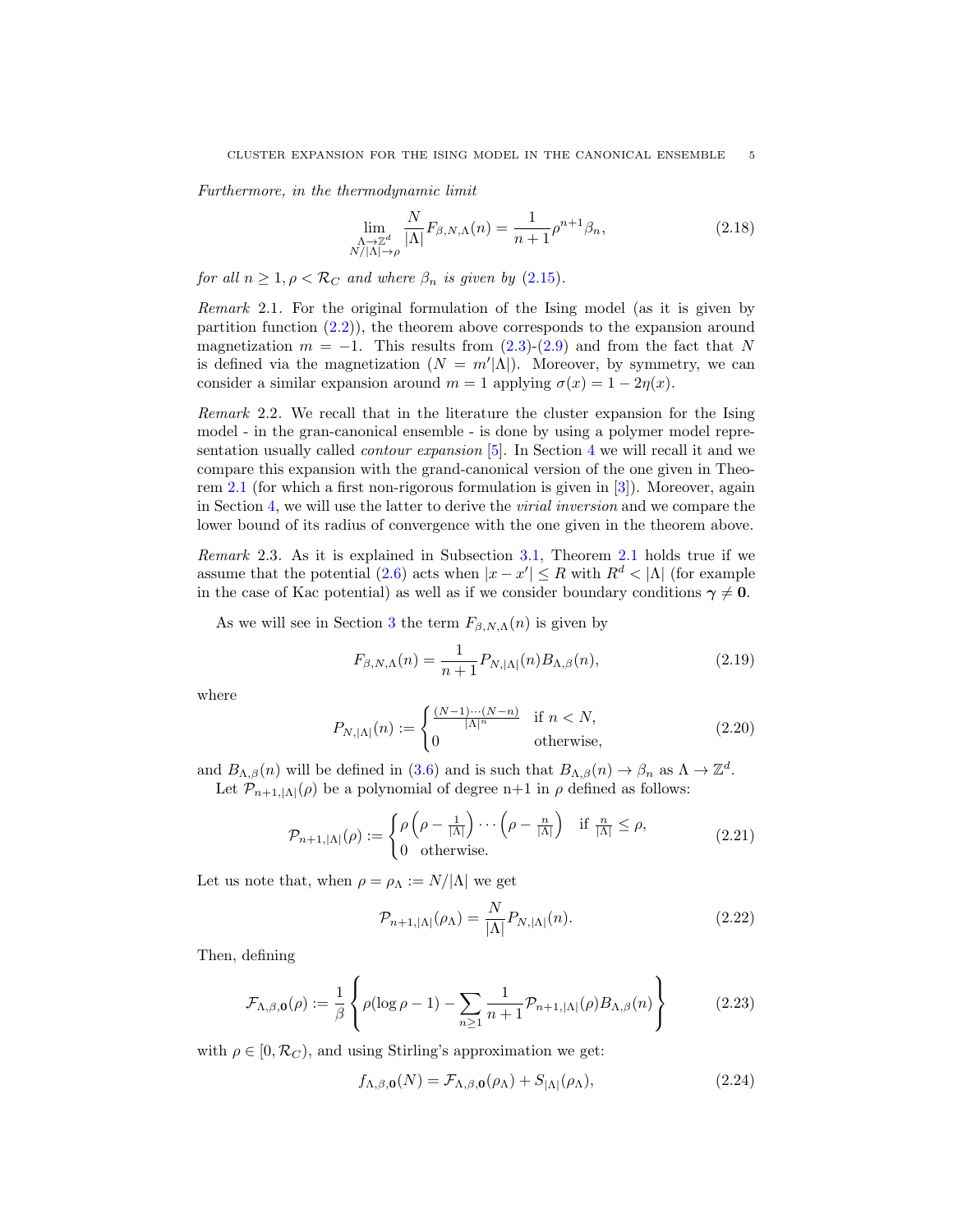where  $S_{\vert\Lambda\vert}(\rho_{\Lambda})$  is an error term of order log  $\sqrt{\vert\Lambda\vert}/\vert\Lambda\vert$  (see Appendix B of [\[16\]](#page-30-11)). Hence,

<span id="page-5-2"></span>
$$
f_{\beta}(\rho) = \lim_{\substack{\Lambda \to \mathbb{Z}^d \\ N/|\Lambda| \to \rho}} f_{\Lambda,\beta,\mathbf{0}}(N) = \lim_{\substack{\Lambda \to \mathbb{Z}^d \\ \rho_{\Lambda} \to \rho}} \mathcal{F}_{\Lambda,\beta,\mathbf{0}}(\rho_{\Lambda}) + S_{|\Lambda|}(\rho_{\Lambda})
$$

$$
= \rho(\log \rho - 1) - \sum_{n \ge 1} \frac{\beta_n}{n+1} \rho^{n+1}.
$$
 (2.25)

Furthermore, thanks to the validity of the cluster expansion we analyze the behavior of the truncated 2-point ("canonical") correlation function. Given  $q_1, q_2 \in$ Λ we define:

<span id="page-5-3"></span>
$$
u_{\Lambda,N}^{(2)}(q_1,q_2) := \rho_{\Lambda,N}^{(2)}(q_1,q_2) - \rho_{\Lambda,N}^{(1)}(q_1)\rho_{\Lambda,N}^{(1)}(q_2), \qquad (2.26)
$$

where

$$
\rho_{\Lambda,N}^{(1)}(q) := \frac{1}{(N-1)!} \sum_{\mathbf{x} \in \Lambda^{N-1}} \frac{1}{Z_{\Lambda,\beta}^{per}(N)} e^{-\beta H_{\Lambda}^{per}(q,\mathbf{x})},\tag{2.27}
$$

and

$$
\rho_{\Lambda,N}^{(2)}(q_1,q_2) := \frac{1}{(N-2)!} \sum_{\mathbf{x} \in \Lambda^{N-2}} \frac{1}{Z_{\Lambda,\beta}^{per}(N)} e^{-\beta H_{\Lambda}^{per}(q_1,q_2,\mathbf{x})}
$$
(2.28)

where  $Z_{\Lambda,\beta}^{per}(N)$  is given by [\(2.8\)](#page-2-6) with the difference that, for simplicity, we consider here periodic boundary conditions. We have:

**Theorem 2.2.** Let  $q_1, q_2$  be two fixed points in the domain  $\Lambda$ , then there exist positive constants C and  $C_1$ , independent of N and  $\Lambda$ , such that, when  $N/|\Lambda|$  is small enough, we have

<span id="page-5-1"></span>
$$
|u^{(2)}(q_1, q_2)| \leq \left(\frac{N}{|\Lambda|}\right)^2 \left[ (e^{4\beta J} - 1) \mathbf{1}_{\{|q_1 - q_2| = 1\}} + \mathbf{1}_{\{q_1 = q_2\}} + \frac{(e^{4\beta J} - 1) \mathbf{1}_{\{|q_1 - q_2| = 1\}} + \mathbf{1}_{\{q_1 = q_2\}}}{N} + C e^{-|q_1 - q_2|} \right] + C_1 \frac{1}{|\Lambda|}. (2.29)
$$

The proof of the theorem will be given in Section [5.](#page-20-0)

<span id="page-5-0"></span>2.2. Application of Theorem [2.1](#page-4-0) to Precise Large and Local Moderate Deviations Theorems. In the last part of the paper, using the validity of the cluster expansion in the canonical ensemble (Theorem [2.1\)](#page-4-0), we prove theorems on local moderate and precise large deviations. For that we follow the strategy in [\[16\]](#page-30-11) since the calculations done in  $\mathbb{R}^d$  can be applied in  $\mathbb{Z}^d$ . However, we present the particular case of  $\mathbb{Z}^d$  because we want to compare with analogous results presented in [\[1\]](#page-30-8) and [\[2\]](#page-30-9) but using a different expansion. This comparison will be done in Section [6.](#page-24-0)

Fixing a *chemical potential*  $\mu_0$  the *grand-canonical probability measure* at finite volume with zero boundary condition is defined as follows:

<span id="page-5-4"></span>
$$
\mathbb{P}^{\mathbf{0}}_{\Lambda,\mu_0}(\mathbf{x}) := \bigotimes_{N\geq 0} \frac{1}{\Xi_{\Lambda,\beta}^{\mathbf{0}}(\mu_0)} \frac{e^{\beta\mu_0 N} e^{-\beta H_{\Lambda}^{\mathbf{0}}(\mathbf{x})}}{N!}.
$$
 (2.30)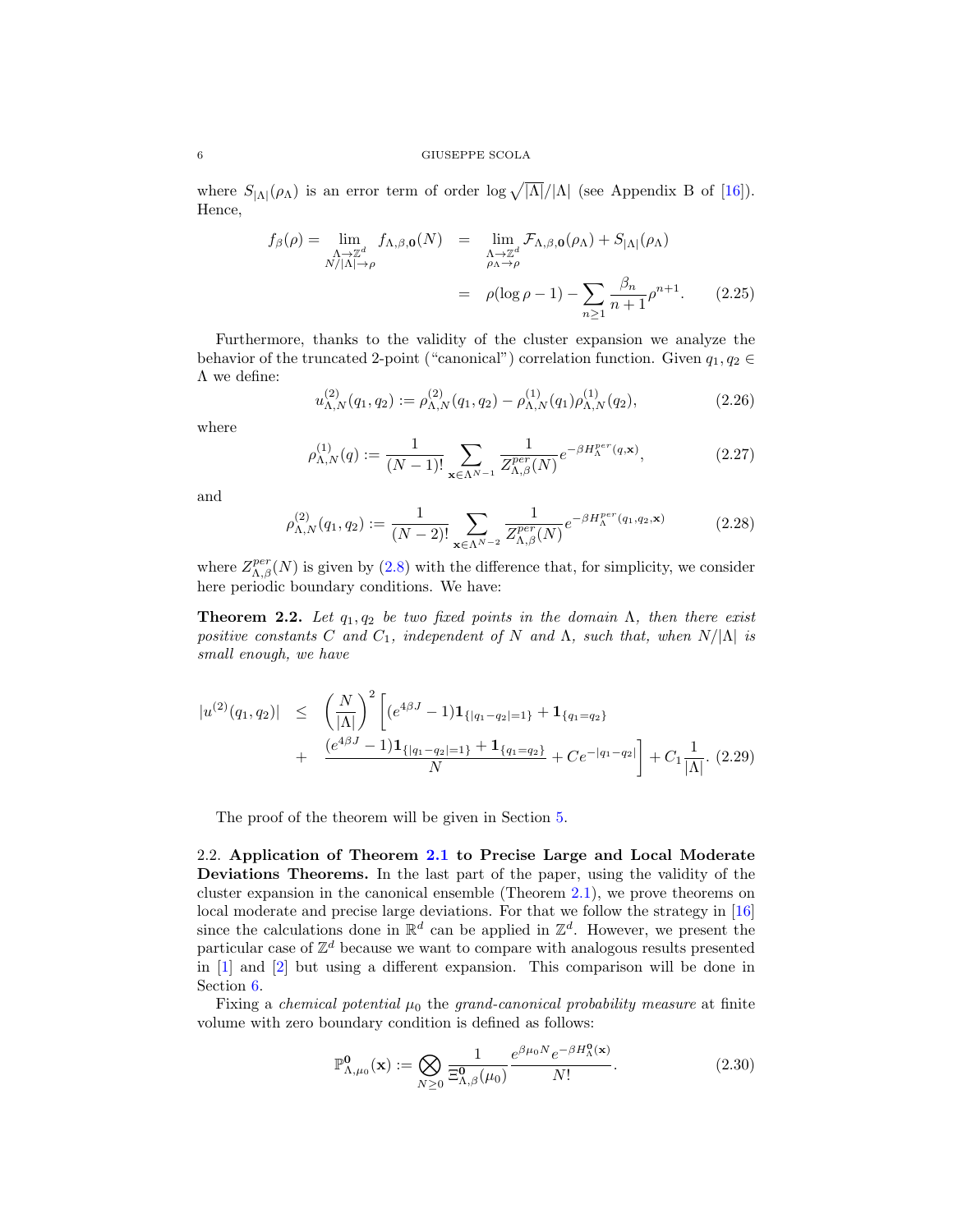where  $\Xi_{\Lambda,\beta}^{0}(\mu_{0})$  is the *grand-canonical partition function* with zero boundary condition given by:

<span id="page-6-0"></span>
$$
\Xi_{\Lambda,\beta}^{\mathbf{0}}(\mu_0) := \sum_{N \ge 0} e^{\beta \mu_0 N} Z_{\Lambda,\beta}^{\mathbf{0}}(N),\tag{2.31}
$$

and where we used  $(2.8)$ .

Hence, using the results presented in Theorem [2.1](#page-4-0) we can study directly the probability of the set

<span id="page-6-6"></span>
$$
A_N := \{ \mathbf{x} \equiv \{x_i\}_{i \ge 1}, \ x_i \in \mathbb{Z}^d \mid |\mathbf{x} \cap \Lambda| = N \},\tag{2.32}
$$

for N taking the value N being a general deviation from the mean value  $\bar{N}_{\Lambda}$  of order  $\alpha \in [1/2, 1]$ , i.e,

<span id="page-6-3"></span>
$$
\tilde{N} := \bar{N}_{\Lambda} + u|\Lambda|^{\alpha}, \quad \alpha \in [1/2, 1], \ u \in \mathbb{R}^+\tag{2.33}
$$

where

<span id="page-6-9"></span>
$$
\bar{\rho}_{\Lambda} := \mathbb{E}^{\mathbf{0}}_{\Lambda, \mu_0} \left[ \frac{N}{|\Lambda|} \right] = p'_{\Lambda, \beta, \mathbf{0}}(\mu_0), \quad \bar{N}_{\Lambda} := \left[ \bar{\rho}_{\Lambda} |\Lambda| \right]. \tag{2.34}
$$

We have that

<span id="page-6-10"></span>
$$
\mathbb{P}^{\mathbf{0}}_{\Lambda,\mu_0}(A_{\tilde{N}}) = \frac{e^{\beta\mu_0 \tilde{N}} Z^{\mathbf{0}}_{\Lambda,\beta}(\tilde{N})}{\Xi^{\mathbf{0}}_{\Lambda,\beta}(\mu_0)},
$$
\n(2.35)

and the key point is that we can now compute it using Theorem [2.1.](#page-4-0) For that purpose, we also define  $N^*$  as the number of particles such that

<span id="page-6-4"></span>
$$
\sup_{N} \left\{ e^{\beta \mu_0 N} Z_{\Lambda,\beta}^{\mathbf{0}}(N) \right\} = e^{\beta \mu_0 N^*} Z_{\Lambda,\beta}^{\mathbf{0}}(N^*). \tag{2.36}
$$

The previous number of particles is the one which allows to express the chemical potential  $\mu_0$  using quantities on the canonical ensemble. Indeed  $N^*$  has the following properties [\[16\]](#page-30-11):

<span id="page-6-2"></span>
$$
|\bar{N}_{\Lambda} - N^*| \le C,\tag{2.37}
$$

with C positive constant independent on  $\Lambda$  and

<span id="page-6-11"></span>
$$
\mu_0 = \mathcal{F}_{\Lambda,\beta,\mathbf{0}}'(\rho_\Lambda^*) + S_{|\Lambda|}'(\rho_\Lambda^*),\tag{2.38}
$$

where  $\rho_{\Lambda}^* = N^*/|\Lambda|$  and  $S'_{|\Lambda|}(\cdot)$  has order  $|\Lambda|^{-1}$  for all  $\rho_{\Lambda} = N/|\Lambda|$ . With the notation  $\mathcal{F}'_{\Lambda,\beta,\mathbf{0}}(\cdot)$ ,  $S'_{\vert\Lambda\vert}(\cdot)$  we mean the first derivative of  $\mathcal{F}_{\Lambda,\beta,\mathbf{0}}(\cdot)$ ,  $S_{\vert\Lambda\vert}(\cdot)$ .

Note that from  $(2.37)$  we can rewrite N given by  $(2.33)$  as

<span id="page-6-5"></span>
$$
\tilde{N} = N^* + u'|\Lambda|^\alpha, \tag{2.39}
$$

where  $u' \sim u$ . With the notation  $\sim$  we mean "asymptotically" as  $|\Lambda| \to \infty$ , where given two sequences  $a_n \sim b_n \Leftrightarrow \lim_{n \to \infty} \frac{a_n}{b_n} = 1.$ 

We have the following results.

<span id="page-6-1"></span>**Theorem 2.3** (Precise Large Deviations). Let  $\mu_0 \in \mathbb{R}$  be a chemical potential and let us fix zero boundary conditions. Let  $\tilde{N}$  be a fluctuation given by [\(2.33\)](#page-6-3) with  $\alpha = 1$  such that Theorem [2.1](#page-4-0) holds. Moreover let  $\tilde{\mu}_\Lambda \in \mathbb{R}$  be the chemical potential such that,  $\tilde{\rho}_{\Lambda} = \tilde{N}/|\Lambda| =: \mathbb{E}^{\mathbf{0}}_{\Lambda, \tilde{\mu}_{\Lambda}}[N/|\Lambda|].$  We have:

<span id="page-6-7"></span>
$$
\left| \mathbb{P}^{\mathbf{0}}_{\Lambda,\mu_{0}}\left(A_{\tilde{N}}\right) - \frac{e^{-\left|\Lambda\right| I^{GC}_{\Lambda,\beta,\mathbf{0}}\left(\tilde{\rho}_{\Lambda};\bar{\rho}_{\Lambda}\right)}}{\sqrt{2\pi D_{\Lambda,\mathbf{0}}\left(\tilde{\rho}_{\Lambda}^{*}\right)\left|\Lambda\right|}} \right| \leq \frac{Ce^{-\left|\Lambda\right| I^{GC}_{\Lambda,\beta,\mathbf{0}}\left(\tilde{\rho}_{\Lambda};\bar{\rho}_{\Lambda}\right)}}{\left|\Lambda\right|},\tag{2.40}
$$

where

<span id="page-6-8"></span>
$$
I_{\Lambda,\beta,\mathbf{0}}^{GC}(\tilde{\rho}_{\Lambda};\bar{\rho}_{\Lambda}) := \beta \left[ f_{\Lambda,\beta,\mathbf{0}}^{GC}(\tilde{\rho}_{\Lambda}) - f_{\Lambda,\beta,\mathbf{0}}^{GC}(\bar{\rho}_{\Lambda}) - \mu_0 \left( \tilde{\rho}_{\Lambda} - \bar{\rho}_{\Lambda} \right) \right]
$$
(2.41)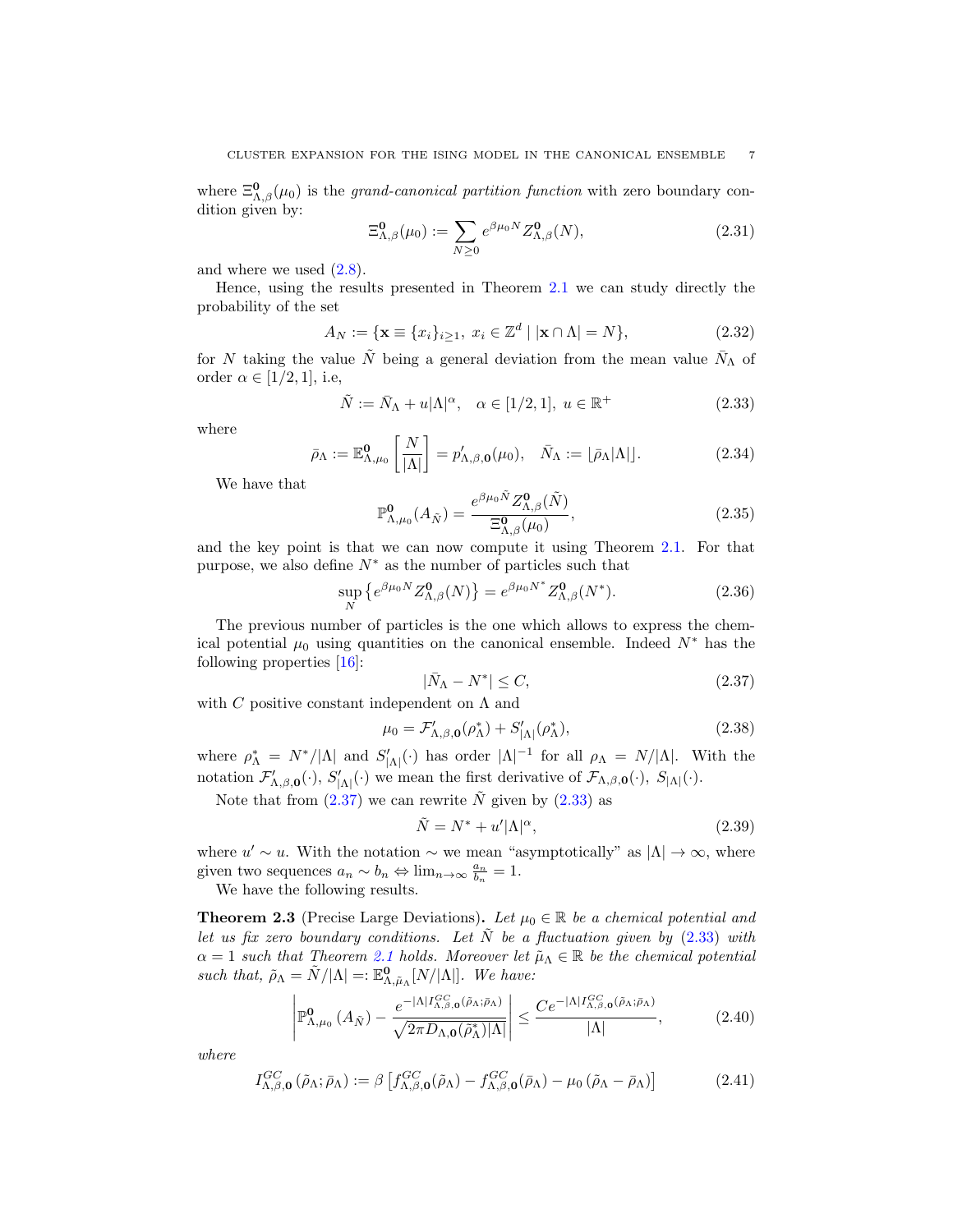and

<span id="page-7-2"></span>
$$
D_{\Lambda,\mathbf{0}}(\tilde{\rho}_{\Lambda}^*) := \left[\beta \mathcal{F}_{\Lambda,\beta,\mathbf{0}}^{"}(\tilde{\rho}_{\Lambda}^*)\right]^{-1}.
$$
\n(2.42)

Here, with  $\mathcal{F}_{\Lambda,\beta,\mathbf{0}}''(\cdot)$  we mean the second derivative of  $\mathcal{F}_{\Lambda,\beta,\mathbf{0}}(\cdot)$ ,  $\tilde{N}^*$  satisfies [\(2.36\)](#page-6-4) with  $\tilde{\mu}_{\Lambda}$  instead of  $\mu_0$ ,  $\tilde{\rho}_{\Lambda}^* = \tilde{N}^*/|\Lambda|$  and  $f_{\Lambda,\beta,0}^{GC}(\cdot)$  is the grand-canonical free energy given by

<span id="page-7-1"></span>
$$
\beta f_{\Lambda,\beta,\mathbf{0}}^{GC}(\rho_{\Lambda}) := \sup_{\mu} \left\{ \beta \rho_{\Lambda} \mu - \beta p_{\Lambda,\beta,\mathbf{0}}(\mu) \right\}. \tag{2.43}
$$

In [\(2.43\)](#page-7-1) we used the finite volume pressure defined as follows:

<span id="page-7-7"></span>
$$
\beta p_{\Lambda,\beta,\mathbf{0}}(\mu) := \frac{1}{|\Lambda|} \log \Xi_{\Lambda,\beta}^{\mathbf{0}}(\mu), \tag{2.44}
$$

where the grand-canonical partition function  $\Xi_{\Lambda,\beta}^{0}(\mu)$  is given by [\(2.31\)](#page-6-0).

<span id="page-7-8"></span>Remark 2.4. Note that:  $\beta f_{\Lambda,\beta,0}^{GC}(\bar{\rho}_{\Lambda}) = \beta \bar{\rho}_{\Lambda}\mu_0 - \beta p_{\Lambda,\beta,0}(\mu_0), (f_{\Lambda,\beta,0}^{GC})'(\bar{\rho}_{\Lambda}) = \mu_0$  and  $\beta f_{\Lambda,\beta,\mathbf{0}}^{GC}(\tilde{\rho}_{\Lambda}) = \beta \tilde{\rho}_{\Lambda} \tilde{\mu}_{\Lambda} - \beta p_{\Lambda,\beta,\mathbf{0}}(\tilde{\mu}_{\Lambda}).$ 

<span id="page-7-0"></span>**Theorem 2.4** (Local Moderate Deviations). Let  $\mu_0 \in \mathbb{R}$  be a chemical potential and let us fix zero boundary conditions. Let  $N^*$  be as in  $(2.36)$  such that Theorem [2.1](#page-4-0) holds and let us call  $\rho_{\Lambda}^* = N^* / |\Lambda|$ . For  $\tilde{N}$  and the set  $A_{\tilde{N}}$  respectively given by [\(2.39\)](#page-6-5) and [\(2.32\)](#page-6-6) with  $\alpha \in [1/2, 1)$ , we have:

<span id="page-7-4"></span>
$$
\left| \mathbb{P}^{\mathbf{0}}_{\Lambda,\mu_{0}}(A_{\tilde{N}}) - \frac{\exp\left\{-\frac{(u')^{2}|\Lambda|^{2\alpha-1}}{2D_{\Lambda,\mathbf{0}}^{\alpha}(\rho_{\Lambda}^{*})}\right\}}{\sqrt{2\pi D_{\Lambda,\mathbf{0}}^{\alpha,+}(\rho_{\Lambda}^{*})|\Lambda|}} \right| \leq \frac{2e^{-\frac{(u')^{2}|\Lambda|^{2\alpha-1}}{2D_{\Lambda,\mathbf{0}}^{\alpha}(\rho_{\Lambda}^{*})}} E_{|\Lambda|}(\alpha, u', \rho_{\Lambda}^{*})}{\sqrt{2\pi D_{\Lambda,\mathbf{0}}^{\alpha,+}(\rho_{\Lambda}^{*})|\Lambda|}},\tag{2.45}
$$

where

<span id="page-7-5"></span>
$$
D_{\Lambda,\mathbf{0}}^{\alpha}(\rho_{\Lambda}^{*}) := \left[ \beta \mathcal{F}_{\Lambda,\beta,\mathbf{0}}''(\rho_{\Lambda}^{*}) + \beta \sum_{m=3}^{m(\alpha)-1} \frac{2(u')^{m-2} \mathcal{F}_{\Lambda,\beta,\mathbf{0}}^{(m)}(\rho_{\Lambda}^{*})}{m! |\Lambda|^{(m-2)(1-\alpha)}} \right]^{-1}
$$
(2.46)

and

<span id="page-7-6"></span>
$$
D_{\Lambda,\mathbf{0}}^{\alpha,+}(\rho_{\Lambda}^{*}) := \left[ \beta \mathcal{F}_{\Lambda,\beta,\mathbf{0}}''(\rho_{\Lambda}^{*}) + \beta \sum_{m=3}^{m(\alpha)-1} \frac{2(u')^{m-2} |\mathcal{F}_{\Lambda,\beta,\mathbf{0}}^{(m)}(\rho_{\Lambda}^{*})|}{m! |\Lambda|^{(m-2)(1-\alpha)}} \right]^{-1}.
$$
 (2.47)

Here,  $m(\alpha)$  is given by  $m(\alpha) := \min \{ m \in \mathbb{N} \mid m(1 - \alpha) - 1 > 0 \}$  and  $E_{|\Lambda|}(\alpha, u', \rho^*_{\Lambda})$ is an error term of order  $|\Lambda|^{-[(m(\alpha)(1-\alpha)-1]}$  defined via cluster expansion as

<span id="page-7-3"></span>
$$
E_{|\Lambda|}(\alpha, u', \rho^*_{\Lambda}) := \frac{\beta}{|\Lambda|^{m(\alpha)(1-\alpha)-1}} \left| \frac{(u')^{m(\alpha)} \mathcal{F}_{\Lambda,\beta,\mathbf{0}}^{(m(\alpha))}(\rho^*_{\Lambda})}{m(\alpha)!} + \frac{u'(\mu_0 - \mathcal{F}_{\Lambda,\beta,\mathbf{0}}'(\rho^*_{\Lambda}))}{|\Lambda|^{1-m(\alpha)(1-\alpha)-\alpha}} + \sum_{m \ge m(\alpha)+1} \frac{(u')^{m} \mathcal{F}_{\Lambda,\beta,\mathbf{0}}^{(m)}(\rho^*_{\Lambda})}{m! |\Lambda|^{(m-m(\alpha))(1-\alpha)}} \right|,
$$
\n(2.48)

where  $\mathcal{F}_{\Lambda}^{(m)}$  $\mathcal{L}_{\Lambda,\beta,\mathbf{0}}^{(m)}(\cdot)$  is the m-th derivative of  $\mathcal{F}_{\Lambda,\beta,\mathbf{0}}(\cdot)$ .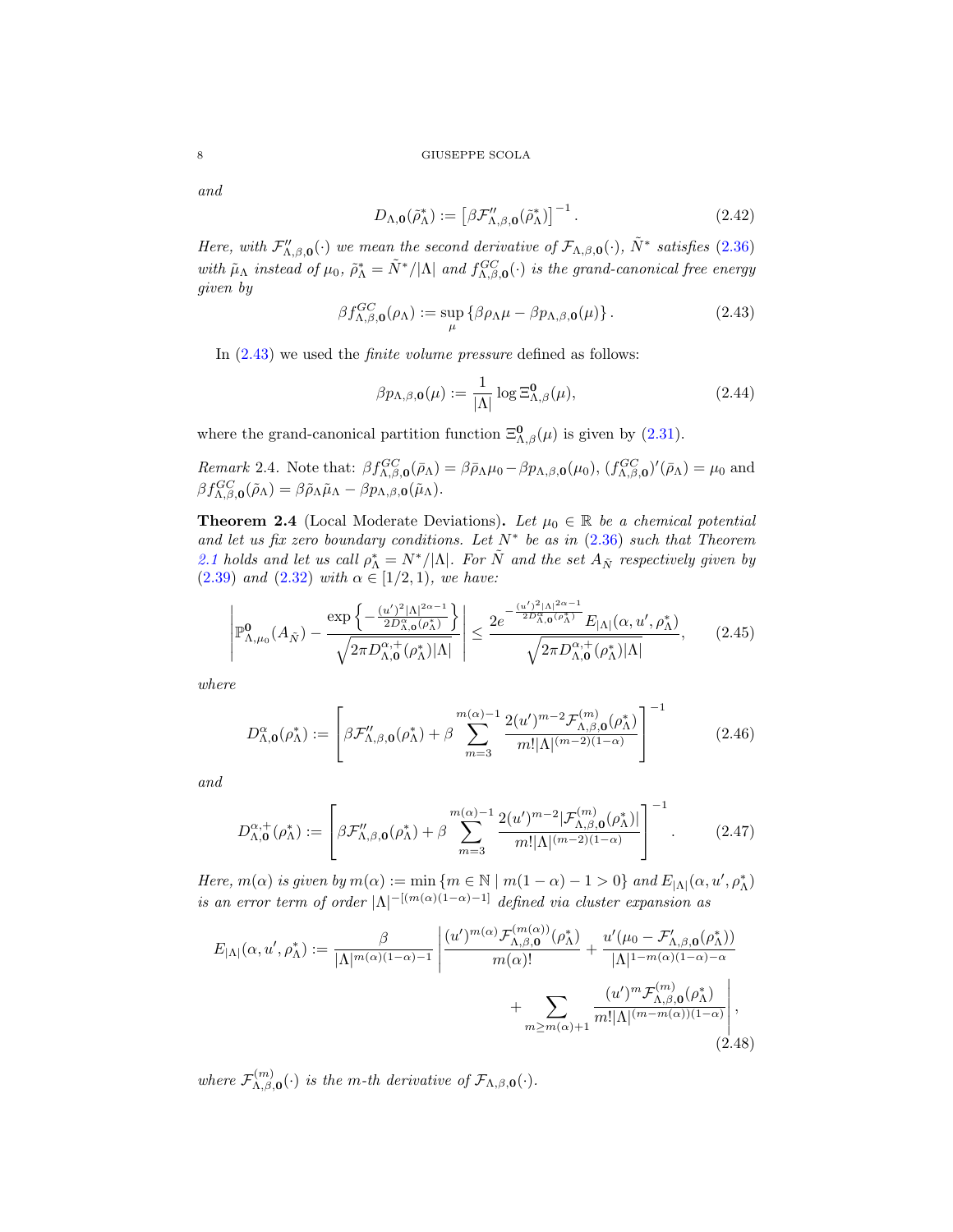<span id="page-8-1"></span>Corollary 2.5 (Local Central Limit Theorem.). Under the same assumptions as in Theorem [2.4](#page-7-0) for  $\alpha = 1/2$  we have that

<span id="page-8-2"></span>
$$
\left| \mathbb{P}^{\mathbf{0}}_{\Lambda,\mu_0}(A_{\tilde{N}}) - \frac{\exp\left\{-\frac{(u')^2}{2D_{\Lambda,\mathbf{0}}(\rho_{\Lambda}^*)}\right\}}{\sqrt{2\pi D_{\Lambda,\mathbf{0}}(\rho_{\Lambda}^*)|\Lambda|}} \right| \le \frac{2e^{-\frac{(u')^2}{2D_{\Lambda,\mathbf{0}}(\rho_{\Lambda}^*)}} E_{|\Lambda|}(1/2, u', \rho_{\Lambda}^*)}{\sqrt{2\pi D_{\Lambda,\mathbf{0}}(\rho_{\Lambda}^*)|\Lambda|}},\tag{2.49}
$$

where, using  $(2.42)$ ,

$$
D_{\Lambda,\mathbf{0}}(\rho_{\Lambda}^*) = \left[\beta \mathcal{F}_{\Lambda,\beta,\mathbf{0}}^{\prime\prime}(\rho_{\Lambda}^*)\right]^{-1} \tag{2.50}
$$

and  $E_{|\Lambda|}(1/2, u', \rho_{\Lambda}^*)$  is an error term of order  $|\Lambda|^{-1/2}$  defined via cluster expansion and given by [\(2.48\)](#page-7-3).

For the proofs and the discussion related to the previous results we refer to Section [6](#page-24-0) and Appendix [A.](#page-28-1)

*Remark* 2.5. As we will see in Section [6,](#page-24-0) thanks to Theorem [2.1,](#page-4-0) the main estimates [\(2.40\)](#page-6-7), [\(2.45\)](#page-7-4) and [\(2.49\)](#page-8-2) can be obtained via a direct and explicit calculation. Moreover, the main quantities involved  $(2.41)$ ,  $(2.42)$ ,  $(2.46)$ ,  $(2.47)$ ,  $(2.48)$  - have also an explicit form in terms of sums of clusters.

#### <span id="page-8-0"></span>3. Cluster Expansion and its convergence, proof of Theorem [2.1](#page-4-0)

The proof follows closely the strategy in [\[14\]](#page-30-2). For completeness of the presentation we repeat the main steps keeping track of the main modifications due to the lattice. The key idea is to view the canonical partition function  $(2.8)$  as a perturbation around the ideal case. Renormalizing with  $|\Lambda|^N$  and defining

$$
Z_{\Lambda,N}^{ideal} := \frac{|\Lambda|^N}{N!} \text{ and } Z_{\Lambda,\beta,\mathbf{0}}^{int}(N) := \frac{1}{|\Lambda|^N} \sum_{\mathbf{x} \in \Lambda^N} e^{-\beta H_{\Lambda}^{\mathbf{0}}(\mathbf{x})}, \tag{3.1}
$$

we rewrite  $(2.8)$  as

<span id="page-8-3"></span>
$$
Z^{\mathbf{0}}_{\Lambda,\beta}(N) = Z^{ideal}_{\Lambda,N} Z^{int}_{\Lambda,\beta,\mathbf{0}}(N).
$$

Calling now  $\mathcal{E}(N) := \{ \{i, j\} \mid i, j \in \{1, ..., N\} \}$  and  $f_{i,j} \equiv f(x_i, x_j) := e^{-\beta V(x_i, x_j)} -$ 1 we have that the factor  $e^{-\beta H_{\Lambda}^{0}(\mathbf{x})}$  can be expressed as

$$
e^{-\beta H_{\Lambda}^0(\mathbf{x})} = \prod_{1 \le i < j \le N} (f_{i,j} + 1) = \sum_{E \subset \mathcal{E}(N)} \prod_{\{i,j\} \in E} f_{i,j}
$$

where the term +1 is given by  $E = \emptyset \subset \mathcal{E}(N)$ . Note that we can associate to any set  $E \in \mathcal{E}(N)$  a graph  $g \equiv (V(g), E)$  where  $V(g) := \{i \in \{1, ..., N\} \mid \exists e \in E \text{ s.t } i \in e\}$ is the set of its vertices and  $E$  is the set of its edges. Moreover, a graph created from E does not contain isolated vertices and can be viewed as the pairwise compatible (non-ordered) collection of its connected components, where two graphs  $q, q'$  are called *compatible*  $(g \sim g')$  if and only if  $V(g) \cap V(g') = \emptyset$ . In other terms given E we can find a graph g such that  $g \equiv \{g_1, ..., g_k\}$ <sub>~</sub> with  $k \ge 1$ , where, denoting by  $\mathcal{C}_m$  the set of connected graphs with m vertices,  $g_l \in \mathcal{C}_m$  for all  $l = 1, ..., k$  and  $2 \leq m \leq N$ . In this way we have that

$$
e^{-\beta H_{\Lambda}^{\mathbf{0}}(\mathbf{x})} = \sum_{\substack{\{g_1,\ldots,g_k\}_{\alpha} \\ g_l \text{ connected } \forall l}} \prod_{l=1}^k \prod_{\{i,j\} \in E(g_l)} f_{i,j},\tag{3.2}
$$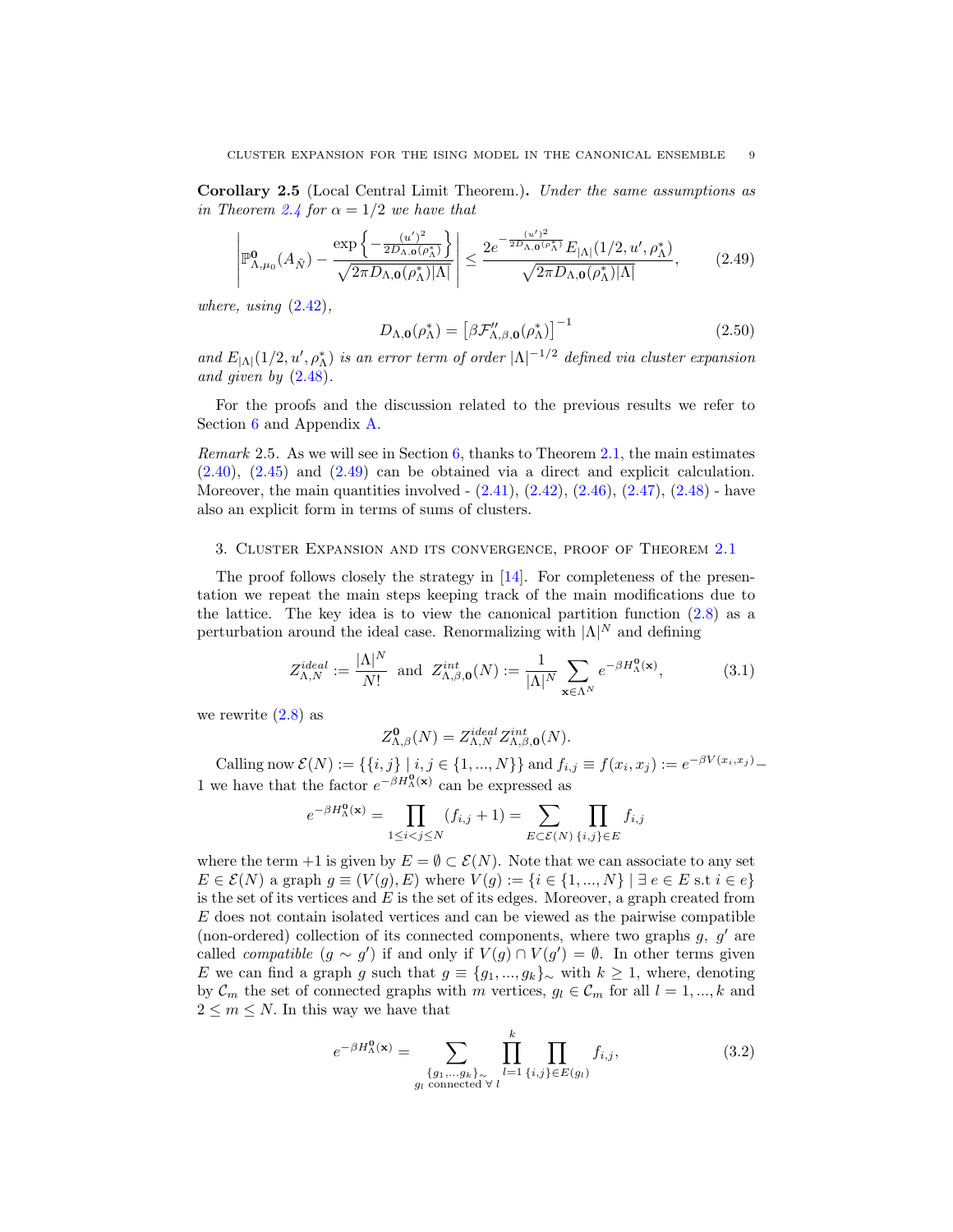where the collection  $\{g_1, ..., g_k\}_{\sim} = \emptyset$  gives the term +1 in the sum. In the sum in the right hand side of [\(3.2\)](#page-8-3) we imply the presence of a sum over  $k \geq 1$ , in the sense that it runs over all collections of  $k \geq 1$  connected compatible graphs with sets of vertices in  $\{1, ..., N\}$ .

Hence, denoting with  $\mathcal{C}_V$  the set of connected graphs with set of vertices V and defining

<span id="page-9-3"></span>
$$
\zeta_{\Lambda}(V) := \sum_{g \in \mathcal{C}_V} \frac{1}{|\Lambda| |V|} \sum_{\mathbf{x} \in \Lambda^{|V|}} \prod_{\{i,j\} \in E(g)} f_{i,j},\tag{3.3}
$$

we get

<span id="page-9-2"></span>
$$
Z_{\Lambda,\beta,\mathbf{0}}^{int}(N) = \sum_{\substack{\{V_1,\ldots,V_k\}_{\sim} \\ |V_l| \ge 2 \ \forall \ l}} \prod_{l=1}^k \zeta_{\Lambda}(V_l) = \exp\left\{\sum_{I \in \mathcal{I}} c_I \zeta_{\Lambda}^I\right\},\tag{3.4}
$$

where  $V_l \equiv V(g_l)$ ,  $l = 1, ..., k$  and the second equality of [\(3.4\)](#page-9-2) holds under the validity of Lemma [3.1](#page-9-0) and where we used

<span id="page-9-4"></span>
$$
c_I := \frac{1}{I!} \sum_{G \in \mathcal{G}_I} (-1)^{|E(G)|} \tag{3.5}
$$

which comes from the polymer model representation described below (see also Section 3 of  $[14]$ ).

An abstract polymer model  $(\Delta, \mathbb{G}_{\Delta}, \omega)$  consists of a set of polymers  $\Delta := {\delta_1, ..., \delta_{|\Delta|}}$ , a compatibility graph  $\mathbb{G}_{\Delta}$  with set of vertices  $\Delta$  and set of edges  $E_{\Delta}$  such that  ${i, j} \in E_\Delta$  if and only if  $\delta_i \nsim \delta_j$  (i.e.  $\delta_i \cap \delta_j \neq \emptyset$ ) and a weight function  $\omega : \Delta \to \mathbb{R}$ .

In our case the set of polymers is given by  $\mathcal{V} := \{V \subset \{1, ..., N\}, |V| \geq 2\}$  and the weight function is  $\zeta_{\Lambda}(V)$  defined in [\(3.3\)](#page-9-3). In the second equality in [\(3.4\)](#page-9-2) the sum in the exponent is over the set  $\mathcal I$  of all multi-indices  $I: \mathcal V \to \{0, 1, ...\}$ , with  $\zeta^I_{\Lambda} = \prod_V \zeta(V)^{I(V)}$ . Denoting also with supp $I := \{V \in \mathcal{V} \mid I(V) > 0\}$ ,  $\mathcal{G}_I$  is the graph with  $\sum_{V \in \text{suppI}} I(V)$  vertices induced from  $\mathcal{G}_{\text{suppI}} \subset \mathbb{G}_V$  by replacing each vertex  $V$  by the complete graph on  $I(V)$  vertices.

We recall that (as it is observed in  $[14]$ ), the sum in  $(3.5)$  is over all connected subgraphs G of  $\mathcal{G}_I$  spanning the whole set of vertices of  $\mathcal{G}_I$  and  $I! = \prod_{V \in \text{suppI}} I(V)!$ , indeed if I is not a cluster (i.e.  $\mathcal{G}_{\text{suppI}}$  is not connected), then  $c_I = 0$ .

Then from Sections 5 and 6 of [\[14\]](#page-30-2) and using the representation above we have that  $F_{\beta,N,\Lambda}(n)$  is given by [\(2.19\)](#page-4-1) where now we can define rigorously  $B_{\Lambda,\beta}(n)$  as follows:

<span id="page-9-1"></span>
$$
B_{\Lambda,\beta}(n) := \frac{|\Lambda|^n}{n!} \sum_{A(I)=[n+1]} c_I \zeta_\Lambda^I,
$$
\n(3.6)

where  $A(I) := \bigcup_{V \in \text{supp } I} V \subset \{1, ..., N\}$  and  $[n+1] := \{1, ..., n+1\}.$ 

The convergence of the cluster expansion is guaranteed from the following Lemma, in which we follow Theorem 1 - (ii) in  $[11]$  and we use the tree graph inequality as it is presented in [\[13\]](#page-30-13).

<span id="page-9-0"></span>**Lemma 3.1.** There exist constants  $\mathcal{R}^C$  and  $a > 0$ , such that when  $N/|\Lambda| < \mathcal{R}^C$ , the following holds:

<span id="page-9-5"></span>
$$
\sup_{i \in \{1, ..., N\}} \sum_{V \in \mathcal{V}(N) \; : \; i \in V} |\zeta_{\Lambda}(V)| e^{a|V|} \le e^a - 1. \tag{3.7}
$$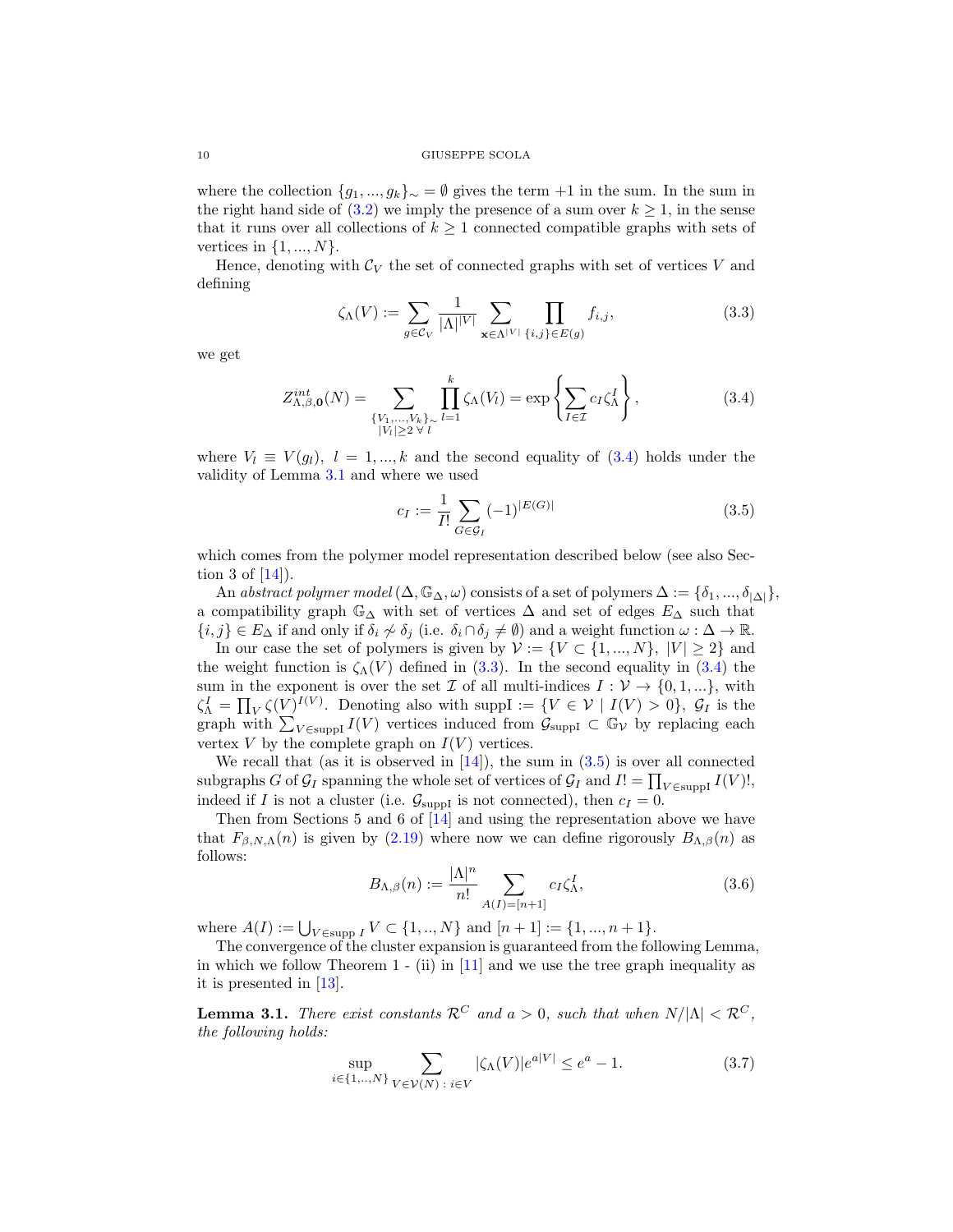*Proof.* We start, noting that Proposition 1 in  $[13]$  is here valid, i.e., we have the validity of the following tree-graph inequality:

 $\overline{1}$ 

<span id="page-10-1"></span>
$$
\left| \sum_{g \in \mathcal{C}_n} \prod_{\{i,j\} \in E(g)} f_{i,j} \right| \le e^{\beta B n} \sum_{T \in \mathcal{T}_n} \prod_{\{i,j\} \in E(T)} (1 - e^{-\beta |V(x_i - x_j)|}), \tag{3.8}
$$

where  $\mathcal{T}_n$  is the set of trees with  $n = |V|$  vertices. Then, given a rooted tree  $T \in \mathcal{T}_n$  with set of edges given by  $E(T) = \{(i_1, j_1), ..., (i_{n-1}, j_{n-1})\}$  and defining  $d_1(x, \Lambda^c) := \inf_{x' \in \Lambda^c} \{|x - x'|\}$  with  $x \in \mathbb{Z}^d$ , we get:

<span id="page-10-0"></span>
$$
\sum_{\mathbf{x}\in\Lambda^{n}}\frac{1}{|\Lambda|^{n}}\prod_{\{i,j\}\in E(T)}(1-e^{-\beta|V(x_{i}-x_{j})|}) \leq \frac{1}{|\Lambda|^{n}}\sum_{x_{i_{1}}\in\Lambda}\sum_{\mathbf{y}\in\Lambda^{n-1}}\prod_{k=2}^{n}(1-e^{-\beta|V(y_{k})|}) (3.9)
$$
\n
$$
=\frac{1}{|\Lambda|^{n}}\sum_{x_{i_{1}}\in\Lambda}\sum_{\mathbf{y}\in\Lambda^{n-1}}\prod_{k=2}^{n}(1-e^{-\beta|V(y_{k})|}) (\mathbf{1}_{\{d_{1}(x_{i_{1}},\Lambda^{c})\leq 1\}}+\mathbf{1}_{\{d_{1}(x_{i_{1}},\Lambda^{c})>1\}})
$$
\n
$$
\leq \frac{[\bar{C}_{J,d}(\beta)]^{n-1}}{|\Lambda|^{n}}\sum_{x_{i_{1}}\in\Lambda}(\mathbf{1}_{\{d_{1}(x_{i_{1}},\Lambda^{c})\leq 1\}}+\mathbf{1}_{\{d_{1}(x_{i_{1}},\Lambda^{c})>1\}})
$$
\n
$$
\leq \begin{cases}\frac{1}{|\Lambda|^{n-1}}[\bar{C}_{J,d}(\beta)]^{n-1}, & \text{if } d_{1}(x_{i_{1}},\Lambda^{c})>1\\ \frac{|\partial\Lambda|}{|\Lambda|^{n}}[\bar{C}_{J,d}(\beta)]^{n-1}, & \text{if } d_{1}(x_{i_{1}},\Lambda^{c})\leq 1.\end{cases}
$$

In [\(3.9\)](#page-10-0) we considered  $i_1$  as a root, y is a vector in  $\Lambda^{n-1}$  with components  $y_k =$  $x_{i_k} - x_{j_k}, \ \forall \, k = 2, ..., n, \text{ and fixing } x^* \in \mathbb{Z}^d, \text{ we defined:}$ 

<span id="page-10-3"></span>
$$
\bar{C}_{J,d}(\beta) := \sum_{x \in \mathbb{Z}^d} (1 - e^{-\beta |V(x - x^*)|}) = 1 + 2d(1 - e^{-4\beta J}). \tag{3.10}
$$

Let us note that  $|\partial \Lambda|/|\Lambda|$  vanishes as  $\Lambda \to \mathbb{Z}^d$  for a suitable sequence  $(\Lambda_n)_{n\geq 1}$ . For the analogous calculation in the continuous case we also refer to [\[15\]](#page-30-14) formulas  $(4.18)-(4.21).$ 

Hence, from  $(3.8)$  and  $(3.9)$  we can write:

 $\mathbf{L}$ 

<span id="page-10-2"></span>
$$
|\zeta_{\Lambda}(V)| \le \frac{n^{n-2}}{|\Lambda|^{n-1}} e^{\beta B n} \left[ \bar{C}_{J,d}(\beta) \right]^{n-1},\tag{3.11}
$$

where  $B$  is the stability constant defined in  $(2.10)$ .

Fixing now  $i \in \{1, ..., N\}$ , and using the fact that  $\zeta_{\Lambda}(V)$  depends only on |V|, from  $(3.11)$ , for the left hand side of  $(3.7)$  we get

<span id="page-10-4"></span>
$$
\sup_{i \in \{1,\ldots,N\}} \sum_{V \in \mathcal{V}(N) \,:\, i \in V} |\zeta_{\Lambda}(V)| e^{a|V|} \le e^{a+\beta B} \times \tag{3.12}
$$
\n
$$
\times \sum_{n=2}^{N} {N-1 \choose n-1} \frac{n^{n-2}}{|\Lambda|^{n-1}} \left[ e^{(\beta B+a)} \bar{C}_{J,d}(\beta) \right]^{n-1}.
$$

The latter implies that  $(3.7)$  is verified when the following is true

$$
\sum_{n\geq 1} \left[ \frac{N}{|\Lambda|} e^{(\beta B + a)} \bar{C}_{J,d}(\beta) \right]^{n-1} \frac{n^{n-1}}{n!} \leq 1 + e^{-\beta B} (1 - e^{-a}).
$$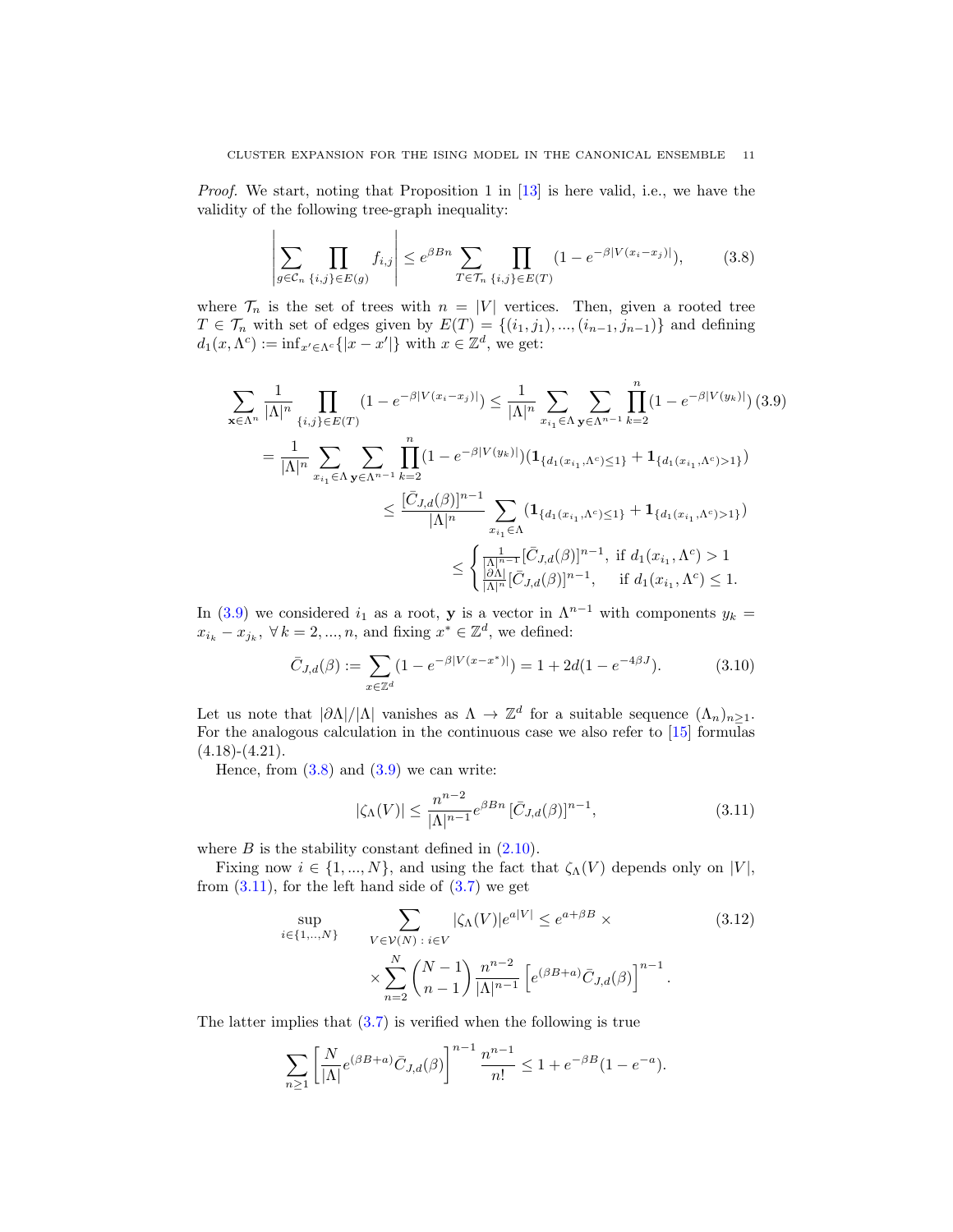Then using the result from  $[11]$  (formulas  $(3.12)-(3.15)$ ) we have that the cluster expansion is absolutely convergent (uniformly in  $N$  and  $\Lambda$ ) when

<span id="page-11-2"></span>
$$
\frac{N}{|\Lambda|} \leq \mathcal{R}_C,
$$

where

$$
\mathcal{R}_C := [e^{\beta B} \bar{C}_{J,d}(\beta)]^{-1} \left\{ \max_{a>0} \frac{\ln[1 + e^{-\beta B} (1 - e^{-a})]}{e^a [1 + e^{-\beta B} (1 - e^{-a})]} \right\}.
$$
 (3.13)

For the conclusion of the proof of Theorem [2.1](#page-4-0) we refer the reader to [\[14\]](#page-30-2), Sections 5 and 6.

<span id="page-11-0"></span>3.1. Some remarks. Let us given some more precise examples how we can generalize our approach.

Kac potential. We consider first the Ising model with a Kac potential as it formalized in Section 4.2.1 and Section 9 of [\[12\]](#page-30-15). Moreover, we recall that this kind of potential is the one considered also in [\[3\]](#page-30-6).

Hence, the Hamiltonian  $(2.1)$  is here given by:

$$
\mathcal{H}_{\Lambda,R}^{\sigma}(\boldsymbol{\sigma}) := -\sum_{\{x,x'\} \in \mathcal{E}_{\Lambda,R}} J_R(|x-x'|) \sigma(x) \sigma(x'),\tag{3.14}
$$

where, given  $0 < R < L$  - with  $\Lambda = (-L/2, L/2]^d \cap \mathbb{Z}^d$ ,  $L \in \mathbb{Z}$  - we defined

$$
\mathcal{E}_{\Lambda,R} := \{ \{x, x'\} \in \mathbb{Z}^d \mid \{x, x'\} \cap \Lambda \neq \emptyset, \ 0 < R|x - x'| \le 1 \}
$$

and

$$
J_R(|x - x'|) := R^d J(|Rx - Rx'|) > 0.
$$
\n(3.15)

The function  $J(\cdot)$  satisfies the following assumptions: (i)  $J(|x'-y'|) = J(|x-y|)$ where for all  $a \in \mathbb{R}^d$ ,  $x' = x + a$ ,  $y' = y + a$ ; (ii)  $J(r)$  is a non-negative,  $C^2$  function, supported by the unit ball and such that  $\int_{\mathbb{R}^d} J(r) dr = 1$ . See for example Figure 4.4 in [\[12\]](#page-30-15). Then, passing to the lattice gas system, i.e., applying [\(2.3\)](#page-2-7), we have

<span id="page-11-1"></span>
$$
\mathcal{H}_{\Lambda,R}^{\eta}(\eta) \equiv \mathcal{H}_{\Lambda,R}^{\sigma}(\sigma) = 4m'|J_R(\mathcal{E}_{\Lambda,R})| - |J_R(\mathcal{E}_{\Lambda,R})|
$$
  
- 4 
$$
\sum_{\{x,x'\} \in \mathcal{E}_{\Lambda,R}} J_R(|x-x'|)\eta(x)\eta(x'), \qquad (3.16)
$$

where  $|J_R(\mathcal{E}_{\Lambda,R})| := \sum_{\{x,x'\}\in \mathcal{E}_{\Lambda,R}} J_R(|x-x'|).$ 

Equation [\(3.16\)](#page-11-1) implies that our potential will be given here by the following:

$$
V_R(x - x') := \begin{cases} \infty, & x = x', \\ -4J_R(|x - x'|), & 0 < R|x - x'| \le 1, \\ 0, & \text{otherwise.} \end{cases}
$$
 (3.17)

Thus, if we consider for instance

$$
J(|Rx - Rx'|) := \frac{\mathbf{1}_{\{|x - x'| \le R\}}}{R^d}
$$

we will find that our stability constant as well as the regularity are not more given by  $(2.10)$  and  $(2.12)$ , but by

$$
B_R := -8Rd
$$
 and  $C_{d,R}(\beta) := 2dR(e^{4\beta} - 1) + 1$ .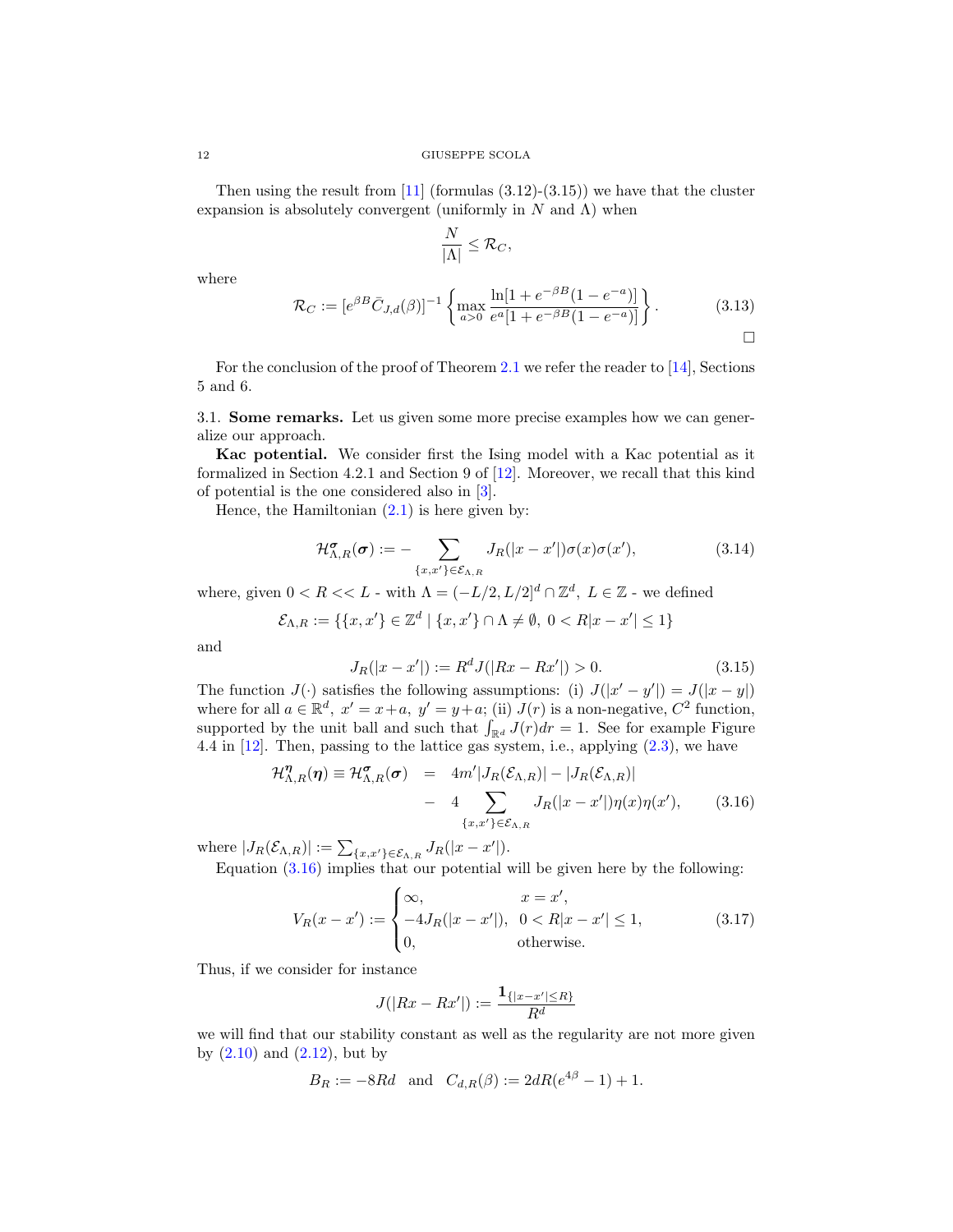Let also note that, instead of  $(3.10)$  we will find

$$
\bar{C}_{d,R}(\beta) := 1 + 2dR(1 - e^{-4\beta}).
$$

Hence, having these quantities, rewriting properly  $(3.8)$ ,  $(3.9)$  and  $(3.13)$ , the va-lidity of Lemma [3.1](#page-9-0) and consequently Theorem [2.1](#page-4-0) is still true also in this case.

Non-zero boundary conditions. Lemma [3.1](#page-9-0) and then Theorem [2.1](#page-4-0) also hold true if we consider  $\gamma \neq 0$  fixed boundary conditions. Indeed, defining  $\nu_{\Lambda}(x_i|\gamma) :=$  $e^{-\beta \sum_{j\geq 1} V(x_i - \gamma_j)} > 0$ , which is 1 if  $d_1(x, \Lambda^c) > 1$ , we can write [\(2.8\)](#page-2-6) as

$$
Z^{\gamma}_{\Lambda,\beta}(N) = \frac{1}{N!} \sum_{\mathbf{x} \in \Lambda^N} e^{-\beta H^0_{\Lambda}(\mathbf{x})} \prod_{i=1}^N \nu_{\Lambda}(x_i|\gamma),
$$

where we used

$$
H_{\Lambda}^{\gamma}(\mathbf{x}) = H_{\Lambda}^{\mathbf{0}}(\mathbf{x}) + \sum_{\substack{1 \leq i \leq N, x_i \in \Lambda \\ j \geq 1, \ \gamma_j \in \Lambda^c}} V(x_i - \gamma_j).
$$

Then noting that

$$
e^{\beta B} \le \nu_{\Lambda}(x_i|\boldsymbol{\gamma}) \le e^{\beta dB}
$$

estimate  $(3.9)$  is here given by

$$
\sum_{\mathbf{x}\in\Lambda^n}\prod_{i=1}^n\frac{\nu_\Lambda(x_i|\boldsymbol{\gamma})}{|\Lambda|}\prod_{(i,j)\in E(T)}|f_{i,j}|\leq \begin{cases} \frac{C_{J,d}(\beta)^{n-1}}{|\Lambda|^{n-1}}, & \text{if }d_1(x_i,\Lambda^c)>1\ \forall\ i=1,\dots,n, \\ \frac{e^{\beta dB}}{|\Lambda|^{n-1}}\left\{\frac{|\partial\Lambda|}{|\Lambda|}[e^{\beta dB}C_{J,d}(\beta)]^{n-1}\right\}, & \text{otherwise.} \end{cases}
$$

To obtain the contribution of order  $|\partial \Lambda|/|\Lambda|$ , we proceeded - and we can also conclude - as for the case of zero boundary condition - see [\(3.9\)](#page-10-0).

Penrose tree-graph inequality. The usual estimate done using the "classical" tree graph inequality due to Penrose - see Theorem 0 in [\[13\]](#page-30-13) - gives us the following (see also formula  $(3.10)-(3.11)$  in [\[11\]](#page-30-12)):

$$
|\zeta_{\Lambda}(V)| \le \frac{n^{n-2}}{|\Lambda|^{n-1}} e^{2\beta B(n-2)} [C_{J,d}(\beta)]^{n-1},
$$
\n(3.18)

instead of [\(3.9\)](#page-10-0). We used  $|V| = n$  and  $C_{J,d}(\beta)$  given in [\(2.12\)](#page-3-2), which is such that  $\overline{C}_{J,d}(\beta) \leq C_{J,d}(\beta).$ 

Hence, instead of [\(3.12\)](#page-10-4) we find

$$
\sup_{i \in \{1, ..., N\}} \sum_{V \in \mathcal{V}(N) \, : \, i \in V} |\zeta_{\Lambda}(V)| e^{a|V|} \le e^{a-2\beta B} \times \times \sum_{n=2}^{N} {N-1 \choose n-1} \frac{n^{n-2}}{|\Lambda|^{n-1}} \left[ e^{(2\beta B + a)} C_{J,d}(\beta) \right]^{n-1}.
$$
 (3.19)

In this way, applying directly the (ii) of Theorem 1 in  $[11]$ , instead of  $(3.13)$  we find the following:

<span id="page-12-0"></span>
$$
\bar{\mathcal{R}}_C := [e^{2\beta B} C_{J,d}(\beta)]^{-1} \left\{ \max_{a>0} \frac{\ln[1 + e^{2\beta B} (1 - e^{-a})]}{e^a [1 + e^{2\beta B} (1 - e^{-a})]} \right\}.
$$
 (3.20)

Let us also note that the new estimate given in Lemma [3.1,](#page-9-0) does not depend on the fact that we are on  $\mathbb{Z}^d$ . Hence, under a proper reformulation and assumptions, this could be applied also in the continuous case  $(\Lambda \subset \mathbb{R}^d)$ .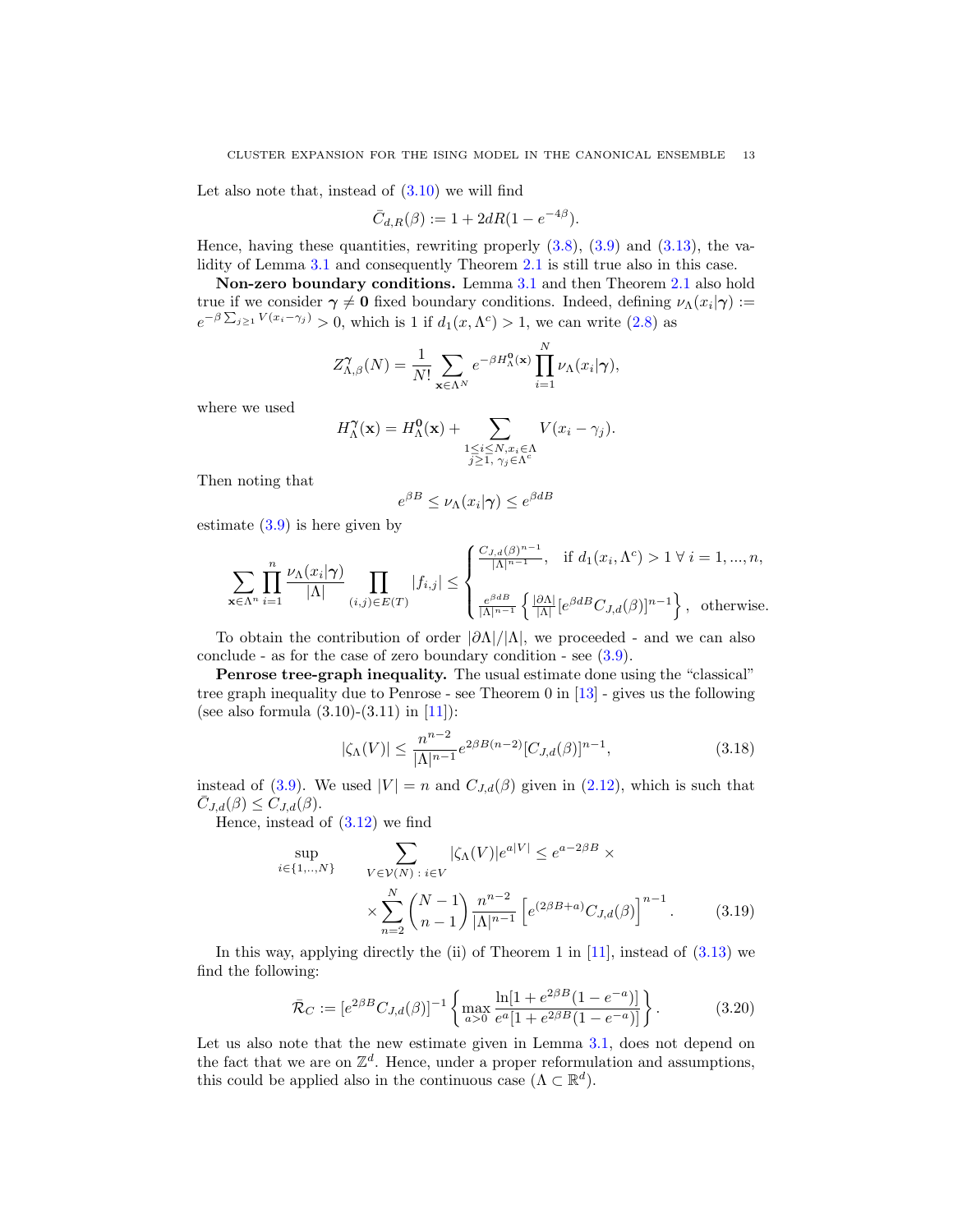We want to briefly underline the following fact. Let us define

$$
\mathfrak{F}(u) := \max_{a>0} \frac{\ln[1 + u(1 - e^{-a})]}{e^a [1 + u(1 - e^{-a})]}.
$$

In [\[11\]](#page-30-12), the authors apply a more refined analysis for the estimate [\(3.7\)](#page-9-5), in order to obtain a better convergence condition than the usual one (compare, for example, [\(3.20\)](#page-12-0) with the result in [\[14\]](#page-30-2)). Considering now  $\mathcal{R}_C$  - [\(3.13\)](#page-11-2) - and  $\bar{\mathcal{R}}_C$  define above, we can say what follows. On one hand, we have that for all  $\beta, B, J >$ 0,  $[e^{\beta B}\overline{C}_{J,d}(\beta)]^{-1}$  is bigger than  $[e^{2\beta B}C_{J,d}(\beta)]^{-1}$ . On the other,  $\mathfrak{F}(e^{2\beta B})$  is bigger than  $\mathfrak{F}(e^{-\beta B})$ , when  $\beta$  is "small enough"- dependently on d and J - in such a way that  $\bar{\mathcal{R}}_C > \mathcal{R}_C$ . A comparison between  $\mathcal{R}_C$  and  $\bar{\mathcal{R}}_C$  is given in Figure [1](#page-13-1) below, for  $J = 1, d = 1, 2, 3$  and  $\beta \in [0, 1]$ . As we can see, there exists inverse temperature  $\beta^* \equiv \beta^*(J, d)$  such that  $\mathcal{R}_C \leq \bar{\mathcal{R}}_C$  for  $\beta \leq \beta^*$ , as well as  $\bar{\mathcal{R}}_C < \mathcal{R}_C$  for  $\beta > \beta^*$ . It is also possible to recover the same behavior if we fix  $d$ , and we vary  $J$ .



FIGURE 1.  $\mathcal{R}_C$  (continuous line) and  $\mathcal{R}_C$  (dashed line) with  $J = 1$ and  $\beta \in [0, 1]$ , in dimension 1 (blue lines), 2 (red lines) and 3 (black lines).

# <span id="page-13-1"></span>4. Grand canonical ensemble

<span id="page-13-0"></span>In this section we will consider various representation of the grand-canonical descriptions and related results. In particular:

(1) first, in Subsection [4.1](#page-14-0) , we relate the grand-canonical partition function for the Ising model with external magnetic field h, with the one for a lattice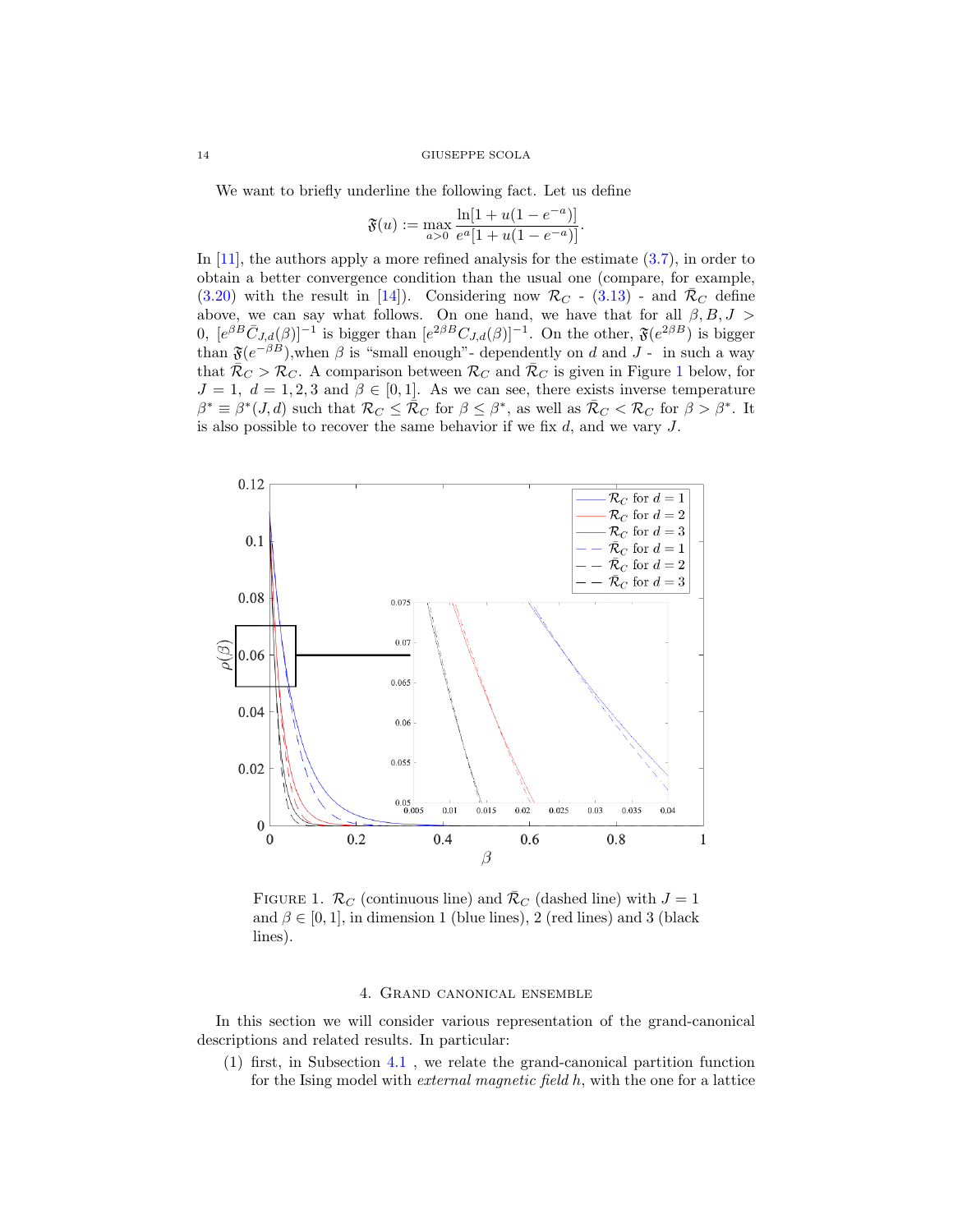gas system with chemical potential  $\mu$ , as we already done in the canonical ensemble;

- (2) second, in Subsection [4.2,](#page-15-0) we will establish the condition of convergence for the cluster expansion for the Ising model with the contour representation as it is presented in Chapter 5 of [\[5\]](#page-30-7), and the one for the lattice gas system using the results presented in [\[13\]](#page-30-13) and we compare them graphically;
- (3) third, in Subsection [4.3,](#page-18-0) we find the lower bound of the density radius of convergence for the virial inversion of the lattice gas model and we compare it graphically with the value obtained in the canonical ensemble, given by  $(3.13).$  $(3.13).$

<span id="page-14-0"></span>4.1. Ising model and related lattice gas system in the grand-canonical ensemble. Using the Hamiltonian defined in  $(2.1)$ , the grand-canonical partition function for the ferromagnetic Ising model in a box  $\Lambda \subset \mathbb{Z}^d$  with -1 boundary conditions is given by:

<span id="page-14-1"></span>
$$
\tilde{\Xi}_{\Lambda,\beta}^{-}(h) := \sum_{\sigma \in \{-1,1\}^{\Lambda}} e^{\beta h \sum_{x \in \Lambda} \sigma(x) - \beta \mathcal{H}_{\Lambda}^{-}(\sigma)} = \sum_{\substack{m \; : \\ m|\Lambda| = \sum_{x \in \Lambda} \sigma(x)}} e^{\beta h m|\Lambda|} \tilde{Z}_{\Lambda,\beta}^{-}(m),
$$
\n(4.1)

where with the apex "-" we mean  $\sigma^c = -1$ ,  $\tilde{Z}_{\Lambda,\beta}^{-}(m)$  is given by [\(2.2\)](#page-2-2), h is an external magnetic field and since we will work close to the -1 phase we will consider  $h \leq 0$ . Using [\(4.1\)](#page-14-1) we define the *finite volume* and *thermodynamic pressure* for the Ising model respectively as given by:

$$
\beta \psi_{\Lambda,\beta,-1}(h) := \frac{1}{|\Lambda|} \log \tilde{\Xi}_{\Lambda,\beta}^{-}(h)
$$
\n(4.2)

and

<span id="page-14-5"></span>
$$
\psi_{\beta}(h) := \lim_{\Lambda \to \mathbb{Z}^d} \psi_{\Lambda,\beta,-1}(h). \tag{4.3}
$$

Moreover, we recall that using the partition function  $\Xi_{\Lambda,\beta}^{0}(\mu)$  given by [\(2.31\)](#page-6-0), the finite volume pressure  $p_{\Lambda,\beta,\mathbf{0}}(\mu)$  is given by [\(2.44\)](#page-7-7) and hence, the *thermodynamic* pressure is defined as follows:

<span id="page-14-2"></span>
$$
p_{\beta}(\mu) := \lim_{\Lambda \to \mathbb{Z}^d} p_{\Lambda,\beta,\mathbf{0}}(\mu). \tag{4.4}
$$

From  $(2.31)$ , using  $(2.3) - (2.7)$  $(2.3) - (2.7)$  $(2.3) - (2.7)$ , we have:

<span id="page-14-4"></span>
$$
\Xi_{\Lambda,\beta}^{0}(\mu) = \exp\left\{\beta|\Lambda|\left[\frac{\mu}{2} + J\frac{|\mathcal{E}_{\Lambda}|}{|\Lambda|}\right]\right\} \tilde{\Xi}_{\Lambda,\beta}^{-}(h_{\Lambda}),\tag{4.5}
$$

where

<span id="page-14-6"></span>
$$
h_{\Lambda} \equiv h_{\Lambda}(\mu) := \frac{\mu}{2} + \frac{|\mathcal{E}_{\Lambda}|}{|\Lambda|}.
$$
\n(4.6)

On the other hand, in a similar way, if we start form the Ising model, i.e., given  $h \in \mathbb{R}$  we get

$$
\tilde{\Xi}_{\Lambda,\beta}^{-}(h) = \exp\left\{-\beta|\Lambda|\left[h - J\frac{|\mathcal{E}_{\Lambda}|}{|\Lambda|}\right]\right\} \Xi_{\Lambda,\beta}^{0}(\mu_{\Lambda}),\tag{4.7}
$$

where

<span id="page-14-3"></span>
$$
\mu_{\Lambda} \equiv \mu_{\Lambda}(h) := 2h - 4J \frac{|\mathcal{E}_{\Lambda}|}{|\Lambda|}.
$$
\n(4.8)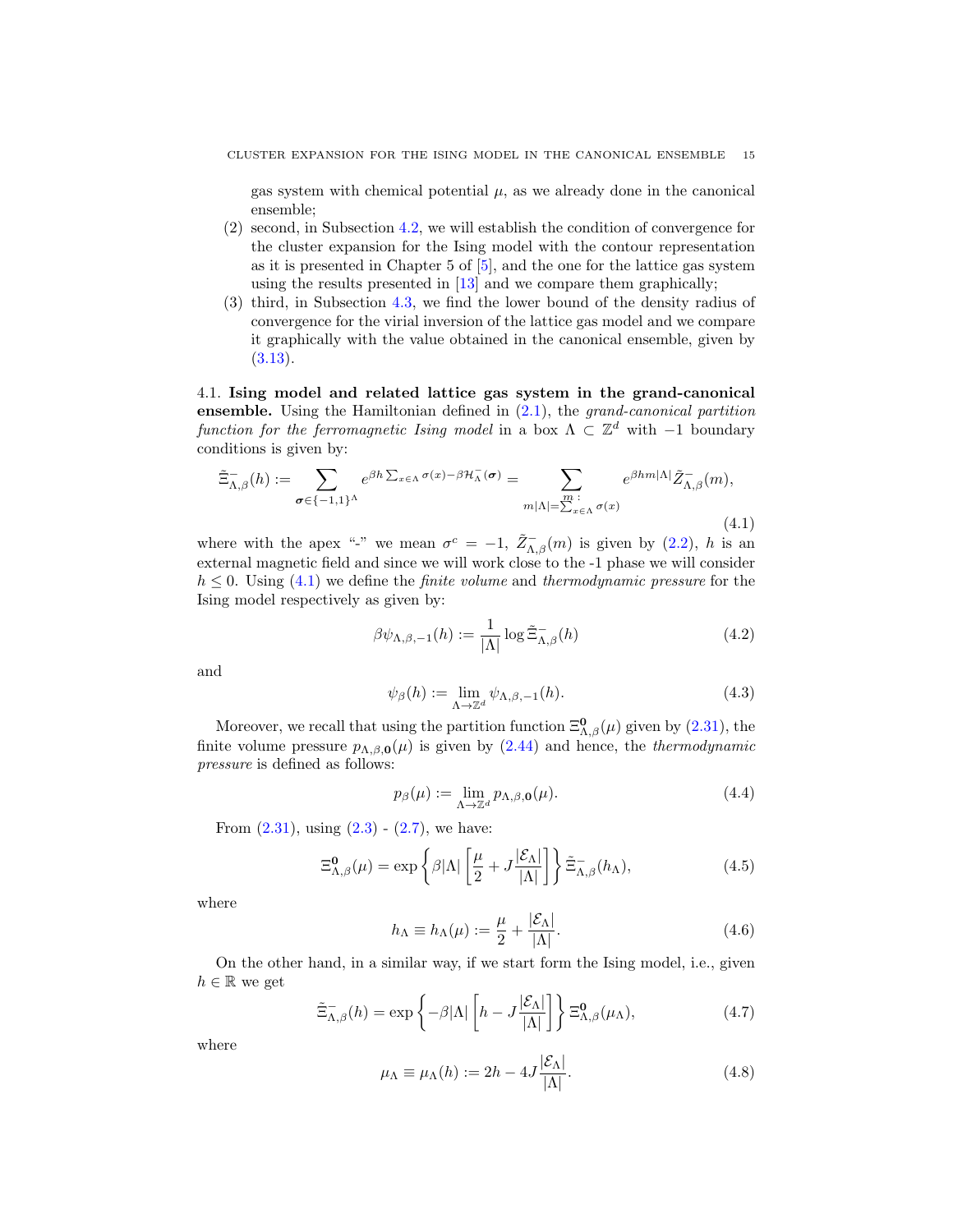Furthermore, we recall that - in the framework considered here, i.e., far away from the phase transitions - between then thermodynamic free energy [\(2.14\)](#page-3-3) and the thermodynamic pressure [\(4.4\)](#page-14-2), the following Legendre transform relations occurs:

<span id="page-15-2"></span>
$$
\beta f_{\beta}(\rho) = \sup_{\mu} \{ \rho \mu - \beta p_{\beta}(\mu) \}
$$
\n(4.9)

and

<span id="page-15-3"></span>
$$
\beta p_{\beta}(\mu) = \sup_{\rho} \{ \rho \mu - \beta f_{\beta}(\rho) \}.
$$
 (4.10)

<span id="page-15-0"></span>4.2. Cluster expansion of  $(4.1)$  and  $(2.31)$ . For the cluster expansion of  $(4.1)$ we use the contour ensemble, i.e., the polymer model represention of  $\tilde{\Xi}_{\Lambda,\beta}^{-}(h)$  as it is presented in Chapter 5 of  $[5]$ . Hence, we rewrite  $(4.1)$  as

<span id="page-15-1"></span>
$$
\tilde{\Xi}_{\Lambda,\beta}^{-}(h) = \exp\left\{\beta|\Lambda|\left[J\frac{|\mathcal{E}_{\Lambda}|}{|\Lambda|} - h\right]\right\} \Xi_{\Lambda,\beta}^{Int}(z_h),
$$

where

$$
\Xi_{\Lambda,\beta}^{Int}(z_h) := 1 + \sum_{n \geq 1} \frac{1}{n!} \sum_{S_1} \cdots \sum_{S_n} \prod_{1 \leq i < j \leq n} (\hat{f}_{i,j} + 1) \prod_{i=1}^n w(S_i) z_h^{|S_i|}.
$$

In the last definition we used the following objects:  $S$  is a maximal connected subset of  $\Lambda$  satisfying (i)  $\sigma(x) = +1$  for all  $x \in S$  and (ii)  $|x - x'| = 1$  for all  $x, x' \in S$ ,

$$
\hat{f}_{i,j} \equiv \hat{f}(S_i, S_j) := \begin{cases} -1 & \text{if } \inf\{|x - x'| \ x \in S_i, \ x' \in S_j\} \le 1, \\ 0 & \text{otherwise,} \end{cases}
$$

 $z_h = \exp\{2\beta h\}$  and  $w(S) := \exp\{-2\beta J|\partial_e S|\}$ , where  $\partial_e S := \{\{x, x'\} \mid |x - x'| =$ 1,  $x \in S$ ,  $x' \notin S$ .

In this case, denoting with  $[S]_1 := \{x \in \mathbb{Z}^d \mid d_1(x, S) \leq 1\}$ , we have

$$
\log \Xi_{\Lambda,\beta}^{Int}(h) = \sum_{n\geq 1} \sum_{S_1 \subset \Lambda} \cdots \sum_{S_n \subset \Lambda} \frac{1}{n!} \sum_{g \in \mathcal{C}_n} \prod_{\{i,j\} \in E(g)} \hat{f}_{i,j} \prod_{i=1}^n w(S_i) z_h^{|S_i|}
$$

and

$$
1 + \sum_{n \ge 2} \frac{1}{(n-1)!} \sum_{S_2 \subset \Lambda} \cdots \sum_{S_n \subset \Lambda} \left| \sum_{g \in \mathcal{C}_n} \prod_{\{i,j\} \in E(g)} \hat{f}_{i,j} \right| \prod_{i=2}^n z_h(S_i) \le e^{\lfloor |S_1|_1 \rfloor},
$$

under the condition (Section 5.7.1 in [\[5\]](#page-30-7))

$$
\sum_{S \subset \Lambda} |w_h(S) z_h^{|S|} || \hat{f}(S, S^*) | e^{|[S]_1|} \le |[S^*]_1|, \ \ \forall \ S^* \subset \Lambda. \tag{4.11}
$$

Hence, having that  $||S||_1 \leq (2d+1)|S|$  and

$$
\sum_{S \subset \Lambda} |w_h(S)z_h^{|S|}||\hat{f}(S, S^*)|e^{|S|_1|} \le |[S^*]_1| \sum_{S \ni 0} |w_h(S)z_h^{|S|}|e^{|S|_1|}
$$
  

$$
\le |[S^*]_1| \sum_{n \ge 1} e^{n[2\beta h + 2d + 1 + 2\log(2d)]},
$$

 $(4.11)$  is valid when

$$
K(h,d) := [e^{-(2\beta h + 2d + 1 + 2\log(2d))} - 1]^{-1} = \sum_{n \ge 1} e^{n[2\beta h + 2d + 1 + 2\log(2d)]} \le 1,
$$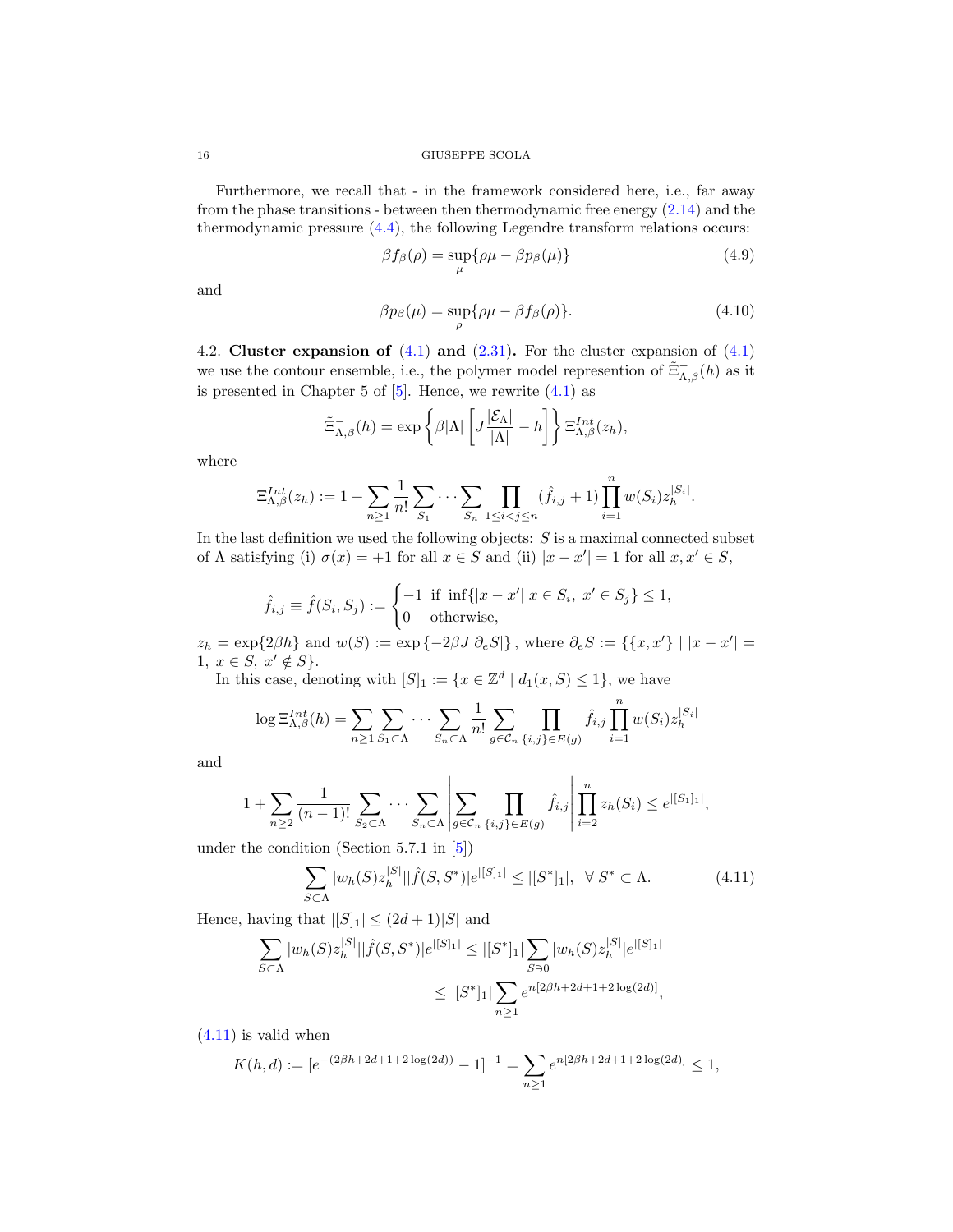i.e., for all h such that  $h \le h_{IS} := -\frac{1}{2\beta} (2d + 1 + 2 \log(2d) + \log 2)$ . From [\(4.8\)](#page-14-3), the corresponding chemical potential is given by the following:

$$
\mathcal{M}_{IS} := 2h_{IS} - 4dJ. \tag{4.12}
$$

For the cluster expansion of  $\Xi_{\Lambda,\beta}^{0}(\mu_{\Lambda})$  we will use Theorem 1 in [\[13\]](#page-30-13), recalled below and adapted to our context  $(\Lambda \subset \mathbb{Z}^d$  instead of  $\Lambda \in \mathbb{R}^d$ .

<span id="page-16-1"></span>**Theorem 4.1.** [Theorem 1 in [\[13\]](#page-30-13)] Let V be a stable and tempered pair potential with stability constant B. Then

$$
\left|\frac{1}{|\Lambda|}\frac{1}{n!}\sum_{\mathbf{x}\in\Lambda^n}\sum_{g\in\mathcal{C}_n}\prod_{\{i,j\}\in E(g)}f_{i,j}\right|\leq e^{\beta Bn}n^{n-2}\frac{[\hat{C}(\beta)]^{n-1}}{n!},
$$

where

<span id="page-16-2"></span>
$$
\hat{C}(\beta) := \sum_{x \in \mathbb{Z}^d} \left[ 1 - e^{-\beta |V(x)|} \right]. \tag{4.13}
$$

Therefore, the Mayer series

$$
z + \sum_{n\geq 2} \left[ \frac{1}{|\Lambda|} \frac{1}{n!} \sum_{\mathbf{x} \in \Lambda^n} \sum_{g \in \mathcal{C}_n} \prod_{\{i,j\} \in E(g)} f_{i,j} \right] z^n,
$$

converges absolutely, uniformly in  $\Lambda$ , for any complex z inside the disk

$$
|z| < [e^{\beta B + 1} \hat{C}(\beta)]^{-1},
$$

i.e., the convergence radius R of the Mayer series admits the following lower bound

$$
R \ge R^* := [e^{\beta B + 1} \hat{C}(\beta)]^{-1}.
$$

Hence, having  $z = e^{\beta \mu_{\Lambda}}$  and  $\hat{C}(\beta)$  given by  $\bar{C}_{J,d}(\beta)$  defined in [\(3.10\)](#page-10-3), when

$$
e^{\beta \mu_{\Lambda} + \beta B} \bar{C}_{J,d}(\beta) < e^{-1} \Leftrightarrow \mu_{\Lambda} \le -\frac{1}{\beta} \log \left( e^{\beta B + 1} \bar{C}_{J,d}(\beta) \right) =: \mathcal{M}_{LG},\tag{4.14}
$$

where  $B$  given by  $(2.10)$ ,  $(2.31)$  can be written as

<span id="page-16-0"></span>
$$
\Xi_{\Lambda,\beta}^{\mathbf{0}}(\mu_{\Lambda}) = \exp\left\{\sum_{N\geq 1} \frac{e^{\beta \mu_{\Lambda} N}}{N!} \sum_{g \in \mathcal{C}_N} \sum_{\mathbf{x} \in \Lambda^N} \prod_{\{i,j\} \in E(g)} f_{i,j}\right\},\tag{4.15}
$$

where the series in the exponent is absolutely convergent.

Below we compare  $\mathcal{M}_{LG}$  and  $\mathcal{M}_{IS}$  for fixed different values of J and d and with  $\beta \in [0, 1]$ . In Figure [2,](#page-17-0) we compare the two lower bounds of the radius of convergence for  $J = 1, 2, d = 1$  and  $\beta \in [0, 1]$ . We observe that there exists  $\bar{\beta} \equiv \bar{\beta}(d, J)$  such that  $\mathcal{M}_{IS} \leq \mathcal{M}_{LG}$  for all  $\beta \leq \bar{\beta}$  and  $\mathcal{M}_{LG} < \mathcal{M}_{IS}$  when  $\beta > \bar{\beta}$ . A similar behavior can also be observed if we fix  $J$  and we consider different values for the dimension, as it is shown in Figure [3,](#page-18-1) where we considered  $J = 1, d = 1, 2$ and  $\beta \in [0, 1]$ .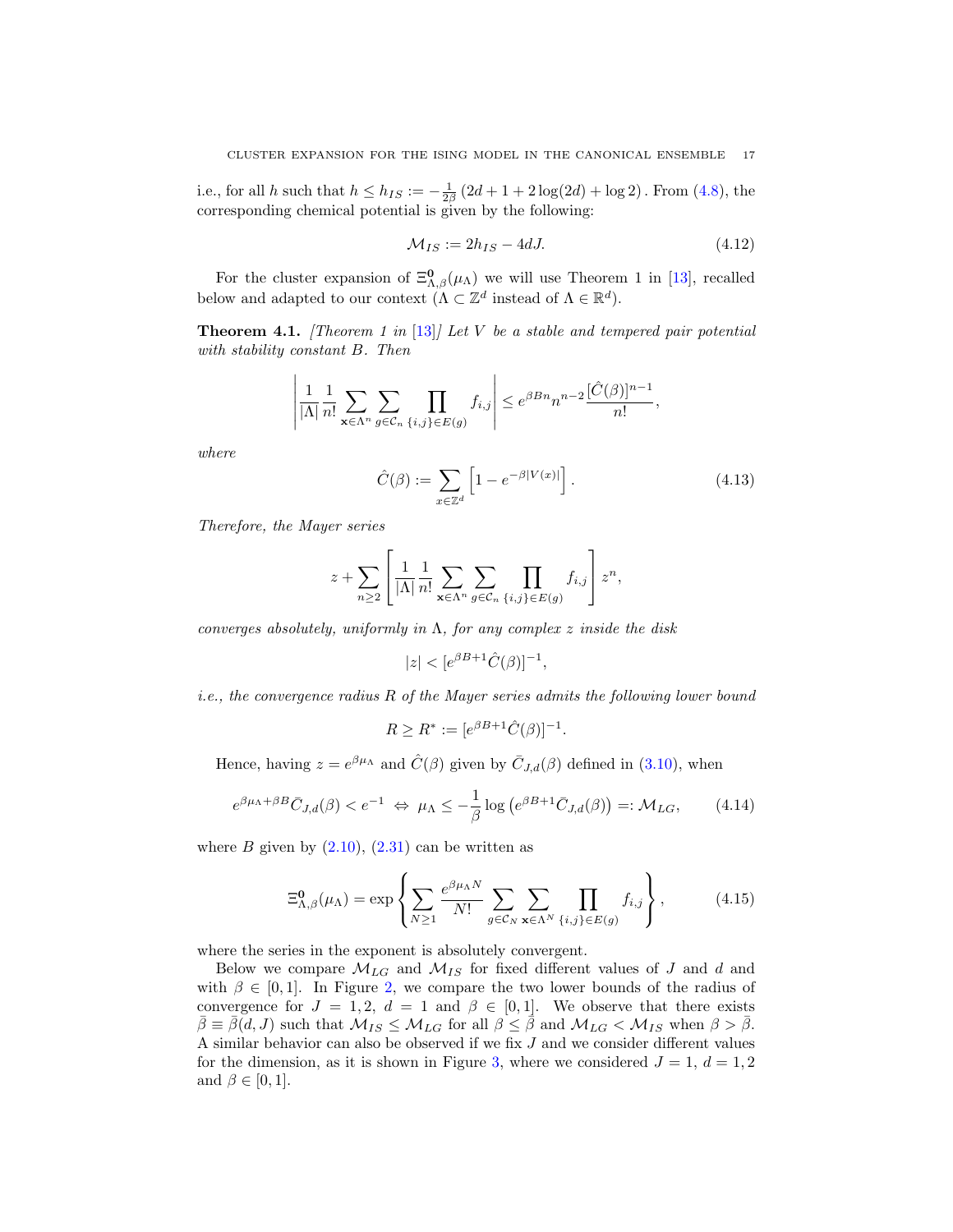

<span id="page-17-0"></span>FIGURE 2.  $M_{IS}$  (continuous line) and  $M_{LG}$  (dashed line) in dimension 1, with  $\beta \in [0, 1]$  and  $J = 1$  (blue lines) and 2 (red lines).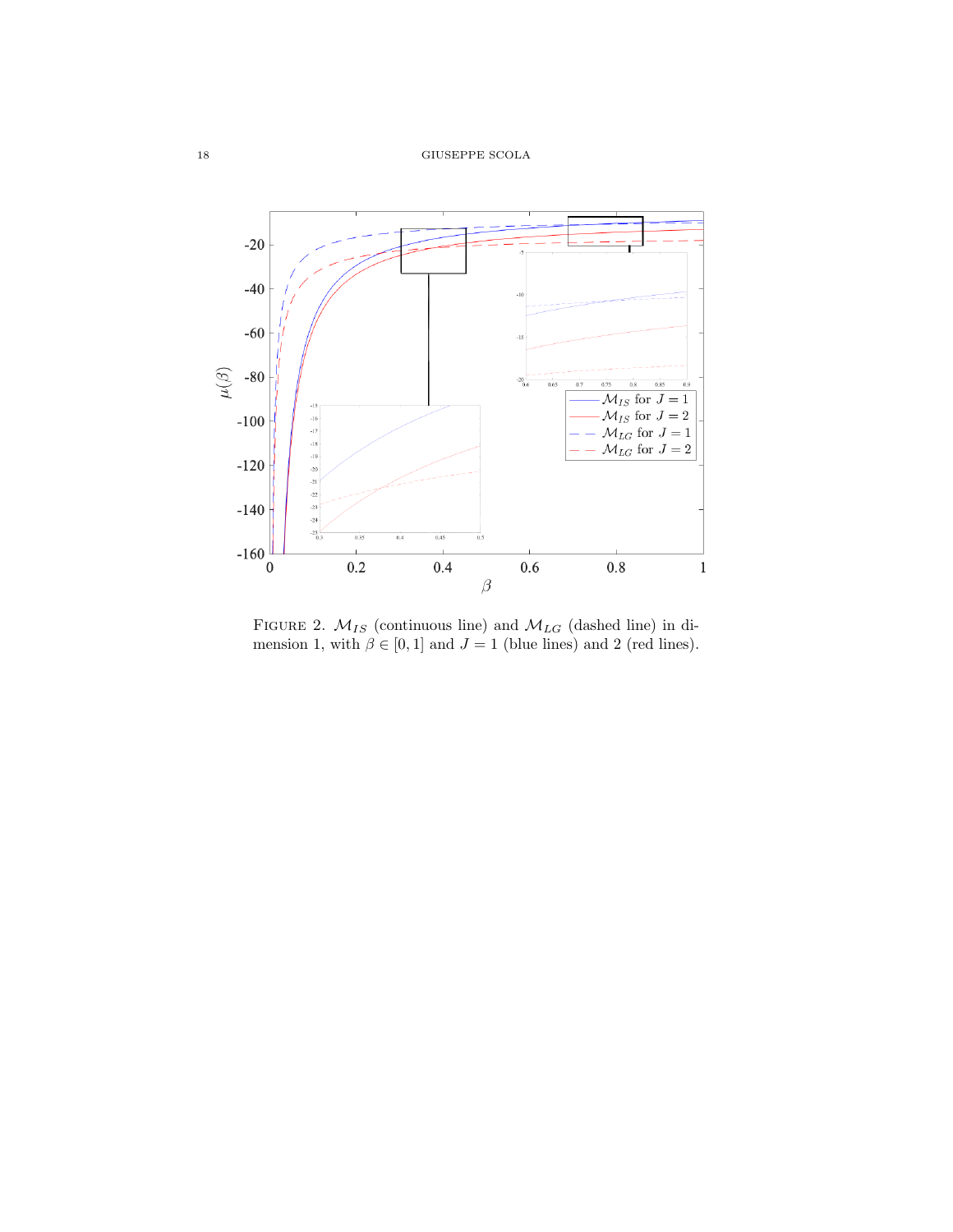

FIGURE 3.  $M_{IS}$  (continuous line) and  $M_{LG}$  (dashed line) with  $J = 1, \beta \in [0, 1]$  and  $d = 1$  (blue lines) and 2 (red lines).

<span id="page-18-0"></span>4.3. Virial inversion. From  $(4.4)$  and  $(4.15)$  we find

<span id="page-18-2"></span><span id="page-18-1"></span>
$$
\beta p_{\beta}(\mu) = \sum_{n \ge 1} e^{\beta \mu n} b_n,\tag{4.16}
$$

with  $\mu := \lim_{\Lambda \to \infty} \mu_{\Lambda} = 2h - 4Jd$ . The  $b_n$ 's are the "discrete version" - in the same sense of  $(2.15)$  - of the *connected Mayer's coefficient* (formula  $(13.5)$  in [\[10\]](#page-30-1)). More precisely they are defined as:

$$
b_n := \frac{1}{n!} \sum_{g \in C_n} \sum_{\mathbf{x} \in (\mathbb{Z}^d)^n} \prod_{\{i,j\} \in E(g)} f_{i,j}.
$$

Hence, we derive now the density expansion for the pressure defined in [\(4.4\)](#page-14-2) which can be written also as in  $(4.16)$ . We recall that this representation is equivalent with the one of the Ising model (see formulas  $(4.5)-(4.8)$  $(4.5)-(4.8)$  $(4.5)-(4.8)$ ). Moreover, thanks to this equivalence we have that between the thermodynamic pressure of the Ising model -  $(4.3)$  - and the one of the lattice gas system -  $(4.4)$  - the relation below occurs:

<span id="page-18-3"></span>
$$
\beta p_{\beta}(\mu) = \beta \psi_{\beta}(h) - \beta Jd + \beta h. \tag{4.17}
$$

Let us define now the density as follows:

$$
\rho \equiv \rho(\mu) := \beta \frac{\partial p_{\beta}(\mu)}{\partial \log(e^{\beta \mu})} = \frac{\partial p_{\beta}(\mu)}{\partial \mu}.
$$
\n(4.18)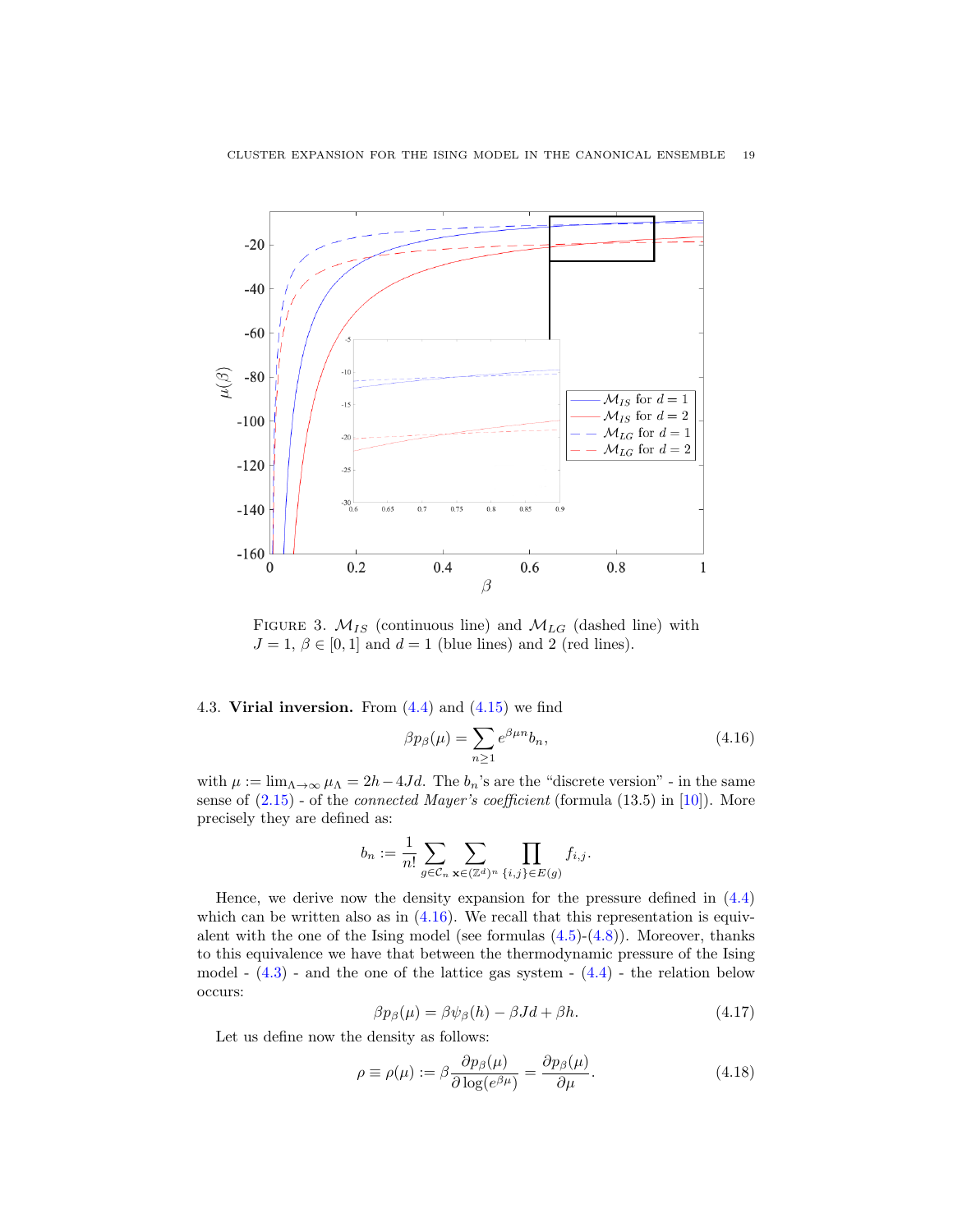Using the results presented in [\[7\]](#page-30-10), we get:

<span id="page-19-0"></span>
$$
\beta \mu \equiv \beta \mu(\rho) = \log \rho - \sum_{n \ge 1} \beta_n \rho^n \text{ and } \beta p_\beta(\rho) = \rho + \sum_{n \ge 1} \frac{n \beta_n}{n+1} \rho^{n+1}, \quad (4.19)
$$

when

<span id="page-19-1"></span>
$$
\rho \le \mathcal{R}_V := \left( 2e^{1+\beta[4J(2d+1)]} \bar{C}_{J,d}(\beta) \right)^{-1},
$$
\n(4.20)

where  $\beta_n$ 's are given by [\(2.15\)](#page-3-0) and  $\overline{C}_{J,d}(\beta)$  is defined in [\(3.10\)](#page-10-3).

Wanting to be more precise, the validity of  $(4.19)$  under the condition  $(4.20)$ follows from the application of Theorem 4.1 in [\[7\]](#page-30-10) recalled below, and as for Theorem [4.1,](#page-16-1) adapted to our context  $(\Lambda \subset \mathbb{Z}^d)$ . We will call  $B^*$  the positive constant such that inf  $V \ge -B^*$  - which is given in our case by  $B^* := 4J$  - and we will use the quantity  $\hat{C}(\beta)$  defined in [\(4.13\)](#page-16-2) and  $\beta_n$  given by [\(2.15\)](#page-3-0).

**Theorem 4.2** (Theorem 4.1 in [\[7\]](#page-30-10)). (a) If  $\rho \in \mathbb{C}$  satisfies  $\hat{C}(\beta)e^{\beta[B+B^*]}|\rho| \leq$  $(2e)^{-1}$ , then  $\sum_{n\geq 1} |\beta_n \rho^n| \leq \frac{1}{2}$ . In particular the radius of convergence of the previous sum is bounded by below by

$$
R_V^* := \left[ 2e^{1+\beta[B+B^*]} \hat{C}(\beta) \right]^{-1}.
$$

(b) There exists a neighborhood  $\mathcal O$  of the origin with

$$
\left\{ z \in \mathbb{C} \mid |z|e^{\beta[B+B^*]}\hat{C}(\beta) < \frac{1}{e e^{2/e}} \right\} \subset \mathcal{O} \subset \left\{ z \in \mathbb{C} \mid |z|e^{\beta[B+B^*]}\hat{C}(\beta) < \frac{1}{2\sqrt{e}} \right\}
$$

such that  $\rho \equiv \rho(z)$  is a bijection from O onto the open ball  $B(0, R_V^*)$ , with inverse

$$
z(\rho) = \rho \exp\left\{-\sum_{n\geq 1} \rho^n \beta_n\right\}.
$$

(c) For all  $z \in \mathcal{O}$ , we have

$$
\beta p_{\beta}(z) = \rho(z) + \sum_{n \ge 1} \frac{n \beta_n}{n+1} [\rho(z)]^{n+1}.
$$

(d) For all  $\rho \in B(0, R_V^*)$ , the Helmhotz free energy  $f_\beta(\rho) := \sup_z \{\beta^{-1} \rho \log z$  $p_{\beta}(z)$ , is given by

$$
\beta f_{\beta}(\rho) = \rho(\log \rho - 1) - \sum_{n \ge 1} \frac{\rho^{n+1}}{n+1} \beta_n.
$$

Following (d) of the previous theorem, i.e., from  $(2.25)$  and  $(4.19)$ , we can recover (explicitly) the Legendre transform relations between the thermodynamic free energy and the thermodynamic pressure given by [\(4.9\)](#page-15-2), i.e.

$$
\rho(\log \rho - 1) - \sum_{n \geq 1} \frac{\rho^{n+1}}{n+1} \beta_n = \rho \left[ \log \rho - \sum_{n \geq 1} \rho^n \beta_n \right] - \rho + \sum_{n \geq 1} \frac{n \rho^{n+1}}{n+1} \beta_n.
$$

In the next figures we compare  $\mathcal{R}_C$  and  $\mathcal{R}_V$  in dimension 1,2,3, with  $J = 1$  and  $\beta \in [0,1]$  (Figure [4\)](#page-20-1). We have that the lower bound obtained in the grand-canonical ensemble is bigger than the one obtained in the canonical ensemble. Moreover, the same behavior can be observed if we fix  $d$  and vary  $J$ . As it is deductible from Figures [1,](#page-13-1) we will find the same behavior if we consider  $\mathcal{R}_C$  instead of  $\mathcal{R}_C$ .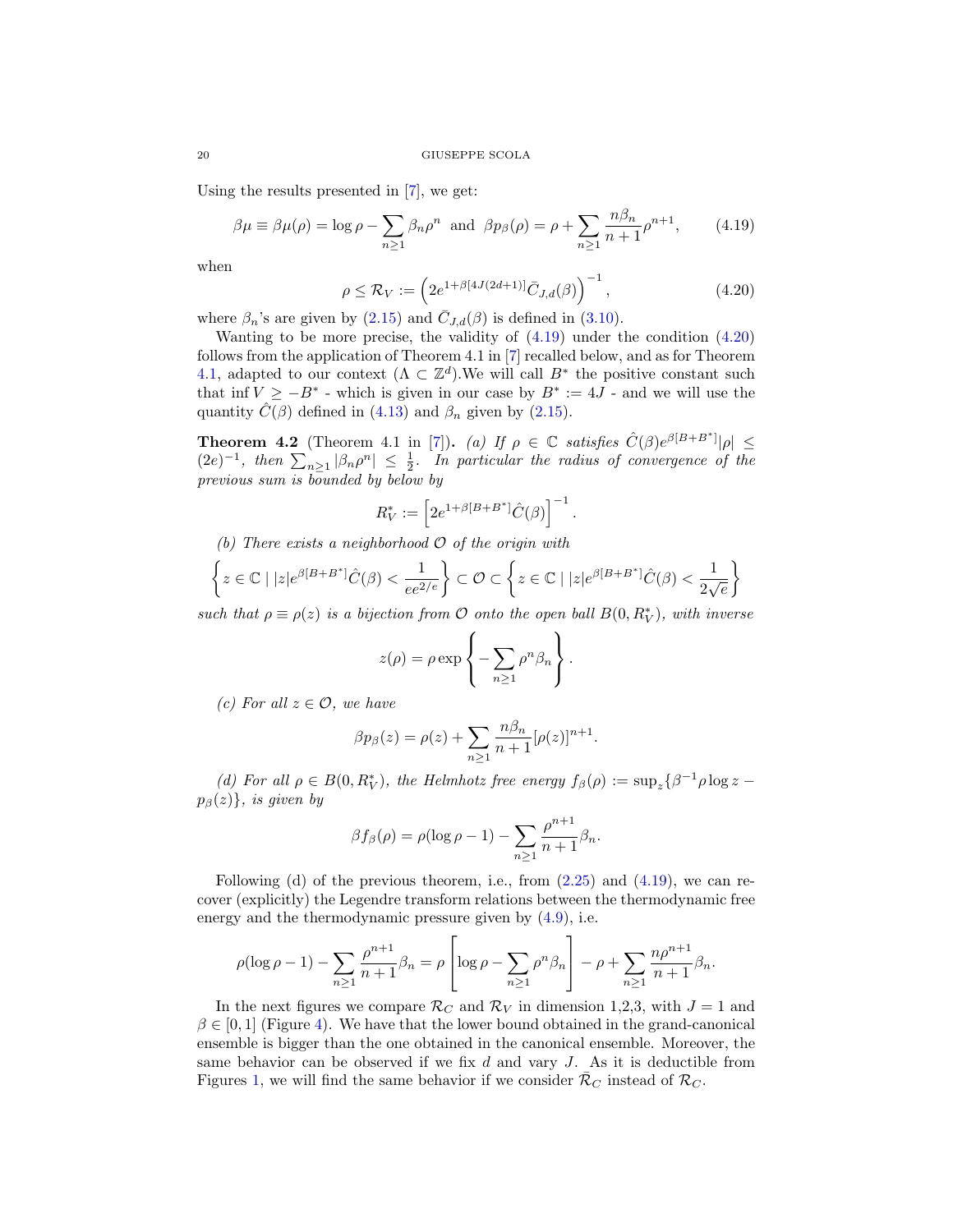

FIGURE 4.  $\mathcal{R}_C$  (continuous line) and  $\mathcal{R}_V$  (dashed line) with  $J = 1$ and  $\beta \in [0, 1]$  in dimension 1 (blue lines), 2 (red lines) and 3 (black lines).

We want to conclude this section with the following observation. Let us now define the thermodynamic free energy for the Ising model as

<span id="page-20-1"></span>
$$
\phi_{\beta}(m) := \lim_{\Lambda \to \mathbb{Z}^d} -\frac{1}{\beta|\Lambda|} \log \tilde{Z}_{\Lambda,\beta}(m). \tag{4.21}
$$

From  $(2.5)$  and  $(2.7)$  we obtain that:

<span id="page-20-2"></span>
$$
\beta f_{\beta}(\rho) = \beta \phi_{\beta}(m) - 4d\beta J\left(\frac{m+1}{2}\right) + d\beta J, \qquad (4.22)
$$

since  $|\mathcal{E}_{\Lambda}|/|\Lambda| \to d$  as  $|\Lambda| \to \infty$  and where  $\rho = m' = (m+1)/2$ .

Furthermore, [\(4.9\)](#page-15-2), [\(4.17\)](#page-18-3) and [\(4.22\)](#page-20-2) give us the following relation between the thermodynamic free energy and the thermodynamic pressure for the Ising model

$$
\beta \phi_{\beta}(m) = \sup_{h} \left\{ 2h \left( \frac{m+1}{2} \right) - \beta h - \beta \psi_{\beta}(h) \right\}.
$$

# <span id="page-20-0"></span>5. Decay of correlations in the canonical ensemble, proof of THEOREM [2.2](#page-5-1)

For the proof of Theorem [2.2](#page-5-1) we follow the strategy of [\[9\]](#page-30-16). Let  $n \in \mathbb{N}_0$  and  $k \in \mathbb{N}$ . We denote with  $\mathcal{C}_{n,n+k}$  the set of connected graphs with  $n+k$  vertices, where we singled out *n* vertices which will be called "white" and the remaining  $k$  vertices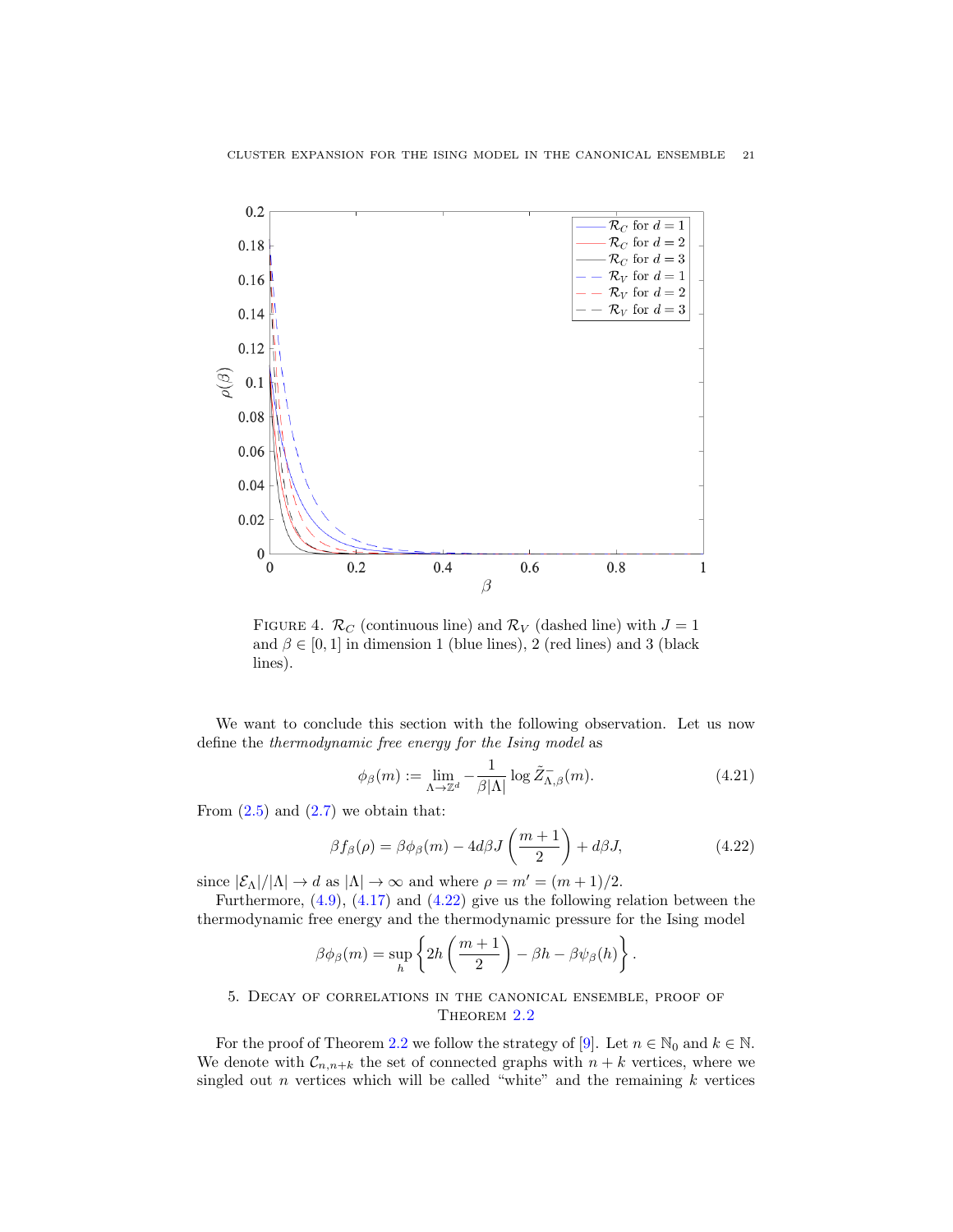will be called "black". Moreover, we call *articulation vertex*, a vertex such that removing it the graph is decomposed in two or more separate part, where at least one of them does not contain white vertices. Hence, we denote with  $\mathcal{B}_{n,n+k}^{AF}$  the set of graphs with  $n$  white and  $k$  black vertices and without articulation vertices.

We define the *n-point correlation function* with  $n \leq N$  as:

$$
\rho_{\Lambda,N}^{(n)}(q_1,...,q_n) := \frac{1}{(N-n)!} \sum_{\mathbf{x} \in \Lambda^{N-n}} \frac{1}{Z_{\Lambda,\beta}^{per}(N)} e^{-\beta H_{\Lambda}^{per}(q_1,...,q_n,\mathbf{x})},
$$

where with  $\{q_i\}_{i=1}^n \subset \Lambda$  we denote the fixed particles and  $Z_{\Lambda,\beta}^{per}(N)$  is given by  $(2.8)$ with periodic boundary conditions. When we will do the cluster expansion, the fixed particles  $\{q_i\}_{i=1}^n$  will correspond to the white vertices in the connected graphs (clusters).

Denoting with  $\mu_{\Lambda,\beta,N}(\cdot)$  the *canonical Gibbs measure* in the volume  $\Lambda$ , i.e.,

<span id="page-21-0"></span>
$$
\mu_{\Lambda,\beta,N}(C) := \frac{1}{Z_{\beta,\Lambda}^{per}(N)} \frac{1}{N!} \sum_{\mathbf{x} \in \Lambda^N \cap C} e^{-\beta H_{\Lambda}^{per}(\mathbf{x})},
$$

where  $C \subset (\mathbb{Z}^d)^N$ , we define for a test function  $\varphi$ , the *Bogoliubov functional*  $L_B(\varphi)$ as

$$
L_B(\varphi) := \sum_{\mathbf{x} \in \Lambda^N} \prod_{k=1}^N (1 + \varphi(x_k)) \mu_{\Lambda, \beta, N}(\{\mathbf{x}\}).
$$

We can define implicitly the *truncated n-point correlation function*  $u_{\Lambda,N}^{(n)}(\cdot)$  by its generating function which is the logarithm of the Bogoliubov functional, i.e.,

$$
\log L_B(\varphi) =: \sum_{n \ge 1} \frac{1}{n!} \sum_{\mathbf{x} \in \Lambda^n} \varphi(x_1) \cdots \varphi(x_n) u_{\Lambda, N}^{(n)}(x_1, ..., x_n), \tag{5.1}
$$

where, for example, when  $n = 2$  and fixing  $q_1, q_2 \in \Lambda$ ,  $u_{\Lambda,N}^{(2)}(q_1, q_2)$  is given by  $(2.26).$  $(2.26).$ 

<span id="page-21-1"></span>The extended (canonical) partition function is defined as

$$
Z_{\Lambda,\beta,N}^{per}(\alpha\varphi) := \frac{1}{N!} \sum_{\mathbf{x} \in \Lambda^N} \prod_{i=1}^N (1 + \alpha\varphi(x_i)) e^{-\beta H_{\Lambda}^{per}(\mathbf{x})}
$$

with  $\alpha \in \mathbb{R}$ , such that

$$
L_B(\alpha \varphi) = \frac{Z_{\Lambda,\beta,N}^{per}(\alpha \varphi)}{Z_{\Lambda,\beta,N}^{per}(0)}, \text{ where } Z_{\Lambda,\beta,N}^{per}(0) \equiv Z_{\Lambda,\beta}^{per}(N)
$$

and then, thanks to  $(5.1)$  for all  $n \geq 1$ , we have

$$
\sum_{\mathbf{x}\in\Lambda^n} \varphi(x_1)\cdots\varphi(x_n) u_{\Lambda,N}^{(n)}(x_1,...x_n) = \frac{\partial^n}{\partial\alpha^n} \log Z_{\Lambda,\beta,N}^{per}(\alpha\varphi)\Big|_{\alpha=0}.\tag{5.2}
$$

Using the polymer model representation recalled in Section [3,](#page-8-0) with set of polymers  $\mathcal{V}_N^* := \{ \{ (V_1, A_1), ..., (V_k, A_k) \} \mid V_i \in \{1, ..., N \}, \ |V_i| \geq 2, \text{ and } A_i \subset V_i \ \forall i =$ 1, ..., k} where the compatibility relation is here given by  $(V_i, A_i) \sim (V_j, A_j) \Leftrightarrow$  $V_i \cap V_j = \emptyset$  and with weights

<span id="page-21-2"></span>
$$
\bar{\zeta}_{\Lambda}((V,A)) := \alpha^{|A|} \sum_{g \in \mathcal{C}_V} \frac{1}{|\Lambda|^{|V(g)|}} \sum_{\mathbf{x} \in \Lambda^{|V(g)|}} \prod_{\{i,j\} \in E(g)} f_{i,j} \prod_{i \in A} \varphi(x_i),
$$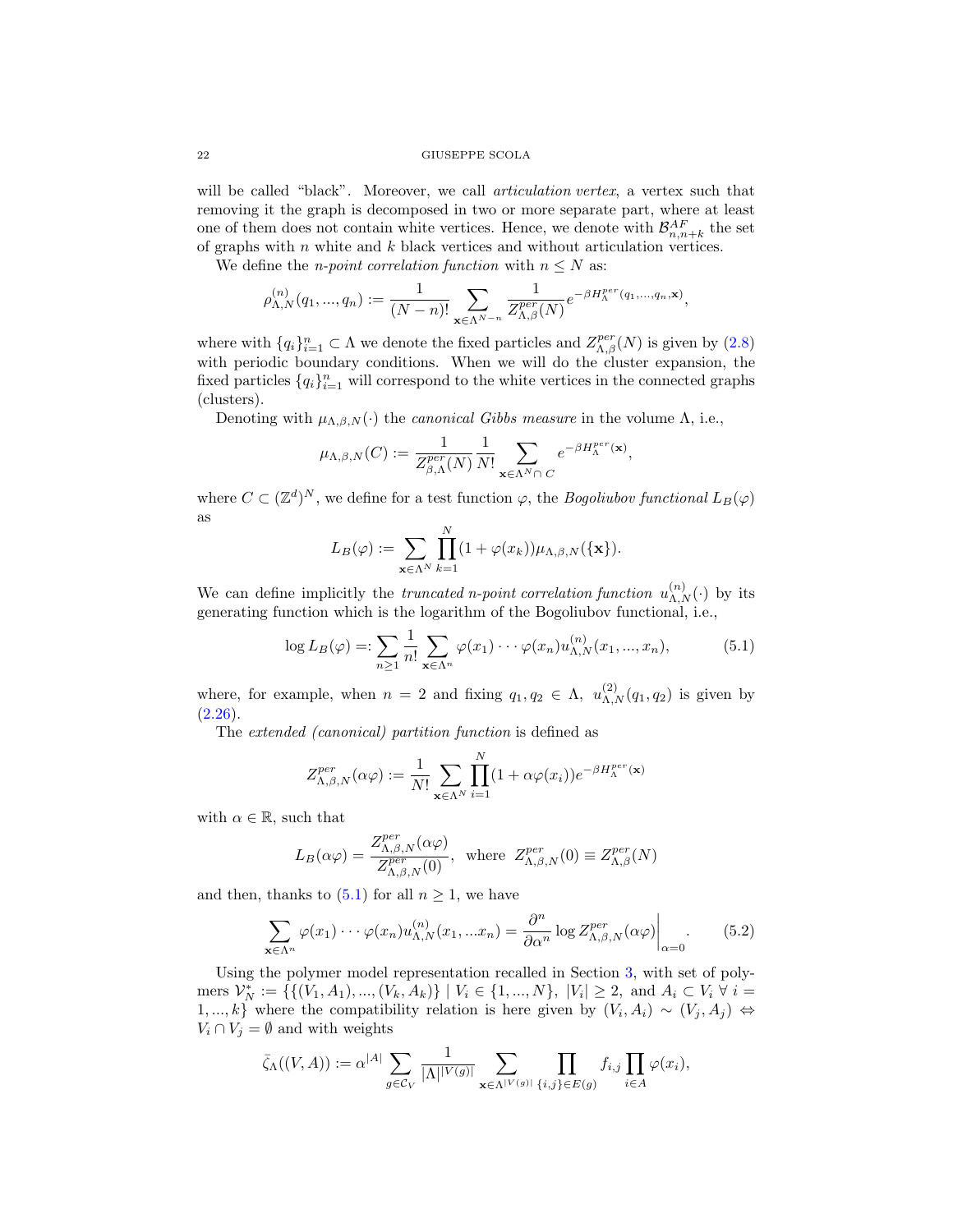for  $N/|\Lambda|$  small enough (see Theorem 2.1 in [\[9\]](#page-30-16)), we have

$$
\log Z_{\Lambda,\beta,N}^{per}(\alpha\varphi) = \log Z_{\Lambda,\beta}^{per}(N) + \sum_{n=1}^{N} \sum_{m=1}^{n} \sum_{k=0}^{N-m} {N \choose m+k} {m+k \choose m} \alpha^{n} \sum_{\substack{I : \bigcup_{(V,A) \in \text{supp} I} A = [m] \\ \bigcup_{(V,A) \in \text{supp} I} V = [m+k] \\ \sum_{(V,A) \in \text{supp} I} |A| I((V,A)) = n}} c_I \bar{\zeta}_{\Lambda}^{I}
$$

$$
= \log Z_{\Lambda,\beta}^{per}(N) + \sum_{n=1}^{N} \sum_{m=1}^{n} \sum_{k=0}^{N-m} \alpha^{n} \tilde{P}_{N,|\Lambda|}(m+k) \tilde{B}_{\Lambda,\beta}(n,m,k), (5.3)
$$

where

<span id="page-22-1"></span>
$$
\tilde{P}_{N,\Lambda}(n) := \begin{cases} \frac{N(N-1)\cdots(N-n+1)}{|\Lambda|^n}, & \text{for } n \le N, \\ 0, & \text{otherwise,} \end{cases}
$$

and

$$
\tilde{B}_{\Lambda,\beta}(n,m,k) := \frac{|\Lambda|^{(m+k)}}{m!k!} \sum_{\substack{I \,:\, \bigcup_{(V,A)\in \text{supp I}} A = [m] \\ \bigcup_{(V,A)\in \text{supp I}} V = [m+k] \\ \sum_{(V,A)\in \text{supp I}} |A|I((V,A)) = n}} c_I \bar{\zeta}_{\Lambda}^I.
$$

The term  $\tilde{B}_{\Lambda,\beta}(n,m,k)$  can be written as

$$
\tilde{B}_{\Lambda,\beta}(n,m,k) = \bar{B}_{\Lambda,\beta}(n,k)\delta_{n,m} + R_{\Lambda,\beta}(n,m,k)
$$
\n(5.4)

with

<span id="page-22-0"></span>
$$
\bar{B}_{\Lambda,\beta}(n,k) := \frac{|\Lambda|^{(n+k)}}{n!k!} \sum_{I \; : \; A(I) = [n+k]}^* c_I \bar{\zeta}_\Lambda^I = \frac{1}{n!k!} \sum_{g \in \mathcal{B}_{n,n+k}} \sum_{\mathbf{x} \in \Lambda^{n+k}} \prod_{\{i,j\} \in E(g)} f_{i,j} \prod_{i=1}^n \varphi(x_i).
$$
\n(5.5)

In the previous definition with ∗ we mean that the sum runs over all multi-indices which satisfy  $n + k = |V_0| + \sum_{(V, A) \in \text{supp} I, V \neq V_0} (|V| - 1)$  and  $I((V, A)) = 1$  for all  $(V, A) \in \text{supp}I$  and where  $V_0$  contains the indices  $1, 2, ..., n$ . The second form of  $\bar{B}_{\Lambda,\beta}(n,k)$  expressed in [\(5.5\)](#page-22-0) is due to the fact that we consider here periodic boundary conditions (Lemma 4.1 in [\[9\]](#page-30-16)).

Hence, from  $(5.2)$ ,  $(5.3)$  and  $(5.4)$  we get:

<span id="page-22-2"></span>
$$
\frac{1}{2} \sum_{(x_1, x_2) \in \Lambda^2} \varphi(x_1) \varphi(x_2) u_{\Lambda, N}^{(2)}(x_1, x_2) = \sum_{k=0}^{N-1} \tilde{P}_{N, |\Lambda|} (1+k) R_{\Lambda, \beta} (2, 1, k) + \sum_{k=0}^{N-2} \tilde{P}_{N, |\Lambda|} (2+k) \bar{B}_{\Lambda, \beta} (2, k). \tag{5.6}
$$

The first sum gives a contribution of order  $|\Lambda|^{-1}$ . This estimate comes from the fact that the term  $R_{\Lambda,\beta}(n,m,k)$  consists of lower order terms and in particular from  $[15]$  (as it is also recalled  $[9]$ ), we have

<span id="page-22-3"></span>
$$
|R_{\Lambda,\beta}(n,m,k)| \le C \frac{1}{|\Lambda|},\tag{5.7}
$$

for all *n*, *k* and uniformly on  $\varphi$ .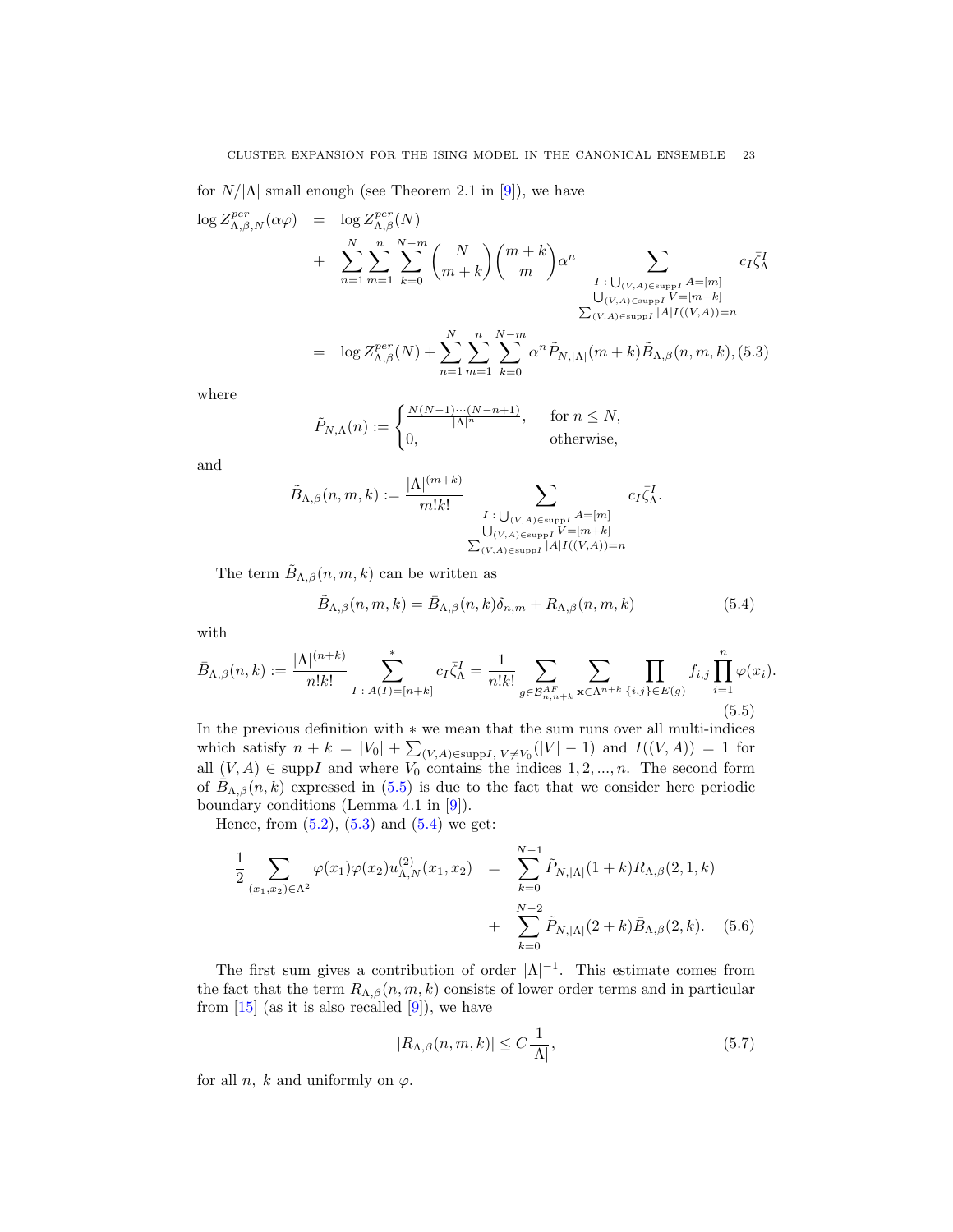For the first term  $(k = 0)$  in the second sum  $(n = m = 2)$  we have

<span id="page-23-1"></span>
$$
\frac{1}{2} \left| \sum_{(x_1, x_2) \in \Lambda^2} \frac{N(N-1)}{|\Lambda|^2} f_{1,2} \varphi(x_1) \varphi(x_2) \right|
$$
\n
$$
\leq \frac{1}{2} \left[ \left( \frac{N}{|\Lambda|} \right)^2 + \frac{N}{|\Lambda|^2} \right] \sum_{(x_1, x_2) \in \Lambda^2} |\varphi(x_1) \varphi(x_2)| \left[ (e^{4\beta J} - 1) \mathbf{1}_{\{|x_1 - x_2| = 1\}} + \mathbf{1}_{\{x_1 = x_2\}} \right] (5.8)
$$

For  $k \geq 1$  we will use the analogous of Lemma 4.2 (which is recalled below) in  $[9]$  in order to exchange the sum over  $k$  and the one over  ${\bf x}.$ 

<span id="page-23-0"></span>**Lemma 5.1.** For any  $n \geq 2$  and  $k \geq 1$  we have that

<span id="page-23-2"></span>
$$
\tilde{P}_{N, |\Lambda|}(n+k)\hat{B}_{\Lambda, \beta}(n;k) \le C\left(\frac{N}{|\Lambda|}\right)^2 e^{-ck},
$$

where

$$
\hat{B}_{\Lambda,\beta}(n;k) := \frac{1}{n!k!} \sum_{\mathbf{x} \in \Lambda^k} \left| \sum_{g \in \mathcal{B}_{n,n+k}^{AF} } \prod_{\{i,j\} \in E(g)} f_{i,j} \right|,
$$

for some  $c > 1$  and  $C > 0$  independent on k, N and  $\Lambda$ .

Proof. The proof follows immediately from [\[9\]](#page-30-16). Indeed the calculation is similar to the one presented by the authors for the proof of Lemma 4.2 and the fact that we can choose  $c > 1$  is possible thanks to their Theorem 3.1.

Moreover we multiply and divide for  $e^{|x_1-x_2|}$ . Hence from the fact that  $|x_1-x_2| \le$  $|V_0| - 1 \leq k$  and using the second equality of [\(5.5\)](#page-22-0), we find

$$
\begin{split}\n&\left| \sum_{k=1}^{N-2} \tilde{P}_{N,|\Lambda|}(2+k) \bar{B}_{\Lambda,\beta}(2,k) \right| \\
&\leq \frac{1}{2} \sum_{(x_1,x_2) \in \Lambda^2} |\varphi(x_1)\varphi(x_2)|e^{-|x_1-x_2|} e^{|V_0|} \sum_{k=1}^{N-2} \tilde{P}_{N,|\Lambda|}(2+k) \hat{B}_{\Lambda,\beta}(2;k) \\
&\leq \frac{C}{2} \left(\frac{N}{|\Lambda|}\right)^2 \sum_{(x_1,x_2) \in \Lambda^2} |\varphi(x_1)\varphi(x_2)|e^{-|x_1-x_2|} \sum_{k=1}^{N-2} e^{-(c-1)k} \\
&\leq \frac{C_1}{2} \left(\frac{N}{|\Lambda|}\right)^2 \left[\sum_{(x_1,x_2) \in \Lambda^2} |\varphi(x_1)\varphi(x_2)|e^{-|x_1-x_2|}\right],\n\end{split} \tag{5.9}
$$

where  $c$  and  $C$  are the constants of Lemma [5.1](#page-23-0) and  $C_1$  is a positive constant bigger than C and independents on  $N, \Lambda$ .

Then from  $(5.6)$ ,  $(5.7)$ ,  $(5.8)$  and  $(5.9)$  we have

$$
\sum_{(x_1, x_2) \in \Lambda^2} |\varphi(x_1)\varphi(x_2)||u_{\Lambda, N}^{(2)}(x_1, x_2)|
$$
\n
$$
\leq \sum_{(x_1, x_2) \in \Lambda^2} |\varphi(x_1)\varphi(x_2)| \left\{ \left(\frac{N}{|\Lambda|}\right)^2 \left[ (e^{4\beta J} - 1) \mathbf{1}_{\{|x_1 - x_2| = 1\}} + \mathbf{1}_{\{x_1 = x_2\}} + \frac{(e^{4\beta J} - 1)\mathbf{1}_{\{|x_1 - x_2| = 1\}} + \mathbf{1}_{\{x_1 = x_2\}}}{N} + Ce^{-|x_1 - x_2|} \right] + C_1 \frac{1}{|\Lambda|} \left\}
$$
\n(5.10)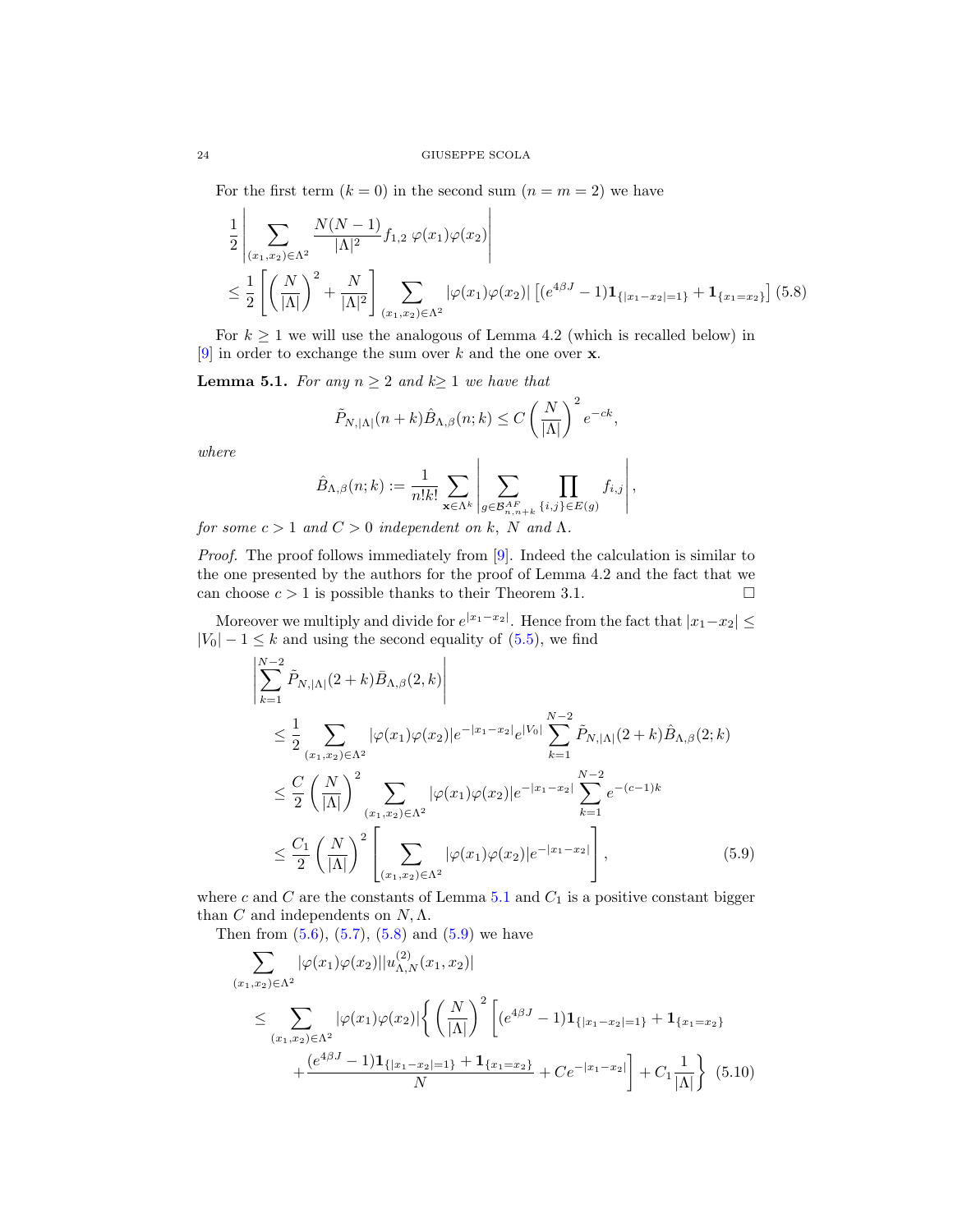with  $C, C_1 \in \mathbb{R}^+$ . Then the conclusion follows choosing as test functions the Kronecker deltas in  $q_1$  and  $q_2$ .

# <span id="page-24-0"></span>6. Precise large and local moderate deviations, proofs of Theorems [2.3,](#page-6-1) [2.4](#page-7-0) and Corollary [2.5](#page-8-1)

In this section we compare our approach for the study of precise large and local moderate deviations (Theorems [2.3,](#page-6-1) [2.4](#page-7-0) and Corollary [2.5\)](#page-8-1) with the ones presented in [\[1\]](#page-30-8) and, in particular, in [\[2\]](#page-30-9). The proofs of the Theorems are the ones given in [\[16\]](#page-30-11) (recalled in Appendix [A\)](#page-28-1), since once one can write  $\log Z_{\Lambda,\beta}^{\gamma}$  as a power series of the density (Theorem [2.1\)](#page-4-0) then the proof is the same. Note that, thanks to  $(2.1), (2.4), (2.9), (4.5)$  $(2.1), (2.4), (2.9), (4.5)$  $(2.1), (2.4), (2.9), (4.5)$  $(2.1), (2.4), (2.9), (4.5)$  $(2.1), (2.4), (2.9), (4.5)$  $(2.1), (2.4), (2.9), (4.5)$  $(2.1), (2.4), (2.9), (4.5)$  -  $(4.6),$  $(4.6),$  the probability defined in  $(2.30)$  can be expressed via the grand-canonical probability measure for the Ising model with −1 boundary conditions.

Proof of Theorem [2.3.](#page-6-1) The proof follows from Theorem [2.1](#page-4-0) and the proof of The-orem 2.1 in [\[16\]](#page-30-11) and is recalled in Appendix [A.](#page-28-1)

Proof of Theorem [2.4.](#page-7-0) The proof follows from Theorem [2.1](#page-4-0) and the proof of The-orem 2.2 in [\[16\]](#page-30-11) and is recalled in Appendix [A.](#page-28-1)

*Proof of Corollary [2.5.](#page-8-1)* The proof follows from Theorem [2.4](#page-7-0) for  $\alpha = 1/2$ .

In order to do the comparison, we briefly recall the approach followed in  $[1]$  and [\[2\]](#page-30-9). For a fixed chemical potential  $\mu_0$ , we define the logarithmic generating function for the moments at finite volume associated to the probability given by [\(2.30\)](#page-5-4) as

<span id="page-24-1"></span>
$$
L^{\mathbf{0}}_{\Lambda,\beta,\mu_0}(\mu) := \log \left[ \sum_{N \ge 0} \mathbb{P}^{\mathbf{0}}_{\Lambda,\mu_0}(A_N) e^{\beta \mu N} \right],
$$
 (6.1)

with  $A_N$  given by  $(2.32)$ . From  $(2.34)$  and  $(6.1)$  we have

$$
\bar{\rho}_{\Lambda} = \frac{1}{|\Lambda|} \frac{1}{\beta} \frac{d}{d\mu} L_{\Lambda,\beta,\mu_0}^{\mathbf{0}}(\mu) \bigg|_{\mu=0} \tag{6.2}
$$

and

<span id="page-24-5"></span>
$$
\sigma_{\Lambda,0}^2(\mu_0) := \mathbb{E}_{\Lambda,\mu_0}^0 \left[ \frac{(N - \bar{\rho}_{\Lambda} |\Lambda|)^2}{|\Lambda|} \right] = \frac{1}{|\Lambda|} \frac{1}{\beta^2} \frac{d^2}{d\mu^2} L_{\Lambda,\beta,\mu_0}^0(\mu) \Big|_{\mu=0}.
$$
 (6.3)

In general, denoting by  $G^m_{\Lambda,0}$  the m-th moment per unit of volume, we have:

<span id="page-24-4"></span>
$$
G_{\Lambda,\mathbf{0}}^m = \frac{1}{\beta^m} \frac{d^m}{d\mu^m} L_{\Lambda,\beta,\mu_0}^{\mathbf{0}}(\mu) \bigg|_{\mu=0}.
$$
 (6.4)

Let us define the characteristic function as

<span id="page-24-3"></span>
$$
\varphi_{\Lambda,\mu'}(t) := \sum_{N \ge 0} \mathbb{P}^{\mathbf{0}}_{\Lambda,\mu'}(A_N) e^{itN},\tag{6.5}
$$

where for  $\mu' = \mu + \mu_0$ , the "excess (by  $\mu$ ) probability measure" is given by

<span id="page-24-2"></span>
$$
\mathbb{P}^{\mathbf{0}}_{\Lambda,\mu+\mu_0}(A_N) := \exp \left\{-L^{\mathbf{0}}_{\Lambda,\beta,\mu_0}(\mu) + \beta \mu N\right\} \mathbb{P}^{\mathbf{0}}_{\Lambda,\mu_0}(A_N).
$$

First, for the large deviations, i.e., considering a deviation  $\tilde{N}$  given by [\(2.33\)](#page-6-3) with  $\alpha = 1$ , the probability of  $A_{\tilde{N}}$  can be expressed using the excess measure optimizing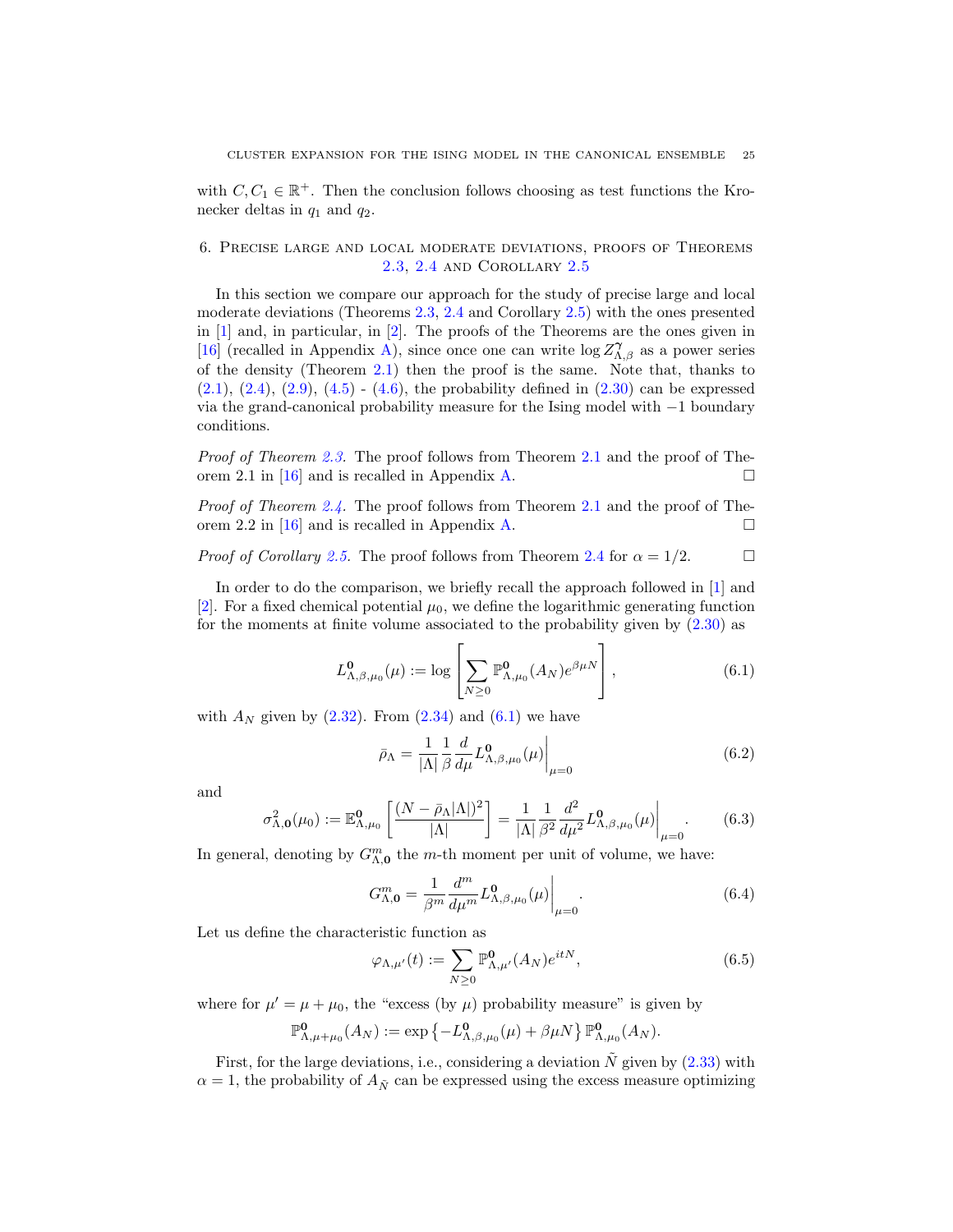over  $\mu$  such that  $\mathbb{P}^{\mathbf{0}}_{\Lambda,\mu+\mu_0}(A_{\tilde{N}}) \sim 1$ , i.e., by making  $\tilde{N}$  "central" with respect to the new measure. In this way we obtain

$$
\lim_{|\Lambda| \to \infty} (\beta |\Lambda|)^{-1} \log \mathbb{P}^{\mathbf{0}}_{\Lambda, \mu_0} (A_{\tilde{N}}) = \lim_{|\Lambda| \to \infty} \frac{-\mathcal{I}^{\mathbf{0}}_{\Lambda, \beta, \mu_0} (\tilde{N})}{\beta |\Lambda|} = -\frac{I_{\beta} (\tilde{\rho}; \rho_0)}{\beta},
$$

where

$$
\mathcal{I}_{\Lambda,\beta,\mu_0}^{\mathbf{0}}(\tilde{N}) := \sup_{\mu} \left\{ \beta \mu \tilde{N} - L_{\Lambda,\beta,\mu_0}^{\mathbf{0}}(\mu) \right\} \tag{6.6}
$$

and

<span id="page-25-1"></span>
$$
I_{\beta}(\tilde{\rho};\rho_0):=\beta f_{\beta}(\tilde{\rho})-\beta f_{\beta}(\rho_0)-\beta f'_{\beta}(\rho_0)(\tilde{\rho}-\rho_0).
$$

In the previous formulas we have that the quantity  $\rho_0$ , which is the limit of  $\bar{\rho}_{\Lambda}$  as  $\Lambda \rightarrow \infty$ , is also such that

$$
f'_{\beta}(\rho_0) = \mu_0 \Leftrightarrow p'_{\beta}(\mu_0) = \rho_0,
$$

where the last relations follow from  $(4.9)$ ,  $(4.10)$  and the fact that we are far from the phase transition (see also [\(2.34\)](#page-6-9)). Moreover, let us note that from [\(2.37\)](#page-6-2)  $\rho_0$  is also the thermodynamic limit of  $\rho_{\Lambda}^*$ . For later use, from [\(2.43\)](#page-7-1), we have that [\(2.41\)](#page-6-8) is the "volume normalized version" of  $(6.6)$ , i.e.,

$$
I_{\Lambda,\beta,\mathbf{0}}^{GC}(\tilde{\rho}_{\Lambda};\bar{\rho}_{\Lambda}) = \mathcal{I}_{\Lambda,\beta,\mu_0}^{\mathbf{0}}(\tilde{N})|\Lambda|^{-1}.
$$
\n(6.7)

A more precise formula at finite volume as well as the higher order corrections terms come from the inversion of  $(6.5)$ :

<span id="page-25-0"></span>
$$
\mathbb{P}^{\mathbf{0}}_{\Lambda,\tilde{\mu}_{\Lambda}}(A_{\tilde{N}}) = \frac{1}{2\pi} \int_{-\pi}^{\pi} e^{-it\tilde{N}} \varphi_{\Lambda,\tilde{\mu}_{\Lambda}}(t) dt \tag{6.8}
$$

where by  $\tilde{\mu}_{\Lambda}$  we denote the optimal chemical potential found in [\(6.6\)](#page-24-2). This is also the approach of [\[1\]](#page-30-8) for  $\alpha = 1/2$  and  $\tilde{\mu}_{\Lambda} = \mu_0$ . In [1] and [\[2\]](#page-30-9) the authors, starting from [\(6.8\)](#page-25-0), recover the inversion of the characteristic function of the Gaussian distribution which gives them, calculating the integral, a finite volume formula with an approximation for the high order correction term. This can be done by the Taylor expansion at the second order of the characteristic function around  $t = 0$  and applying, for instance, the Gnedenko's method to estimate the integral. In particular, we refer to equations  $(4.1)$ - $(4.10)$  of Section 4 in [\[1\]](#page-30-8) and equations  $(2.1.30)$ - $(2.1.34)$ Subsection 2.1 in [\[2\]](#page-30-9). On the other hand, our results come from a direct approach without passing from the calculation of the integral in  $(6.8)$ , which also gives us an explicit formulation of the error terms. In fact, considering Theorem [2.3,](#page-6-1) the numerator in the fraction in the left hand side of [\(2.40\)](#page-6-7) comes immediately from definition [\(2.43\)](#page-7-1) and the Radon-Nikodyn derivative of our probability measure with respect to the one with  $\tilde{\mu}_{\Lambda}$  (instead of  $\mu_0$ ). This can be clearly observed in equation (2.53) in [\[16\]](#page-30-11). Moreover, thanks to the explicit formula that we have for the finite volume free energy (Theorem [2.1\)](#page-4-0), together with  $Z_{\Lambda,\beta}^{0}(\tilde{N}) = \exp \{-\beta |\Lambda| f_{\Lambda,\beta,\mathbf{0}}(\tilde{N})\}$ and [\(2.35\)](#page-6-10), we can also obtain in an explicit and direct way both the normalization as well as the error terms as it is shown in Lemmas 6.3 in [\[16\]](#page-30-11).

Second, starting from  $(6.6)$  and considering the approach expressed in [\[2\]](#page-30-9), one can go a step further and study the local moderate deviations ( $\alpha \in [1/2, 1)$  in [\(2.33\)](#page-6-3) by taking the Taylor expansion of  $(6.6)$  around  $\bar{\rho}_{\Lambda}|\Lambda|$  and obtaining:

<span id="page-25-2"></span>
$$
\mathcal{I}_{\Lambda,\beta,\mu_0}^{\mathbf{0}}(\tilde{N}) = \frac{\beta^2 (\tilde{N} - \bar{\rho}_{\Lambda} |\Lambda|)^2}{2|\Lambda|\sigma_{\Lambda,\mathbf{0}}^2(\mu_0)} + \sum_{j\geq 3} \frac{Q_{\Lambda,\mathbf{0}}^{(j)}}{j!} \left(\frac{\tilde{N} - \bar{\rho}_{\Lambda} |\Lambda|}{|\Lambda|}\right)^j, \tag{6.9}
$$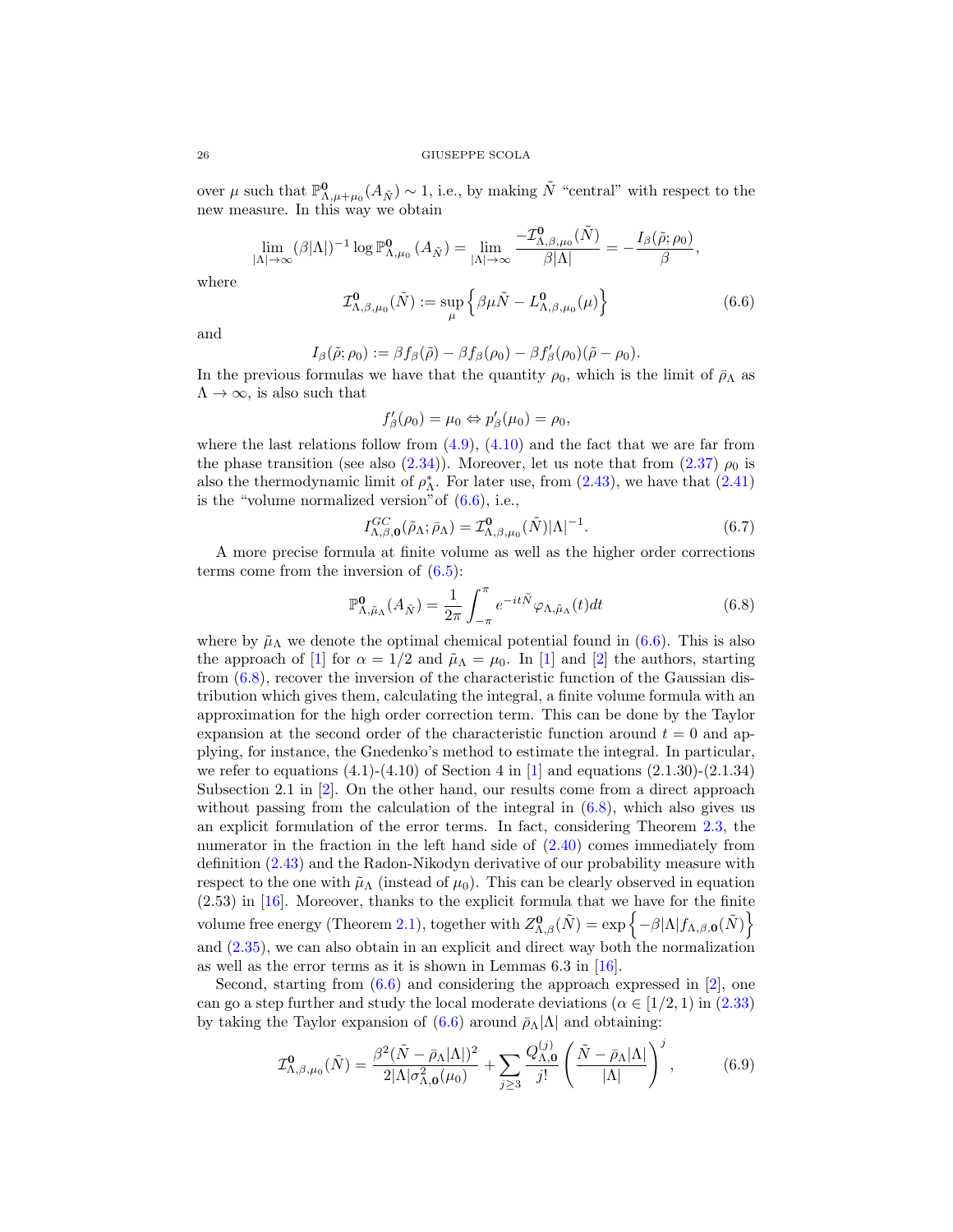where the coefficients  $Q_{\Lambda,0}^{(j)}$  $\Lambda$ <sub>0</sub> are polynomials which can be computed via the moments  $(6.4)$  as it is explained next. In the previous equation we used  $(6.7)$  and the fact that, from [\(2.43\)](#page-7-1), we have  $(f_{\Lambda,\beta,0}^{GC})''(\bar{\rho}_{\Lambda}) = [p''_{\Lambda,\beta,0}(\mu_0)]^{-1} = \beta[\sigma_{\Lambda,0}^2(\mu_0)]^{-1}$ . Note also that in [\(6.9\)](#page-25-2) we do not have the terms  $\mathcal{I}_{\Lambda,\beta,\mu_0}^{\mathbf{0}}(\bar{\rho}_{\Lambda}|\Lambda|)$  and  $(\mathcal{I}_{\Lambda,\beta,\mu_0}^{\mathbf{0}})'(\bar{\rho}_{\Lambda}|\Lambda|)$ . This happens because, using the fact that  $L^{\mathbf{0}}_{\Lambda,\beta,\mu_0}(\mu)$  is a strictly convex function of  $\mu$ , the supremum in [\(6.6\)](#page-24-2) is obtained at  $\mu = 0$  when we consider  $\bar{\rho}_{\Lambda} |\Lambda|$  instead of N (see also  $(6.7)$ ).

In [\[2\]](#page-30-9) (equations (1.2.18)-(1.2.23)), the polynomials  $Q_{\Lambda}^{(j)}$  $\Lambda$ <sub>0</sub> are calculated substituting

<span id="page-26-1"></span>
$$
\beta(\tilde{N} - \bar{\rho}_{\Lambda}|\Lambda|) = (L_{\Lambda,\beta,\mu_0}^0)'(\tilde{\mu}_{\Lambda}) - (L_{\Lambda,\beta,\mu_0}^0)'(0) = \beta\tilde{\mu}_{\Lambda}\sigma_{\Lambda,0}^2(\mu_0)|\Lambda| + \sum_{m\geq 3} \frac{(\beta\tilde{\mu}_{\Lambda})^{m-1}G_{\Lambda,0}^m}{(m-1)!}
$$
\n(6.10)

in

<span id="page-26-2"></span>
$$
\tilde{\mu}_{\Lambda} = (\mathcal{I}_{\Lambda,\beta,\mu_0}^{\mathbf{0}})'(\tilde{N}) = \frac{\tilde{N} - \bar{N}_{\Lambda}}{\sigma_{\Lambda,\mathbf{0}}^2(\mu_0)|\Lambda|} + \sum_{m \ge 3} Q_{\Lambda,\mathbf{0}}^{(m)} \frac{(\tilde{N} - \bar{N}_{\Lambda})^{m-1}}{(m-1)!},
$$
\n(6.11)

where  $(\mathcal{I}_{\Lambda,\beta,\mu_0}^0)'(\tilde{N})$  is given by in [\(6.13\)](#page-26-0) for  $x = \tilde{N}$ , so that one obtains

$$
Q_{\Lambda,\mathbf{0}}^{(m)}\equiv P\left(\frac{G_{\Lambda,\mathbf{0}}^3}{\sigma_{\Lambda,\mathbf{0}}^2(\mu_0)|\Lambda|},...,\frac{G_{\Lambda,\mathbf{0}}^m}{\sigma_{\Lambda,\mathbf{0}}^2(\mu_0)|\Lambda|},Q_{\Lambda,\mathbf{0}}^{(3)},...,Q_{\Lambda,\mathbf{0}}^{(m-1)}\right),
$$

where  $P(x_1, \ldots, x_n)$  is a polynomial in  $x_1, \ldots, x_n$ . For example

$$
Q_{\Lambda,\mathbf{0}}^{(3)} = \frac{-G_{\Lambda,\mathbf{0}}^3}{(\sigma_{\Lambda,\mathbf{0}}^2(\mu_0)|\Lambda|)^3} \text{ and } Q_{\Lambda,\mathbf{0}}^{(4)} = \frac{-G_{\Lambda,\mathbf{0}}^4}{(\sigma_{\Lambda,\mathbf{0}}^2(\mu_0)|\Lambda|)^4} + 3\frac{(G_{\Lambda,\mathbf{0}}^3)^2}{(\sigma_{\Lambda,\mathbf{0}}^2(\mu_0)|\Lambda|)^5}.
$$

We observe that also in this case our results follow directly from Theorem [2.1.](#page-4-0) Indeed - using  $(2.16)$  - from  $(2.13)$ ,  $(2.24)$ ,  $(2.31)$  and  $(2.35)$  the proofs of Theorem [2.3](#page-6-1) and especially Theorem [2.4](#page-7-0) and Corollary [2.5](#page-8-1) follow from the Taylor expansion of the free energy defined in [\(2.23\)](#page-4-3) around  $\rho_{\Lambda}^{*}$  (instead of the above indirect procedure, i.e. via  $(6.10)$  and  $(6.11)$ ). This can be seen from the fact that the main quantities involved -  $D_{\Lambda,0}^{\alpha}(\rho_{\Lambda}^{*})$  and  $E_{|\Lambda|}(\alpha, u', \rho_{\Lambda}^{*})$  given by [\(2.46\)](#page-7-5) and [\(2.48\)](#page-7-3) - are defined in terms of derivatives of  $\mathcal{F}_{\Lambda,\beta,0}(\cdot)$ . Furthermore, these derivatives are a version of the  $Q_{\Lambda,0}^{(m)}$  $\Lambda_{A,0}^{(m)}$ 's in the canonical ensemble that are also equivalent in the thermodynamic limit.

Moreover, another way to recover the  $Q_{\Lambda, 0}^{(m)}$  $\mathcal{L}_{\Lambda,\mathbf{0}}^{(m)}$ 's without using  $(6.10)$  and  $(6.11)$ , is given by the following remark.

Remark 6.1. Let us note that another way for determining the terms  $Q_{\Lambda}^{(j)}$  $\chi_{0}^{(j)}$ , can be derived directly from [\(6.6\)](#page-24-2). Indeed, let us define for all  $x \in \mathbb{R}^+$  the function

$$
x \mapsto \mathcal{J}_{\Lambda,\beta,\mu_0}^0(x) := \sup_{\mu \in \mathbb{R}} \left\{ \beta x \mu - L_{\Lambda,\beta,\mu_0}^0(\mu) \right\} = \beta x \mu(x) - L_{\Lambda,\beta,\mu_0}^0(\mu(x)), \quad (6.12)
$$

where  $\mu(x)$  is implicitly defined by  $\beta x = (L^0_{\Lambda,\beta,\mu_0})'(\mu)$ . Note that, when  $x = N \in \mathbb{N}$ , we get  $\mathcal{J}_{\Lambda,\beta,\mu_0}^{\mathbf{0}}(x) = \mathcal{I}_{\Lambda,\beta,\mu_0}^{\mathbf{0}}(N)$ , which happens if and only if  $N = (L_{\Lambda,\beta,\mu_0}^{\mathbf{0}})'(\mu(N))$ . Hence we have:

<span id="page-26-0"></span>
$$
(\mathcal{J}_{\Lambda,\beta,\mu_0}^0)'(x) = \beta \mu(x) = \beta \mu(x) + \mu'(x)[\beta x - (L_{\Lambda,\beta,\mu_0}^0)'(\mu(x))]
$$
(6.13)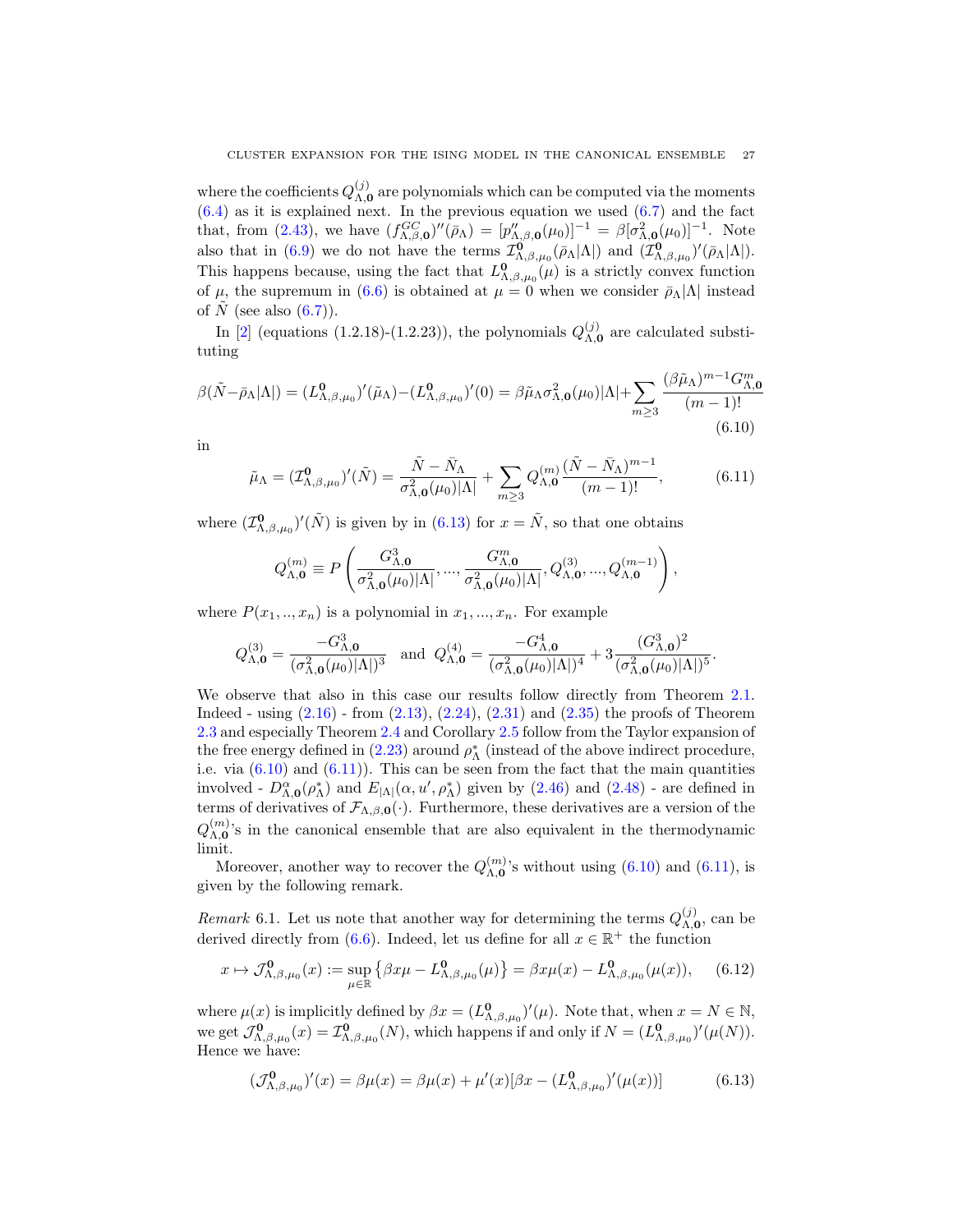and

<span id="page-27-0"></span>
$$
\begin{array}{rcl}\n(\mathcal{J}_{\Lambda,\beta,\mu_{0}}^{\mathbf{0}})^{\prime\prime}(x) & = & \beta\mu^{\prime}(x) = 2\beta\mu^{\prime}(x) - (\mu^{\prime}(x))^{2} (L_{\Lambda,\beta,\mu_{0}}^{\mathbf{0}})^{\prime\prime}(\mu(x)) \\
& + & \mu^{\prime\prime}(x)[\beta x - (L_{\Lambda,\beta,\mu_{0}}^{\mathbf{0}})^{\prime}(\mu(x))],\n\end{array}
$$

which gives

$$
(\mathcal{J}_{\Lambda,\beta,\mu_0}^{\mathbf{0}})^{\prime\prime}(x) = \beta \mu^{\prime}(x) = \beta^2 [(L_{\Lambda,\beta,\mu_0}^{\mathbf{0}})^{\prime\prime}(\mu(x))]^{-1}.
$$

In this way we have:

$$
\frac{\partial^m \mathcal{J}_{\Lambda,\beta,\mu_0}^{\mathbf{0}}(x)}{\partial x^m} = \frac{\partial^{m-2} [\beta^2 (L_{\Lambda,\beta,\mu_0}^{\mathbf{0}})''(\mu(x))]^{-1}}{\partial x^{m-2}},\tag{6.14}
$$

with

<span id="page-27-1"></span>
$$
\mu'(x) = \beta [ (L^{\mathbf{0}}_{\Lambda,\beta,\mu_0})''(\mu(x))]^{-1}.
$$
\n(6.15)

Then, the coefficient  $Q_{\Lambda}^{(j)}$ <sup>(*j*)</sup> - which is the derivative of order *j* of  $\mathcal{J}_{\Lambda,\beta,\mu_0}^{\mathbf{0}}(x)$  for  $x = \bar{N}_{\Lambda}$  - can be obtained from [\(6.14\)](#page-27-0) and [\(6.15\)](#page-27-1) taking into account that, when  $x = \overline{N}_{\Lambda}$ , the quantities in the right hand side of [\(6.14\)](#page-27-0) and [\(6.15\)](#page-27-1) are given by [\(6.3\)](#page-24-5) and [\(6.4\)](#page-24-4).

Note that the relations expressed in  $(6.14)$  and  $(6.15)$  are the same which exist between  $f_\beta(\rho)$  and  $p_\beta(\mu)$  as well as their grand-canonical finite volume versions  $(f_{\Lambda,\beta,\mathbf{0}}^{GC}(\rho_\Lambda)$  and  $p_{\Lambda,\beta,\mathbf{0}}(\mu)).$ 

We conclude the discussion by noting that the formulations expressed in [\[1\]](#page-30-8) and [\[2\]](#page-30-9) are equivalent to our formulation (Theorems [2.3,](#page-6-1) [2.4](#page-7-0) and Corollary [2.5\)](#page-8-1). This is due to the fact that for all  $\hat{\rho}_{\Lambda}$  and  $\hat{\rho}_{\Lambda}^{*}$  which satisfy [\(2.34\)](#page-6-9) and [\(2.36\)](#page-6-4) (with the appropriate chemical potential  $\mu(\hat{\rho}_\Lambda)$ , from [\(2.38\)](#page-6-11) and Remark [2.4](#page-7-8) we have ([\[16\]](#page-30-11)):

$$
\left|f_{\Lambda,\beta,\mathbf{0}}^{GC}(\hat{\rho}_{\Lambda})-\mathcal{F}_{\Lambda,\beta,\mathbf{0}}(\hat{\rho}_{\Lambda}^{*})\right|\leq C\frac{\log\sqrt{|\Lambda|}}{|\Lambda|}
$$

and

$$
\big|(f^{GC}_{\Lambda,\beta,\mathbf{0}})'(\hat{\rho}_{\Lambda})-\mathcal{F}_{\Lambda,\beta,\mathbf{0}}'(\hat{\rho}_{\Lambda}^*)\big|\leq C\frac{1}{|\Lambda|}.
$$

Then, defining  $I_{\Lambda,\beta,0}^C(\rho_\Lambda;\rho_\Lambda^*) := \beta \mathcal{F}_{\Lambda,\beta,0}(\rho_\Lambda) - \beta \mathcal{F}_{\Lambda,\beta,0}(\rho_\Lambda^*) + \beta \mathcal{F}_{\Lambda,\beta,0}'(\rho_\Lambda^*)(\rho_\Lambda - \rho_\Lambda^*)$ and remembering that  $\rho_{\Lambda} = N/|\Lambda|$ , from [\(2.24\)](#page-4-2) and [\(2.38\)](#page-6-11) we have

$$
\left| \left[ I_{\Lambda,\beta,\mathbf{0}}^C(\hat{\rho}_{\Lambda}^*; \rho_{\Lambda}^*) - \beta \mathcal{F}_{\Lambda,\beta,\mathbf{0}}'(\rho_{\Lambda}^*) (\hat{\rho}_{\Lambda}^* - \rho_{\Lambda}^*) \right] - \left[ \beta f_{\Lambda,\beta,\mathbf{0}}(\hat{N}^*) + \beta f_{\Lambda,\beta,\mathbf{0}}(N^*) \right] \right|
$$
  

$$
\leq C \frac{\log \sqrt{|\Lambda|}}{|\Lambda|}
$$

as well as

$$
\left| I^C_{\Lambda,\beta,\mathbf{0}}(\hat{\rho}^*_{\Lambda};\rho^*_{\Lambda}) - I^{GC}_{\Lambda,\beta,\mathbf{0}}(\rho_{\Lambda};\bar{\rho}_{\Lambda}) \right| \leq C_1 \frac{\log \sqrt{|\Lambda|}}{|\Lambda|},
$$

with  $C, C_1 \in \mathbb{R}^+$ . Moreover, this equivalence is also true in the thermodynamic limit, which is proved in Sections 3 and 4 of  $[2]$  for the quantities defined in  $(6.1)$ ,  $(6.4)$  and  $(6.9)$ , where in our case it comes from Theorem [2.1](#page-4-0) and [\[16\]](#page-30-11). Indeed from Appendix B in [\[16\]](#page-30-11) we have:

$$
|f_{\beta}^{(m)}(\rho_0)-\mathcal{F}_{\Lambda,\beta,\mathbf{0}}^{(m)}(\rho_{\Lambda}^*)|\leq C\frac{|\partial\Lambda|}{|\Lambda|},
$$

for all  $m \geq 0$ .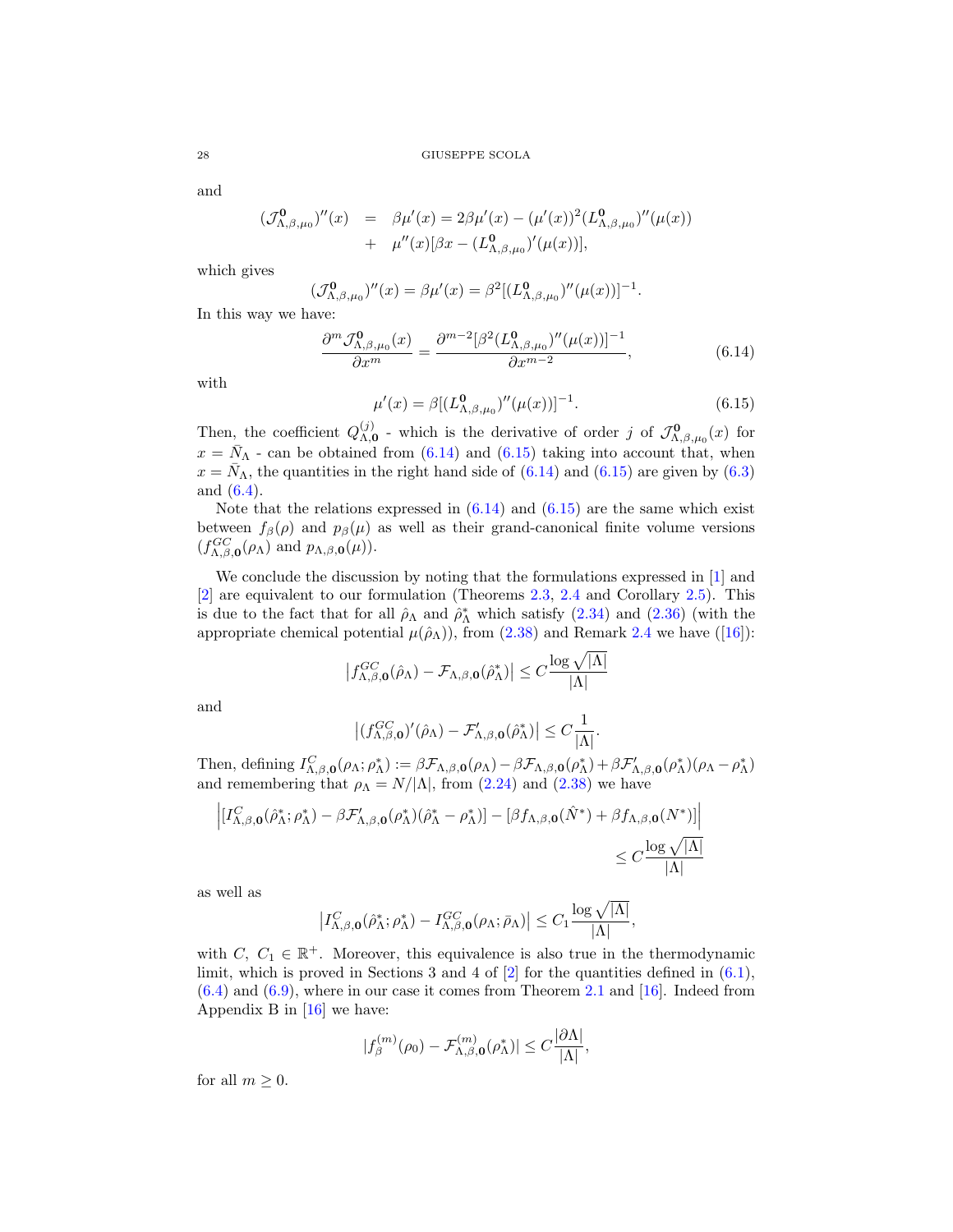# <span id="page-28-0"></span>Acknowledgements

It is a great pleasure to thank Sabine Jansen, Errico Presutti and Dimitrios Tsagkarogiannis for their generous availability and for assisting the author with many necessary, stimulating and fruitful discussions.

<span id="page-28-1"></span>Appendix A. Proofs of Theorem [2.3,](#page-6-1) Theorem [2.4](#page-7-0) and Corollary [2.5](#page-8-1)

We define the following objects:

<span id="page-28-4"></span>
$$
J_{\mu}^{C}(N, N') := \frac{e^{\beta \mu N} Z_{\Lambda, \beta}^{0}(N)}{e^{\beta \mu N'} Z_{\Lambda, \beta}^{0}(N')},
$$
\n(A.1)

and

<span id="page-28-5"></span>
$$
K(\mu, N) := \left(\frac{\Xi_{\Lambda,\beta}^{\mathbf{0}}(\mu)}{e^{\beta \mu N} Z_{\Lambda,\beta}^{\mathbf{0}}(N)}\right)^{-1}.
$$
 (A.2)

Let us note that from [\(2.13\)](#page-3-5) the term  $J_{\mu_0}^C(\tilde{N}, \bar{N}_{\Lambda})$  can be written as:

$$
J_{\mu_0}^C(\tilde{N}, \bar{N}_{\Lambda}) = \exp\left\{\beta\mu_0(\tilde{N} - \bar{N}_{\Lambda}) + |\Lambda|\beta f_{\Lambda,\beta,0}(\bar{N}_{\Lambda}) - |\Lambda|\beta f_{\Lambda,\beta,0}(\tilde{N})\right\},\quad (A.3)
$$

which is the finite volume version of  $(6.7)$  viewed in the canonical ensemble. Moreover, we can also write

$$
[K(\mu_0, \bar{N}_{\Lambda})]^{-1} = \sum_{N \ge 0} J_{\mu_0}^C(N, \bar{N}_{\Lambda}).
$$
 (A.4)

Finally, before giving the proofs of the theorems, we remark that the object defined in  $(6.1)$ , can be written as follows:

<span id="page-28-2"></span>
$$
L^{\mathbf{0}}_{\Lambda,\beta,\mu_0}(\mu) = \beta |\Lambda| \left[ p_{\beta,\Lambda,\mathbf{0}}(\mu + \mu_0) - p_{\beta,\Lambda,\mathbf{0}}(\mu_0) \right]. \tag{A.5}
$$

*Proof of Theorem [2.3.](#page-6-1)* We rewrite  $\mathbb{P}^{\mathbf{0}}_{\Lambda,\mu_0}(A_{\tilde{N}})$  as follows:

$$
\mathbb{P}^{\mathbf{0}}_{\Lambda,\mu_0}(A_{\tilde{N}}) = \frac{\Xi^{\mathbf{0}}_{\Lambda,\beta}(\tilde{\mu}_{\Lambda})e^{\beta\mu_0\tilde{N}}}{\Xi^{\mathbf{0}}_{\Lambda,\beta}(\mu_0)e^{\beta\tilde{\mu}_{\Lambda}\tilde{N}}}\mathbb{P}^{\mathbf{0}}_{\Lambda,\tilde{\mu}_{\Lambda}}(A_{\tilde{N}}).
$$
\n(A.6)

In the previous one we did the Radon-Nikodým derivative of our probability measure with respect to the one with  $\tilde{\mu}_{\Lambda}$  instead of  $\mu_0$ . Note that the definition of  $\tilde{\mu}_{\Lambda}$ given via  $(2.43)$ , i.e., such that

<span id="page-28-3"></span>
$$
\beta f_{\Lambda,\beta,0}^{GC}(\tilde{\rho}_{\Lambda}) = \beta \tilde{\mu}_{\Lambda} \tilde{\rho}_{\Lambda} - \beta p_{\Lambda,\beta,0}(\tilde{\mu}_{\Lambda}), \tag{A.7}
$$

is equivalent to define implicitly  $\tilde{\mu}_{\Lambda}$  as the chemical potential such that

$$
\frac{\tilde{N}}{|\Lambda|} = \mathbb{E}^{\mathbf{0}}_{\Lambda, \tilde{\mu}_{\Lambda}} \left[ \frac{N}{|\Lambda|} \right] = \frac{\partial}{\partial \mu} p_{\Lambda, \beta, \mathbf{0}}(\mu) \Big|_{\mu = \tilde{\mu}_{\Lambda}}.
$$
\n(A.8)

Moreover, from [\(A.5\)](#page-28-2) and [\(6.7\)](#page-25-1) we have that this  $\tilde{\mu}_{\Lambda}$  is equal to the one which satisfies  $(6.6)$ .

From  $(2.44)$ ,  $(2.43)$ ,  $(2.41)$  and  $(A.7)$  we get

$$
\frac{\Xi_{\Lambda,\beta}^{0}(\tilde{\mu}_{\Lambda})e^{\beta\mu_{0}\tilde{N}}}{\Xi_{\Lambda,\beta}^{0}(\mu_{0})e^{\beta\tilde{\mu}_{\Lambda}\tilde{N}}} = \exp \{|\Lambda| \left[\beta\mu_{0}\tilde{\rho}_{\Lambda} - \beta\tilde{\mu}_{\Lambda}\tilde{\rho}_{\Lambda} + \beta p_{\Lambda,\beta,0}(\tilde{\mu}_{\Lambda}) - \beta p_{\Lambda,\beta,0}(\mu_{0}) \pm \beta\mu_{0}\bar{\rho}_{\Lambda}\}\right] \n= \exp \{|\Lambda| \left[\beta f_{\Lambda,\beta,0}^{GC}(\bar{\rho}_{\Lambda}) - \beta f_{\Lambda,\beta,0}^{GC}(\tilde{\rho}_{\Lambda}) + \beta\mu_{0}(\tilde{\rho}_{\Lambda} - \bar{\rho}_{\Lambda})\right]\} \n= \exp \{-|\Lambda| I_{\Lambda,\beta,0}^{GC}(\tilde{\rho}_{\Lambda};\bar{\rho}_{\Lambda})\}.
$$
\n(A.9)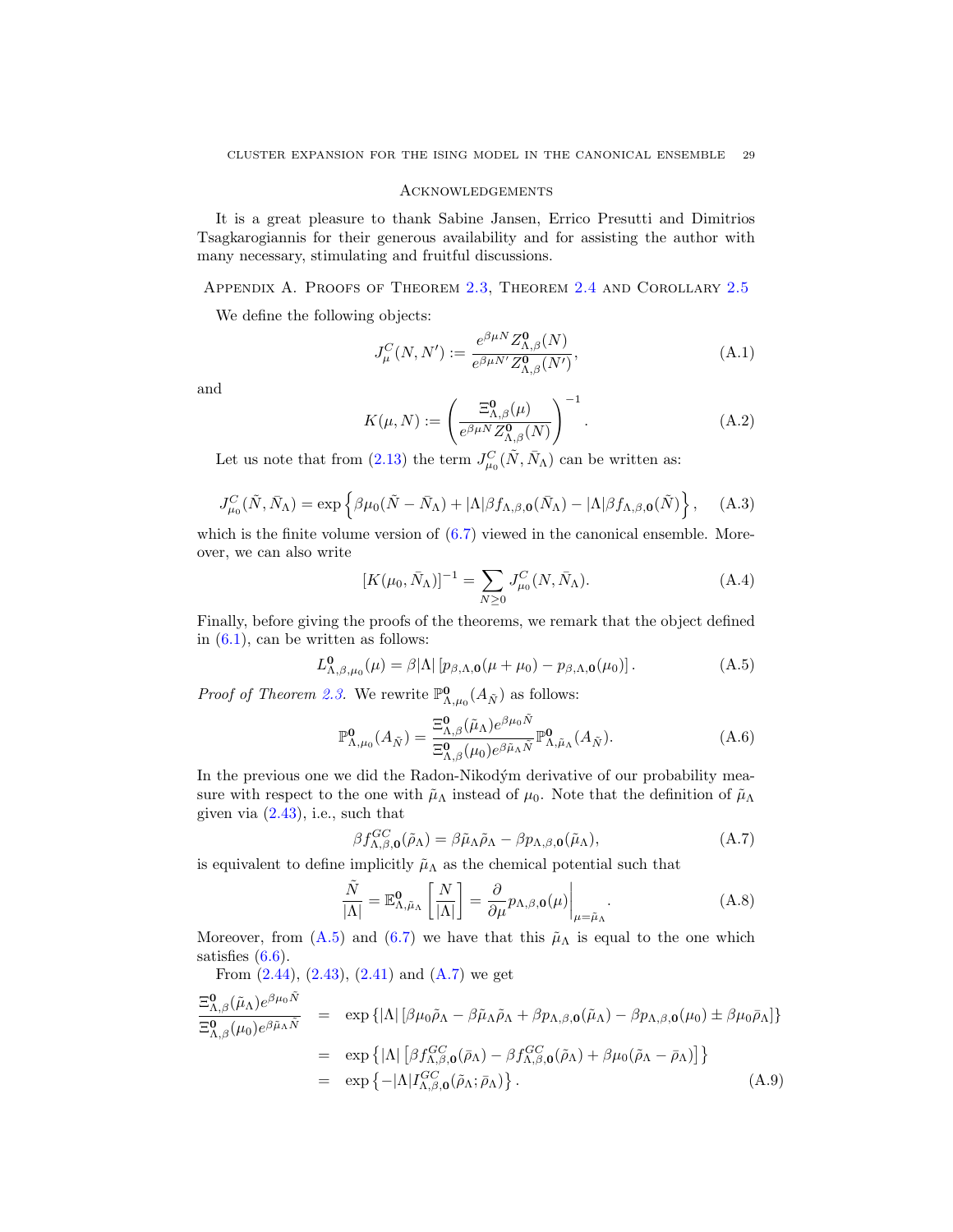On the other hand, denoting with  $\tilde{N}^*$  the number of particles such that

$$
\sup_{N} \left\{ e^{\beta \tilde{\mu}_{\Lambda} N} Z_{\Lambda,\beta}^{0}(N) \right\} = e^{\beta \tilde{\mu}_{\Lambda} \tilde{N}^{*}} Z_{\Lambda,\beta}^{0}(\tilde{N}^{*}), \tag{A.10}
$$

using  $(A.1)$  and  $(A.2)$  we have

$$
\mathbb{P}^{\mathbf{0}}_{\Lambda,\tilde{\mu}_{\Lambda}}(A_{\tilde{N}}) = J_{\tilde{\mu}_{\Lambda}}^C(\tilde{N}, \tilde{N}^*) K(\tilde{\mu}_{\Lambda}, \tilde{N}^*). \tag{A.11}
$$

The novelty here is that we compute the above term using cluster expansions instead of inverting the characteristic function. First, we recall that we have

<span id="page-29-0"></span>
$$
|\tilde{N} - \tilde{N}^*| \le C,\tag{A.12}
$$

for some  $C > 0$  which does not depend on  $\Lambda$ . Then we find

$$
J_{\tilde{\mu}_{\Lambda}}^{C}(\tilde{N},\tilde{N}^{*}) = \exp\left\{S'_{|\Lambda|}(\tilde{\rho}_{\Lambda}^{*})(\tilde{N}-\tilde{N}^{*}) - \sum_{m\geq 2} \frac{(\tilde{N}-\tilde{N}^{*})^{m}}{|\Lambda|^{m-1}} \frac{\mathcal{F}^{(m)}_{\Lambda,\beta,\mathbf{0}}(\tilde{\rho}_{\Lambda}^{*})}{m!} + |\Lambda|S_{|\Lambda|}(\tilde{\rho}_{\Lambda}^{*})\right\}
$$
  

$$
\lesssim \exp\left\{|\Lambda|S_{|\Lambda|}(\tilde{\rho}_{\Lambda}^{*})\right\} \left(1 + \frac{1}{|\Lambda|}\right), \tag{A.13}
$$

since [\(A.12\)](#page-29-0) and where  $S_{|\Lambda|}(\tilde{\rho}_{\Lambda}^*)$  is a term of order  $\log \sqrt{|\Lambda|}/|\Lambda|$  (see Appendix B in  $[16]$ ).

The study of  $K(\tilde{\mu}_{\Lambda}, \tilde{N}^*)$  is the same as the one done in Lemma 6.3 of [\[16\]](#page-30-11) where now we consider  $\tilde{N}^*$  as center of fluctuations of order 1/2. Hence the conclusion follows from

$$
K(\tilde{\mu}_{\Lambda}, \tilde{N}^*) \le e^{-|\Lambda|S_{|\Lambda|}(\tilde{\rho}_{\Lambda}^*)} \left[ \sqrt{2\pi D_{\Lambda,0}(\tilde{\rho}_{\Lambda}^*) |\Lambda|} \left( 1 - \frac{C}{\sqrt{|\Lambda|}} \right) \right]^{-1} \tag{A.14}
$$

and

$$
K(\tilde{\mu}_{\Lambda}, \tilde{N}^*) \ge e^{-|\Lambda|S_{|\Lambda|}(\tilde{\rho}_{\Lambda}^*)} \left[ \sqrt{2\pi D_{\Lambda,0}(\tilde{\rho}_{\Lambda}^*)|\Lambda|} \left( 1 + \frac{C}{\sqrt{|\Lambda|}} \right) \right]^{-1} \tag{A.15}
$$

for some  $C \in \mathbb{R}^+$  independent on  $\Lambda$ .

*Proof of Theorem [2.4.](#page-7-0)* From  $(A.1)$ ,  $(A.2)$  we have

$$
\mathbb{P}^{\mathbf{0}}_{\Lambda,\mu_0}(A_{\tilde{N}}) = J^C_{\mu_0}(\tilde{N},N^*)K(\mu_0,N^*).
$$
 (A.16)

Then using Lemma 6.2 in [\[16\]](#page-30-11) we have

$$
J_{\mu_0}^C(\tilde{N}, N^*) \ge \exp\left\{-\frac{(u')^2|\Lambda|^{2\alpha-1}}{2D_{\Lambda,\beta,\mathbf{0}}^{\alpha}(\rho_{\Lambda}^*)} + |\Lambda|S_{|\Lambda|}(\rho_{\Lambda}^*) - E_{|\Lambda|}(\alpha, u', \rho_{\Lambda}^*)\right\} \tag{A.17}
$$

and

$$
J_{\mu_0}^C(\tilde{N}, N^*) \le \exp\left\{-\frac{(u')^2|\Lambda|^{2\alpha-1}}{2D_{\Lambda,\beta,\mathbf{0}}^{\alpha}(\rho_{\Lambda}^*)} + |\Lambda|S_{|\Lambda|}(\rho_{\Lambda}^*) + E_{|\Lambda|}(\alpha, u', \rho_{\Lambda}^*)\right\} \tag{A.18}
$$

where  $S_{\vert \Lambda \vert}(\rho_{\Lambda}^*)$  is a term of order  $\log \sqrt{|\Lambda|}/|\Lambda|$  (see Appendix B in [\[16\]](#page-30-11)).

The conclusion follows from Lemma 6.3 in [\[16\]](#page-30-11) which gives us

$$
K(\mu_0, N^*) \le e^{-|\Lambda|S_{|\Lambda|}(\rho_{\Lambda}^*)} \left[ \sqrt{2\pi D_{\Lambda,0}^{\alpha,+}(\rho_{\Lambda}^*)|\Lambda|} \left(1 - E_{|\Lambda|}(\alpha, u', \rho_{\Lambda}^*)\right) \right]^{-1} \tag{A.19}
$$